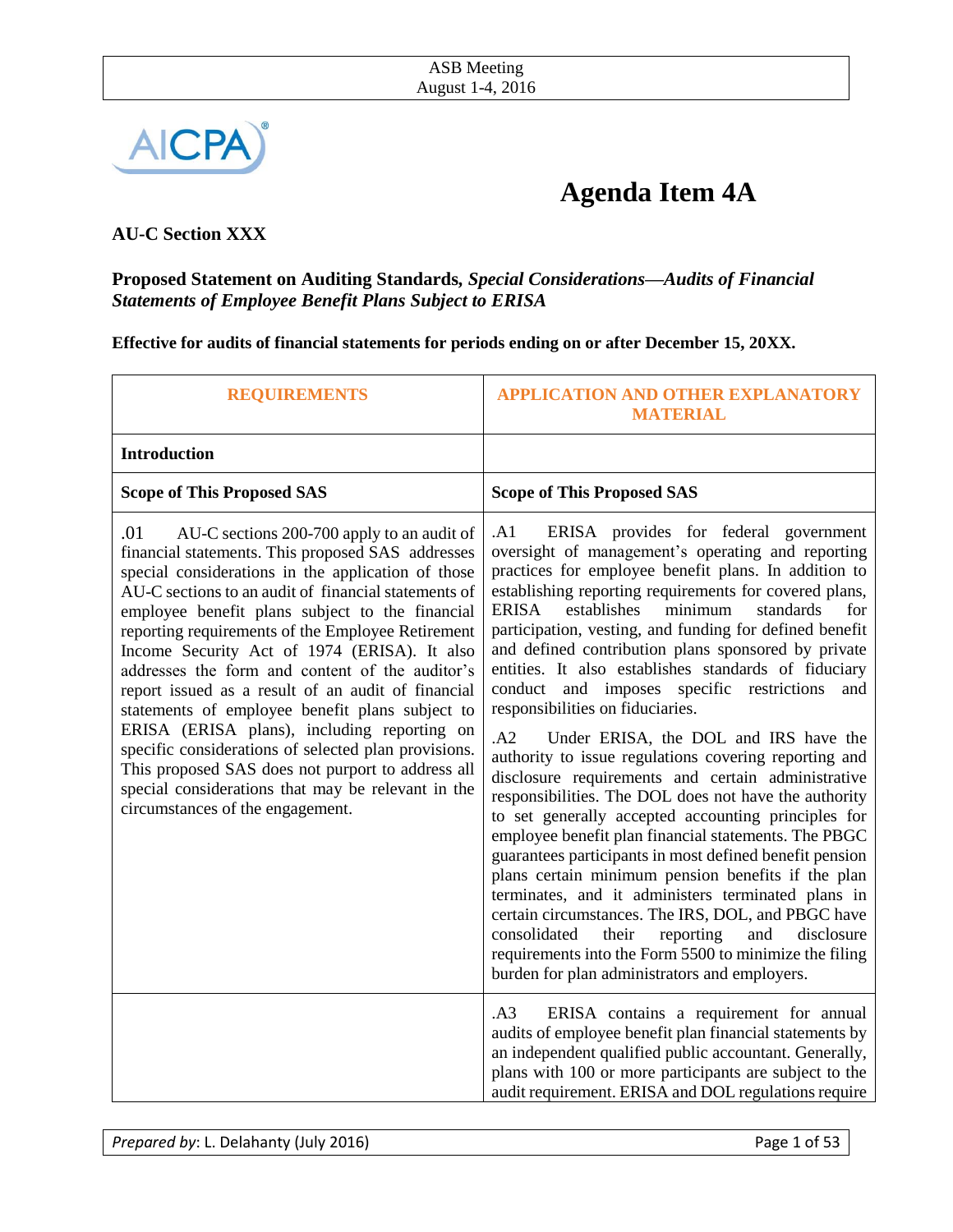|                                                                                                                                                                                                                                                                                                                                                                                                                                                                                                                                                                                                                                                                                                          | additional information to be disclosed in the financial<br>statements or presented in the supplemental schedules.<br>Some of this information is required to be covered by<br>the auditor's report.                                                                                                                                                                                                                                                                                                                                                                                                                                                                                                       |
|----------------------------------------------------------------------------------------------------------------------------------------------------------------------------------------------------------------------------------------------------------------------------------------------------------------------------------------------------------------------------------------------------------------------------------------------------------------------------------------------------------------------------------------------------------------------------------------------------------------------------------------------------------------------------------------------------------|-----------------------------------------------------------------------------------------------------------------------------------------------------------------------------------------------------------------------------------------------------------------------------------------------------------------------------------------------------------------------------------------------------------------------------------------------------------------------------------------------------------------------------------------------------------------------------------------------------------------------------------------------------------------------------------------------------------|
| .02<br>Under<br>certain<br>circumstances,<br>plan<br>management may impose a limitation on the scope<br>of the audit in accordance with ERISA Section<br>$103(a)(3)(C)$ such that the audit need not extend to<br>any statement or information prepared and certified<br>by a bank or similar institution or an insurance<br>carrier which is regulated, supervised, and subject to<br>periodic examination by a State or Federal agency<br>(qualified institution), provided that the statements<br>or information regarding assets so held are prepared<br>and certified to by the bank or insurance carrier in<br>accordance with Title 29 U.S. Code of Federal<br>Regulations (CFR) Part 2520.103-5. | A qualified institution is an organization as<br>.A4<br>defined in accordance with 29 CFR 2520.103-5 and 29<br>CFR 2520.108-8 as a bank or similar institution or an<br>insurance carrier that is regulated, supervised, and<br>subject to periodic examination by a State or Federal<br>agency that prepares and certifies the investment<br>information of the plan. Title 29 CFR 2520.103-8<br>outlines the DOL's rules and regulations for reporting<br>and disclosure under ERISA.                                                                                                                                                                                                                   |
|                                                                                                                                                                                                                                                                                                                                                                                                                                                                                                                                                                                                                                                                                                          | .A5<br>Further, this limitation on the scope of the audit<br>is available to management only when the qualified<br>institution certifies both the accuracy and completeness<br>of the investment information submitted to the plan<br>administrator. Certifications that address only accuracy<br>or only completeness, but not both, do not comply with<br>the DOL's regulation and, therefore, are not adequate<br>to allow plan management to limit the scope of the<br>audit. Moreover, this scope limitation does not exempt<br>the plan from the requirement to have an audit.                                                                                                                      |
|                                                                                                                                                                                                                                                                                                                                                                                                                                                                                                                                                                                                                                                                                                          | This management imposed limitation on the<br>.A6<br>scope of the audit and corresponding limitation on the<br>auditor's work extend only to the investments and<br>related investment information prepared and certified<br>by the qualified institution and does not extend to<br>participant data, participant account balances and<br>related earnings allocations, contributions, benefit<br>payments, required financial statement disclosures, or<br>other information, regardless of whether<br>such<br>information is included in the certified statement or<br>information. It also, does not apply to information<br>about investments held by a broker or dealer, or an<br>investment company. |
|                                                                                                                                                                                                                                                                                                                                                                                                                                                                                                                                                                                                                                                                                                          | .A7<br>The plan administrator may also limit the scope<br>of the audit of the plan's investment in a 103-12 entity,<br>as permitted by 29 CFR 2520.103-12, provided the<br>103-12 investment entity properly filed its report with<br>the DOL. Such limitation on the scope of the audit is<br>similar to that permitted by 29 CFR 2520.103-5 and<br>therefore the guidance in this proposed SAS is<br>applicable, however the wording in the auditor's report<br>may need to be revised to fit the circumstances of the<br>engagement.                                                                                                                                                                   |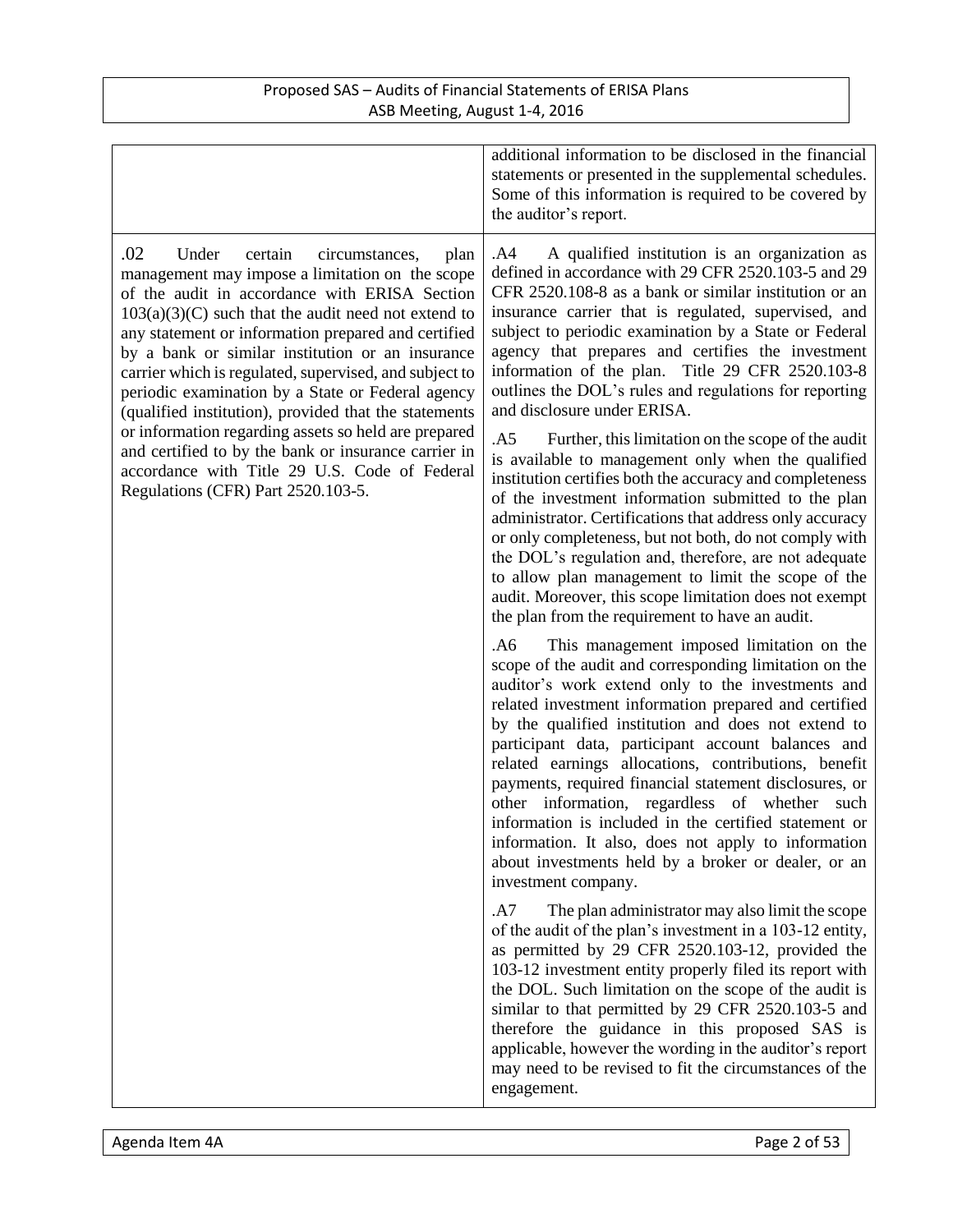|                                                                                                                                                                                                                                                                                                       | Sometimes, the plan's recordkeeper certifies<br>.A8<br>the investment information on behalf of the plan's<br>qualified institution as "agent for." In this situation,<br>such certification generally would be acceptable when<br>there is a legal agreement between the trustee and the<br>recordkeeper to be able to provide the certification on<br>the qualified institution's behalf. |
|-------------------------------------------------------------------------------------------------------------------------------------------------------------------------------------------------------------------------------------------------------------------------------------------------------|--------------------------------------------------------------------------------------------------------------------------------------------------------------------------------------------------------------------------------------------------------------------------------------------------------------------------------------------------------------------------------------------|
| .03<br>This proposed SAS addresses the reporting<br>for audits of financial statements of ERISA plans,<br>including when management imposes a limitation<br>on the scope of the audit as permitted by 29 CFR<br>2520.103-5.                                                                           |                                                                                                                                                                                                                                                                                                                                                                                            |
| .04<br>This proposed SAS is written in the context<br>of a complete set of general purpose financial<br>statements of ERISA plans.                                                                                                                                                                    |                                                                                                                                                                                                                                                                                                                                                                                            |
| <b>Effective Date</b>                                                                                                                                                                                                                                                                                 |                                                                                                                                                                                                                                                                                                                                                                                            |
| .05<br>This proposed SAS is effective for audits of<br>financial statements ERISA plans for periods ending<br>on or after December 15, 20XX.                                                                                                                                                          |                                                                                                                                                                                                                                                                                                                                                                                            |
| <b>Objectives</b>                                                                                                                                                                                                                                                                                     |                                                                                                                                                                                                                                                                                                                                                                                            |
| .06<br>The objectives of the auditor when applying<br>generally accepted auditing standards (GAAS) in an<br>audit of financial statements of ERISA plans is to<br>address appropriately the special performance and<br>reporting considerations that are relevant to:                                 |                                                                                                                                                                                                                                                                                                                                                                                            |
| The acceptance of the engagement<br>a.                                                                                                                                                                                                                                                                |                                                                                                                                                                                                                                                                                                                                                                                            |
| b. Written representations                                                                                                                                                                                                                                                                            |                                                                                                                                                                                                                                                                                                                                                                                            |
| Forming an opinion and reporting on financial<br>$\mathbf{c}$ .<br>statements of ERISA plans, including when<br>management imposes a limitation on the<br>scope of the audit as permitted by the<br>Department of Labor's (DOL) Rules and<br>Regulations for Reporting and Disclosure<br>Under ERISA. |                                                                                                                                                                                                                                                                                                                                                                                            |
| Reporting on specific considerations of<br>d.<br>selected plan provisions                                                                                                                                                                                                                             |                                                                                                                                                                                                                                                                                                                                                                                            |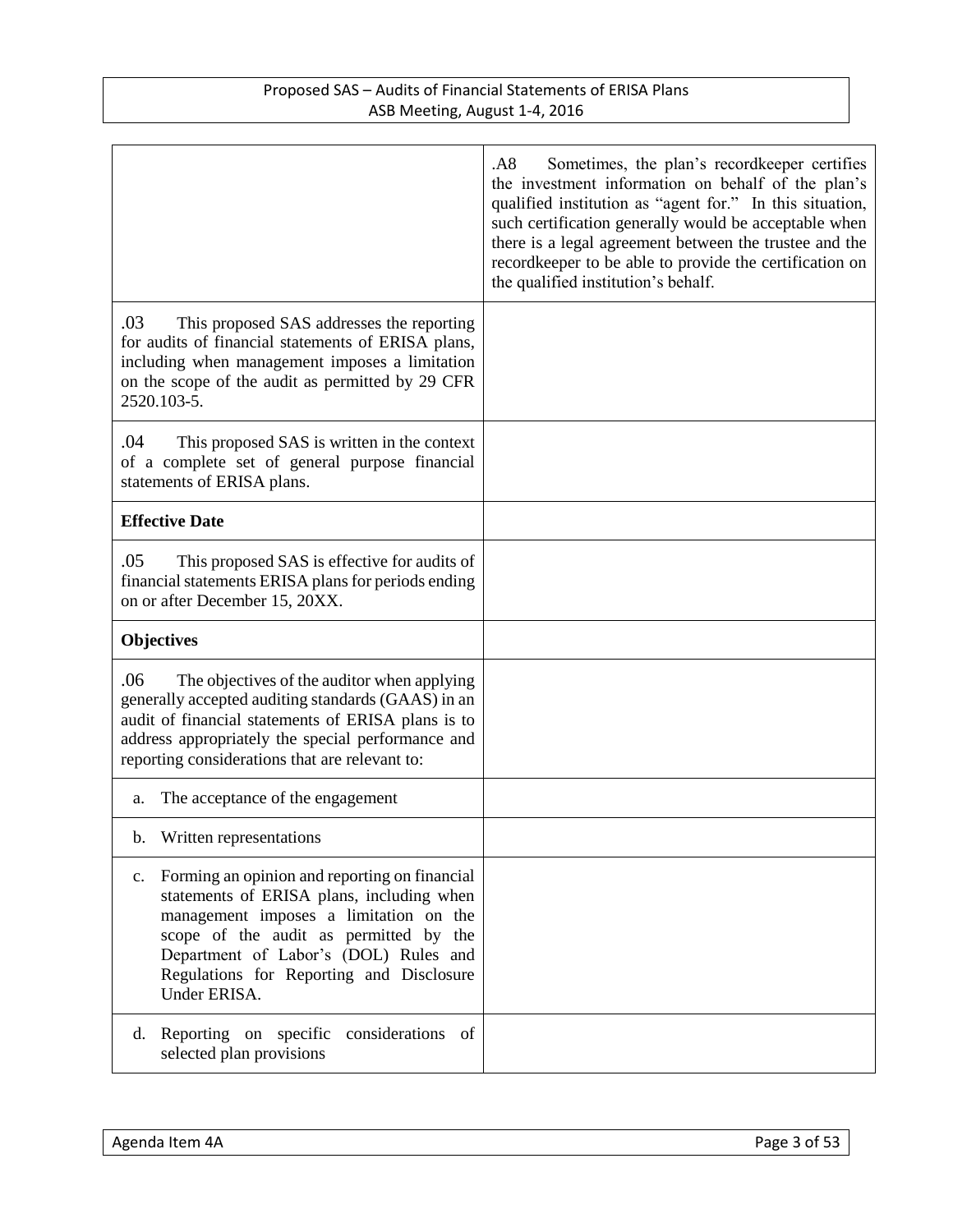| .07<br>Reference to financial statements of ERISA<br>plans in this proposed SAS means a complete set of<br>general purpose financial statements for an<br>employee benefit plan subject to ERISA, including<br>the related notes. The related notes ordinarily<br>comprise a summary of significant accounting<br>policies and other explanatory information. The<br>requirements of the applicable financial reporting<br>framework determine the form and content of the<br>financial statements and what constitutes a complete<br>set of financial statements. |                                                                                                                                                                                                                                                                                                                                                                                                                                                                                                                                                                                                                                                                                                                                                                                                                                                                                                                     |
|--------------------------------------------------------------------------------------------------------------------------------------------------------------------------------------------------------------------------------------------------------------------------------------------------------------------------------------------------------------------------------------------------------------------------------------------------------------------------------------------------------------------------------------------------------------------|---------------------------------------------------------------------------------------------------------------------------------------------------------------------------------------------------------------------------------------------------------------------------------------------------------------------------------------------------------------------------------------------------------------------------------------------------------------------------------------------------------------------------------------------------------------------------------------------------------------------------------------------------------------------------------------------------------------------------------------------------------------------------------------------------------------------------------------------------------------------------------------------------------------------|
| <b>Requirements</b>                                                                                                                                                                                                                                                                                                                                                                                                                                                                                                                                                | <b>Requirements</b>                                                                                                                                                                                                                                                                                                                                                                                                                                                                                                                                                                                                                                                                                                                                                                                                                                                                                                 |
| <b>Considerations When Accepting the Employee</b><br><b>Benefit Plan Engagement</b>                                                                                                                                                                                                                                                                                                                                                                                                                                                                                | <b>Considerations When Accepting the Employee</b><br><b>Benefit Plan Engagement</b>                                                                                                                                                                                                                                                                                                                                                                                                                                                                                                                                                                                                                                                                                                                                                                                                                                 |
| .08<br>AU-C section 210, Terms of Engagement,<br>requires the auditor to agree upon the terms of the<br>audit engagement with management or those<br>charged with governance, as appropriate. The<br>agreed-upon terms of the audit engagement should<br>be documented in an audit engagement letter or<br>other suitable form of written agreement and should<br>include, among other things, the responsibilities of<br>management. <sup>1</sup>                                                                                                                 | .A9<br>In an audit of financial statements of ERISA<br>plans, the engagement letter (or other suitable form of<br>written<br>includes<br>agreement)<br>management<br>responsibilities required by AU-C section 210 and may<br>also include management's responsibilities that are<br>specific to an ERISA audit engagement. For example,<br>management's responsibilities for maintaining records<br>for each employee, and if applicable, choosing to<br>impose a limitation on the scope of the audit as<br>permitted by ERISA, determining the appropriateness<br>of the certification and determining that the certifying<br>institution is qualified.                                                                                                                                                                                                                                                          |
|                                                                                                                                                                                                                                                                                                                                                                                                                                                                                                                                                                    | The concept of an independent audit requires<br>.A10<br>auditor<br>that<br>the<br>not<br>assume<br>management's<br>responsibility for the preparation and fair presentation<br>of the financial statements. When the auditor assists in<br>drafting the financial statements, in whole or in part,<br>based on information provided by management during<br>the performance of the audit, such assistance is<br>considered a nonattest service under the "Nonattest<br>Services" subtopic (AICPA, Professional Standards,<br>ET sec 1.295) under the "Independence Rule" (AICPA,<br>Professional Standards, ET sec. 1.200.001) of the<br>AICPA Code of Professional Conduct. Before<br>performing nonattest services, the auditor is required to<br>establish and document in writing his or her<br>understanding with the client regarding the objectives<br>of the engagement, services to be performed, client's |

<sup>1</sup> Paragraph .10 of AU-C section 210, *Terms of Engagement*

 $\overline{\phantom{a}}$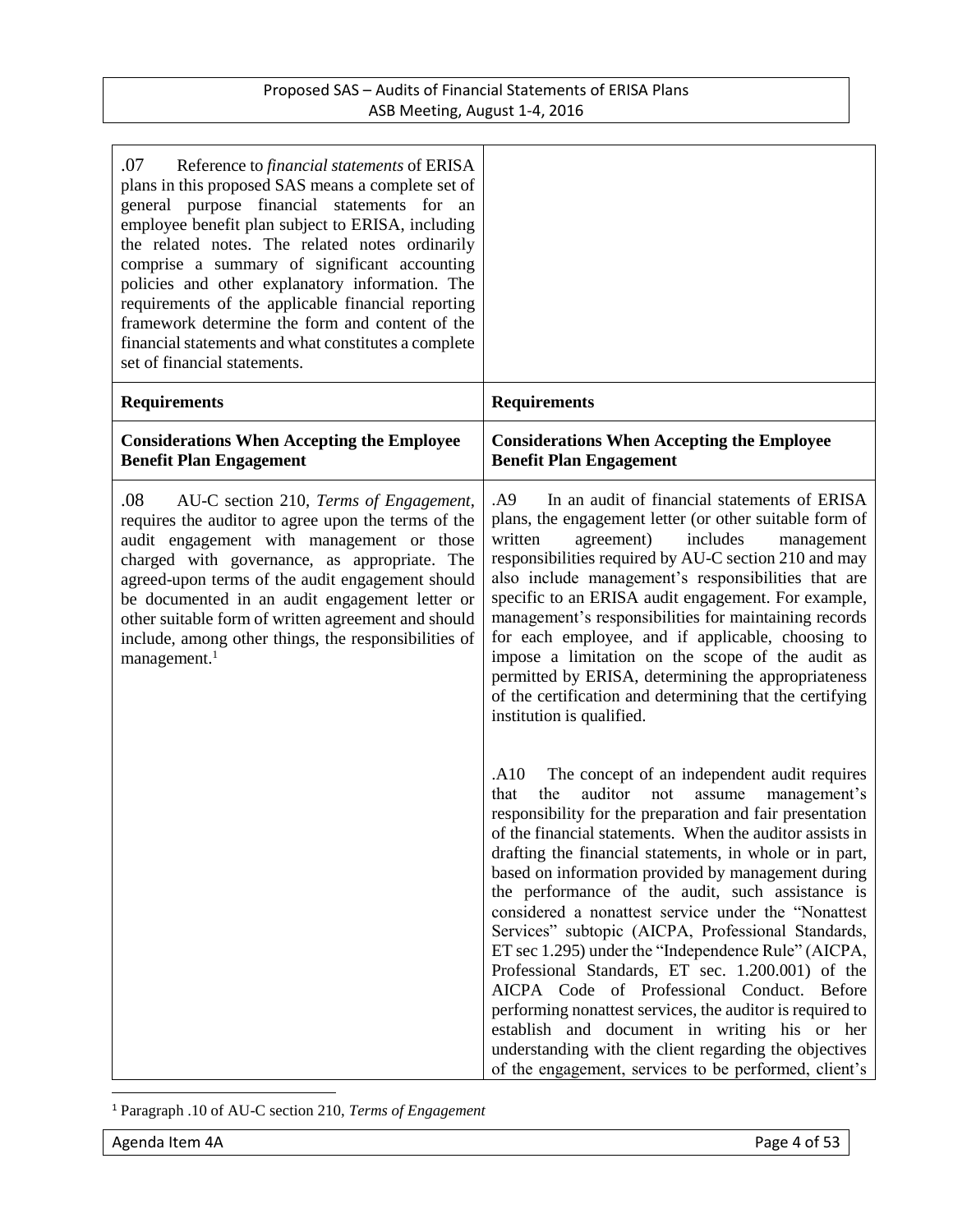|                                                                                                                                                                                                                                                                                                                                                                                                                                                                                                                                                                                                                                               | of<br>its<br>responsibilities,<br>auditor's<br>acceptance<br>responsibilities, and any limitations of the engagement.                                                                                                                                                                                                                                                                                                                                                                                                                                                                          |
|-----------------------------------------------------------------------------------------------------------------------------------------------------------------------------------------------------------------------------------------------------------------------------------------------------------------------------------------------------------------------------------------------------------------------------------------------------------------------------------------------------------------------------------------------------------------------------------------------------------------------------------------------|------------------------------------------------------------------------------------------------------------------------------------------------------------------------------------------------------------------------------------------------------------------------------------------------------------------------------------------------------------------------------------------------------------------------------------------------------------------------------------------------------------------------------------------------------------------------------------------------|
| <b>Written Representations in an Employee</b><br><b>Benefit Plan Engagement</b>                                                                                                                                                                                                                                                                                                                                                                                                                                                                                                                                                               | <b>Written Representations in an Employee Benefit</b><br><b>Plan Engagement</b>                                                                                                                                                                                                                                                                                                                                                                                                                                                                                                                |
| .09<br>$AU-C$<br>580,<br>section<br>Written<br>Representations, requires the auditor to request<br>written representations from management with<br>appropriate responsibilities for the financial<br>and knowledge<br>of the<br>statements<br>matters<br>concerned. <sup>2</sup> This includes representations about the<br>preparation and fair presentation of the financial<br>statements, information provided and completeness<br>of transactions, and other written representations. In<br>an audit of financial statements of ERISA plans, the<br>auditor should also request management to provide<br>written representations that it |                                                                                                                                                                                                                                                                                                                                                                                                                                                                                                                                                                                                |
| Acknowledges<br>its<br>responsibility<br>for<br>a.<br>determining that the plan's transactions that<br>are presented or disclosed in the financial<br>statements are in conformity with the plan's<br>provisions, including maintaining sufficient<br>records with respect to each of the<br>participants, in accordance with ERISA<br>sections 107 and 209, to determine the<br>benefits due or which may become due to such<br>participants                                                                                                                                                                                                 | 401-404<br>.A11<br><b>ERISA</b><br>sections<br>establishes<br>responsibilities and imposes restrictions on plan<br>fiduciaries. ERISA section 209 (29 USC 1027<br>Retention of Records) requires the maintenance of<br>records by employers relating to individual benefit<br>reporting. ERISA section 107 (29 USC 1059<br>Recordkeeping and Reporting Requirements) provides<br>general record retention requirements for employee<br>benefit plans. ERISA requires that records be<br>maintained in sufficient detail to permit the benefits to<br>be properly calculated and paid when due. |
| Acknowledges its responsibility for the<br>b.<br>estimation methods and assumptions used in<br>measuring the plan's obligations                                                                                                                                                                                                                                                                                                                                                                                                                                                                                                               | Defined benefit pension plans, including<br>.A12<br>defined benefit health and welfare plans involve<br>estimates relating to the plans benefit obligations or<br>other postemployment benefits. Defined contribution<br>retirement plans do not contain such estimates and<br>therefore such management representation would not<br>be necessary for a DC plan.                                                                                                                                                                                                                               |
| When management imposes a limitation on<br>$\mathbf{c}$ .<br>the scope of the audit as permitted by ERISA,<br>acknowledges that the limitation on the scope<br>of the audit does not affect its responsibility<br>the<br>financial<br>for<br>statements,<br>and<br>acknowledges its responsible for                                                                                                                                                                                                                                                                                                                                           |                                                                                                                                                                                                                                                                                                                                                                                                                                                                                                                                                                                                |

 $\overline{\phantom{a}}$ <sup>2</sup> Paragraph .09 of AU-C section 580, *Written Representations.*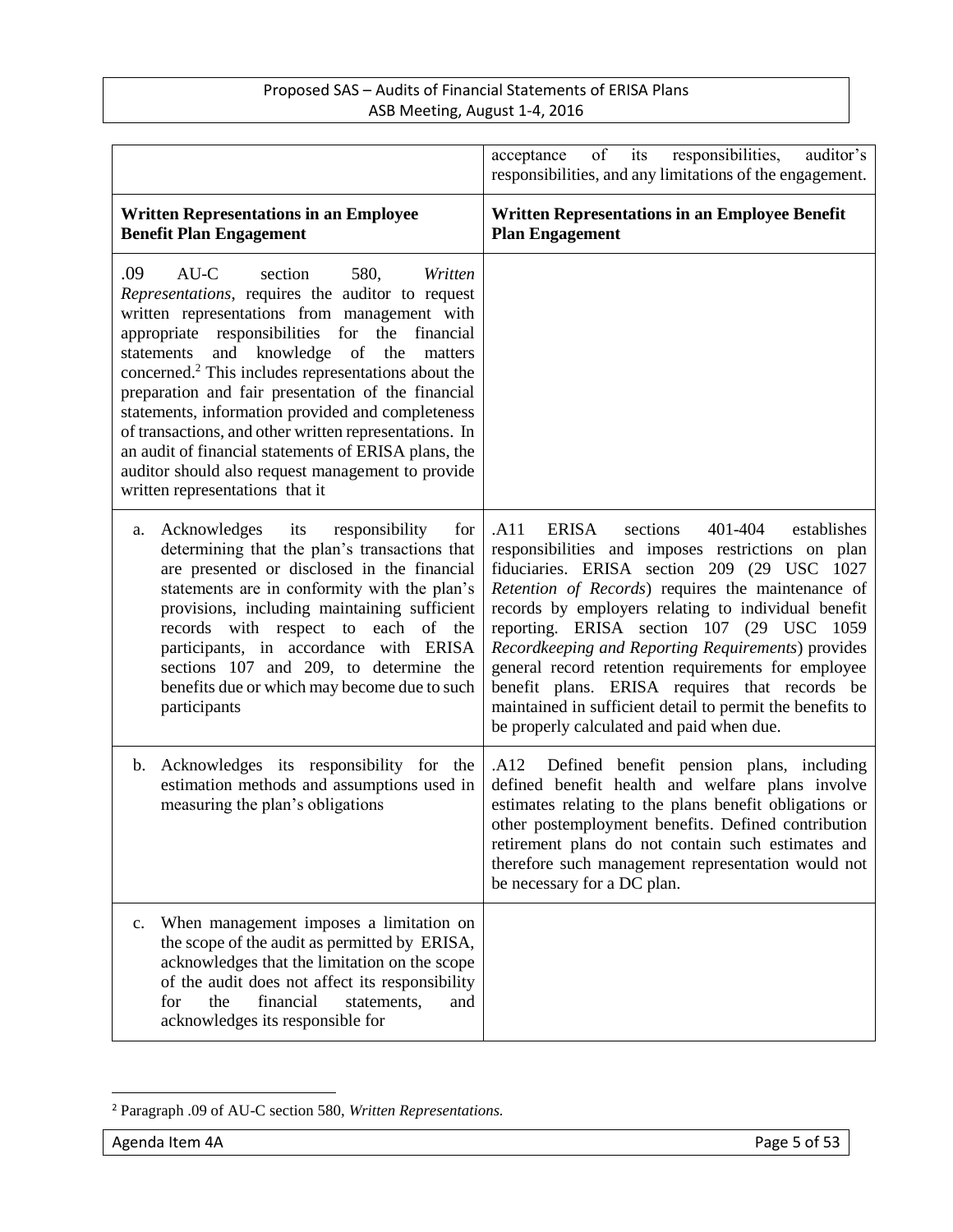| determining whether they can impose such<br>i.<br>a limitation on the scope of the audit,<br>evaluating whether the certification is<br>ii.<br>prepared by a qualified institution,                                                                                                                                                                                                                                                                                                                                                                                                                                                                     |           |                                                                                                                                                                                                                                                                                                                                                                                                                                                                                                                                                                                                                                                                                                                                                                                                                                                                                                                                                                                             |
|---------------------------------------------------------------------------------------------------------------------------------------------------------------------------------------------------------------------------------------------------------------------------------------------------------------------------------------------------------------------------------------------------------------------------------------------------------------------------------------------------------------------------------------------------------------------------------------------------------------------------------------------------------|-----------|---------------------------------------------------------------------------------------------------------------------------------------------------------------------------------------------------------------------------------------------------------------------------------------------------------------------------------------------------------------------------------------------------------------------------------------------------------------------------------------------------------------------------------------------------------------------------------------------------------------------------------------------------------------------------------------------------------------------------------------------------------------------------------------------------------------------------------------------------------------------------------------------------------------------------------------------------------------------------------------------|
| evaluating whether the certified investment<br>iii.<br>information is complete and accurate,                                                                                                                                                                                                                                                                                                                                                                                                                                                                                                                                                            |           |                                                                                                                                                                                                                                                                                                                                                                                                                                                                                                                                                                                                                                                                                                                                                                                                                                                                                                                                                                                             |
| whether<br>the<br>determining<br>iv.<br>information is appropriately measured,<br>presented and disclosed in accordance<br>with accounting principles generally<br>accepted in the United States of America                                                                                                                                                                                                                                                                                                                                                                                                                                             | certified |                                                                                                                                                                                                                                                                                                                                                                                                                                                                                                                                                                                                                                                                                                                                                                                                                                                                                                                                                                                             |
| <b>Forming</b><br>Opinion<br><b>Reporting</b><br>and<br>an<br><b>Considerations</b>                                                                                                                                                                                                                                                                                                                                                                                                                                                                                                                                                                     |           | <b>Forming an Opinion and Reporting Considerations</b>                                                                                                                                                                                                                                                                                                                                                                                                                                                                                                                                                                                                                                                                                                                                                                                                                                                                                                                                      |
| .10<br>When forming an opinion and reporting on<br>financial statements of ERISA plans, the auditor<br>should apply the requirements in AU-C section 700,<br>Forming an Opinion and Reporting on Financial<br>Statements. When, in forming an opinion, the<br>auditor concludes that a modification to the<br>auditor's opinion on the financial statements is<br>necessary, the auditor should apply the requirements<br>in AU-C section 705, Modifications to the Opinion<br>in the Independent Auditor's Report.                                                                                                                                     |           | Paragraph .13 of AU-C 700 requires the<br>.A13<br>auditor to form an opinion on whether the financial<br>statements are presented fairly, in all material respects,<br>in accordance with the applicable financial reporting<br>framework.<br>In order to form that opinion Paragraph .14 of<br>.A14<br>AU-C 700 requires the auditor to conclude whether the<br>auditor had obtained reasonable assurance about<br>whether the financial statements as a whole are free<br>from material misstatement, whether due to fraud or<br>error. Among other things, that conclusion should take<br>into account the auditor's conclusion, in accordance<br>with AU-C section 330, Performing Audit Procedures<br>in Response to Assessed Risks and Evaluating the Audit<br>whether<br>Evidence<br>Obtained,<br>about<br>sufficient<br>appropriate audit evidence has been obtained. This<br>applies regardless of whether management has limited<br>the scope of the audit as permitted by ERISA. |
| .11<br>When<br>management<br>has<br>imposed<br>limitation on the scope of the audit as permitted by<br>ERISA, and there are no other limitations on the<br>scope of the audit and no identified material<br>misstatements of the financial statements exist, the<br>auditor's report, as discussed in paragraph .18,<br>should be used. When there are other limitations on<br>the scope of the audit, other than what is permitted<br>by ERISA section $103(a)(C)$ , or when the auditor<br>had identified material misstatements of the<br>financial statements of the ERISA plan, the use of<br>the report in paragraph .18 is not a substitute for: | a         | The plan administrator is an individual who is<br>. A15<br>identified in the plan document as having responsibility<br>for managing the day-to-day administration and<br>strategic decisions for the plan. The plan administrator<br>can be the employer, a committee of employees, a<br>company executive, or someone hired for this purpose.<br>For single employer plans, the plan administrator is<br>considered part of management. For multiemployer<br>plans those responsible for the plan may be more than<br>management. This proposed SAS uses the term<br>"management: to refer to the plan administrator in the<br>DOL's rules and regulations.                                                                                                                                                                                                                                                                                                                                |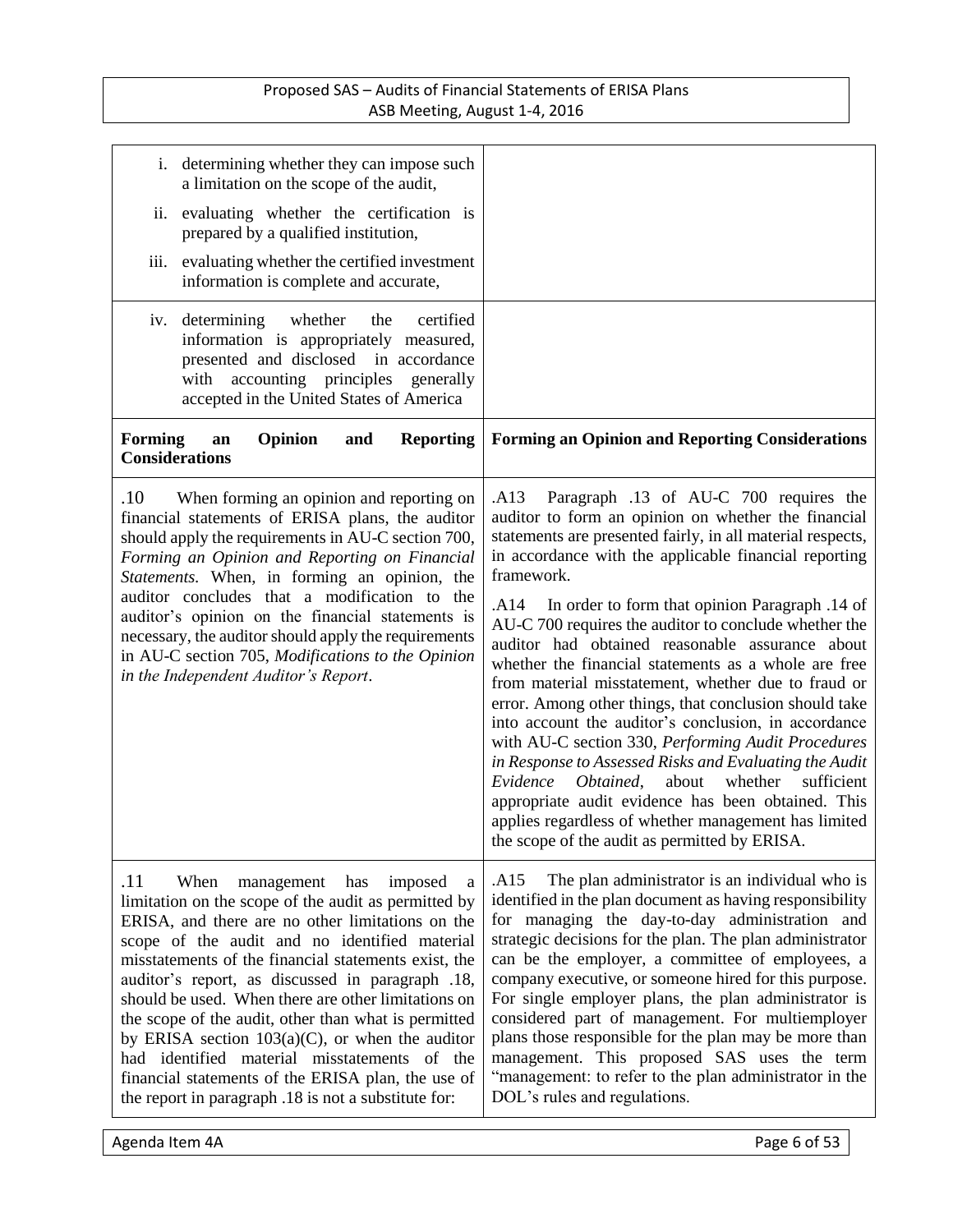<span id="page-6-0"></span>

| The auditor expressing a qualified opinion, an<br>a.<br>adverse opinion, or disclaiming an opinion,<br>when required by the circumstances of a<br>specific audit engagement, (see AU-C 705) or                                                                                                                                                                                                                                   |                                                                                                                                                                                                                                                                                                                                                                                                                                                                                                                                                                                                                                                                                                                                                                                                                                                                                                                                         |
|----------------------------------------------------------------------------------------------------------------------------------------------------------------------------------------------------------------------------------------------------------------------------------------------------------------------------------------------------------------------------------------------------------------------------------|-----------------------------------------------------------------------------------------------------------------------------------------------------------------------------------------------------------------------------------------------------------------------------------------------------------------------------------------------------------------------------------------------------------------------------------------------------------------------------------------------------------------------------------------------------------------------------------------------------------------------------------------------------------------------------------------------------------------------------------------------------------------------------------------------------------------------------------------------------------------------------------------------------------------------------------------|
| Disclosures in the financial statements that the<br>$\mathbf{b}$ .<br>applicable financial reporting framework<br>requires management to make.                                                                                                                                                                                                                                                                                   |                                                                                                                                                                                                                                                                                                                                                                                                                                                                                                                                                                                                                                                                                                                                                                                                                                                                                                                                         |
| .12<br>Plans may hold investment assets, only a<br>portion of which are covered by a certification by a<br>qualified institution. In that case, the auditor should<br>perform auditing procedures on the investment<br>assets and related investment income that have not<br>been properly certified.                                                                                                                            | The scope limitation and corresponding<br>.A16<br>limitation of the auditor's work extend only to<br>and related investment information<br>investments<br>certified by the qualified institution. Plan investments<br>not held by a qualified institution, such as real estate,<br>leases, mortgages, self-directed brokerage accounts,<br>participant loans, and any other investments or assets<br>not covered by such an entity's certification should be<br>subjected to audit procedures to obtain sufficient<br>appropriate audit evidence. Moreover, the need to<br>perform audit procedures related to all noninvestment-<br>related information (for example, benefit payments,<br>employer or employee contributions, and receivables)<br>is the same for an audit of all financial statements of<br>ERISA plans, regardless of whether management<br>imposes a limitation on the scope of the audit as<br>permitted by ERISA |
| .13<br>If the auditor is unable to obtain sufficient<br>audit<br>evidence<br>appropriate<br>regarding<br>noninvestment-related information or investment<br>information not covered by a certification, then the<br>auditor should apply the requirements in AU-C<br>section 705, Modifications to the Opinion in the<br>Independent Auditor's Report, and the auditor's<br>report required in paragraph .18 should not be used. | If the auditor determines that the auditor's<br>.A17<br>report required by paragraph .18is not appropriate in<br>the circumstances, it may not be appropriate for the<br>auditor to report on whether the supplementary<br>information is fairly stated in all material respects, in<br>relation to the financial statements as a whole or opine<br>on the form and content of the supplemental schedules<br>as presented in compliance with the DOL's Rules and<br>Regulations for Reporting and Disclosure Under<br>ERISA, as discussed in paragraphs .20-.21.                                                                                                                                                                                                                                                                                                                                                                        |
|                                                                                                                                                                                                                                                                                                                                                                                                                                  | For example, the auditor issues a disclaimer of<br>.A18<br>opinion because the plan did not maintain sufficient<br>accounting records and supporting documentation<br>relating to certain investments and the auditor was<br>unable to apply auditing procedures sufficient to<br>determine the extent to which the financial statements<br>may have been affected. The auditor concluded that the<br>effects could be material and pervasive. In such<br>situations, it would not be appropriate for the auditor to<br>provide an opinion on the supplemental schedules<br>because AU-C section 725 precludes the auditor from                                                                                                                                                                                                                                                                                                         |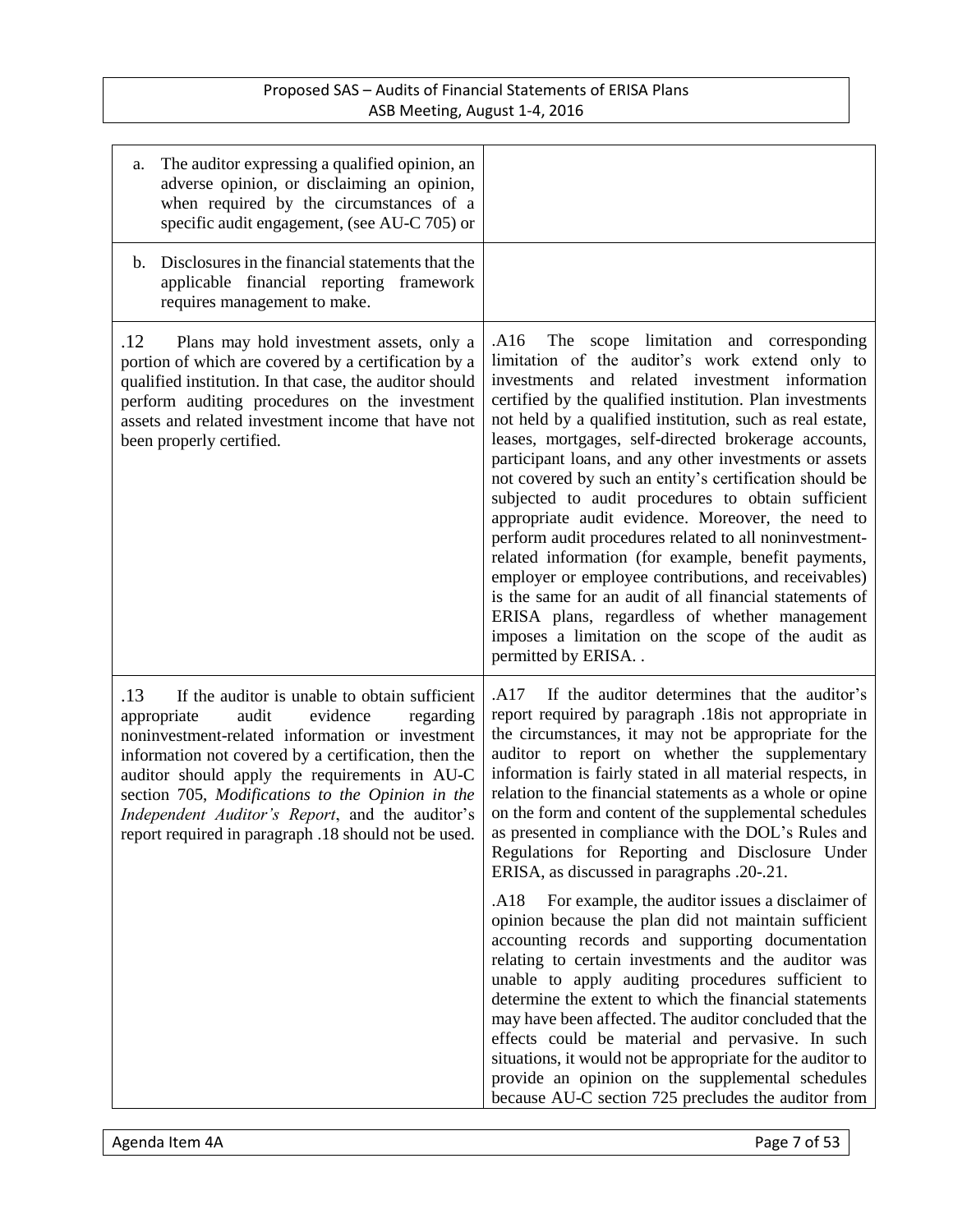|                                                                                                                                                                                                                                                                                                                                                                                   | expressing an opinion on supplementary information<br>when the auditor's report on the audited financial<br>statements contains an adverse or a disclaimer of<br>opinion. <sup>3</sup>                                                                                                                                                                                                                                                                                                                                                                                                                                                                                   |
|-----------------------------------------------------------------------------------------------------------------------------------------------------------------------------------------------------------------------------------------------------------------------------------------------------------------------------------------------------------------------------------|--------------------------------------------------------------------------------------------------------------------------------------------------------------------------------------------------------------------------------------------------------------------------------------------------------------------------------------------------------------------------------------------------------------------------------------------------------------------------------------------------------------------------------------------------------------------------------------------------------------------------------------------------------------------------|
| <b>Specific Considerations When Management</b><br>Limits the Scope of the Audit as Permitted by<br><b>ERISA</b>                                                                                                                                                                                                                                                                   | <b>Specific Considerations When Management Limits</b><br>the Scope of the Audit as Permitted by ERISA                                                                                                                                                                                                                                                                                                                                                                                                                                                                                                                                                                    |
| .14<br>The<br>auditor<br>should<br>perform<br>audit<br>procedures to obtain sufficient appropriate audit<br>evidence on the noninvestment-related information<br>and investment information not covered by the<br>certification.                                                                                                                                                  | Often the qualified institution will certify all<br>.A19<br>activity of the plan. As discussed in paragraph .A16, the<br>limitation on the scope of the audit as permitted by<br>ERISA and corresponding limitation of the auditor's<br>work extend only to investments and related investment<br>information certified by the qualified institution.                                                                                                                                                                                                                                                                                                                    |
| Audit Procedures on the Certified Investment<br><b>Information</b>                                                                                                                                                                                                                                                                                                                | Audit Procedures on the Certified Investment<br><b>Information</b>                                                                                                                                                                                                                                                                                                                                                                                                                                                                                                                                                                                                       |
| .15<br>In addition to the audit procedures<br>the<br>performed<br>noninvestment-related<br>on<br>information and investment information not covered<br>by a certification, in order to provide the opinion<br>discussed in paragraph .18 on the financial<br>statements of an ERISA plan, the auditor should<br>perform the following procedures on the certified<br>information: | Performing an audit of financial statements of<br>.A20<br>an ERISA plan when management imposes a limitation<br>on the scope of the audit as permitted by ERISA does<br>not eliminate the need for the auditor to plan and<br>perform the audit in accordance with GAAS.<br>.A21<br>Paragraph .07 of AU-C section 300 Planning<br>an Audit requires the auditor to establish an overall<br>audit strategy that sets the scope, timing, and direction<br>of the audit and that guides the development of the audit<br>plan. Planning the nature, timing, and extent of further<br>audit procedures depends on the outcome of the<br>auditor's risk assessment procedures. |
| and reading a copy of the<br>obtaining<br>a.<br>certification<br>prepared<br>qualified<br>$\rm{a}$<br>by<br>institution;                                                                                                                                                                                                                                                          | .A22<br>The certification from a qualified institution<br>may be considered part of audit evidence relating to the<br>certified investments when determining whether to use<br>the form of opinion required in paragraph .18.                                                                                                                                                                                                                                                                                                                                                                                                                                            |
|                                                                                                                                                                                                                                                                                                                                                                                   | When<br>designing<br>and<br>performing<br>A23.<br>audit<br>procedures, AU-C section 500 requires the auditor to<br>consider the relevance and reliability of the information<br>to be used as audit evidence. Audit evidence is<br>necessary to support the auditor's opinion and report. It<br>is cumulative in nature and it is primarily obtained from<br>audit procedures performed during the course of the<br>audit. It may, however, also include information<br>obtained from other sources. In addition to other<br>sources inside or outside the entity, the entity's                                                                                          |

<sup>3</sup> Paragraph .11 of AU-C 725 *Supplementary Information in Relation to the Financial Statements as a Whole*.

 $\overline{\phantom{a}}$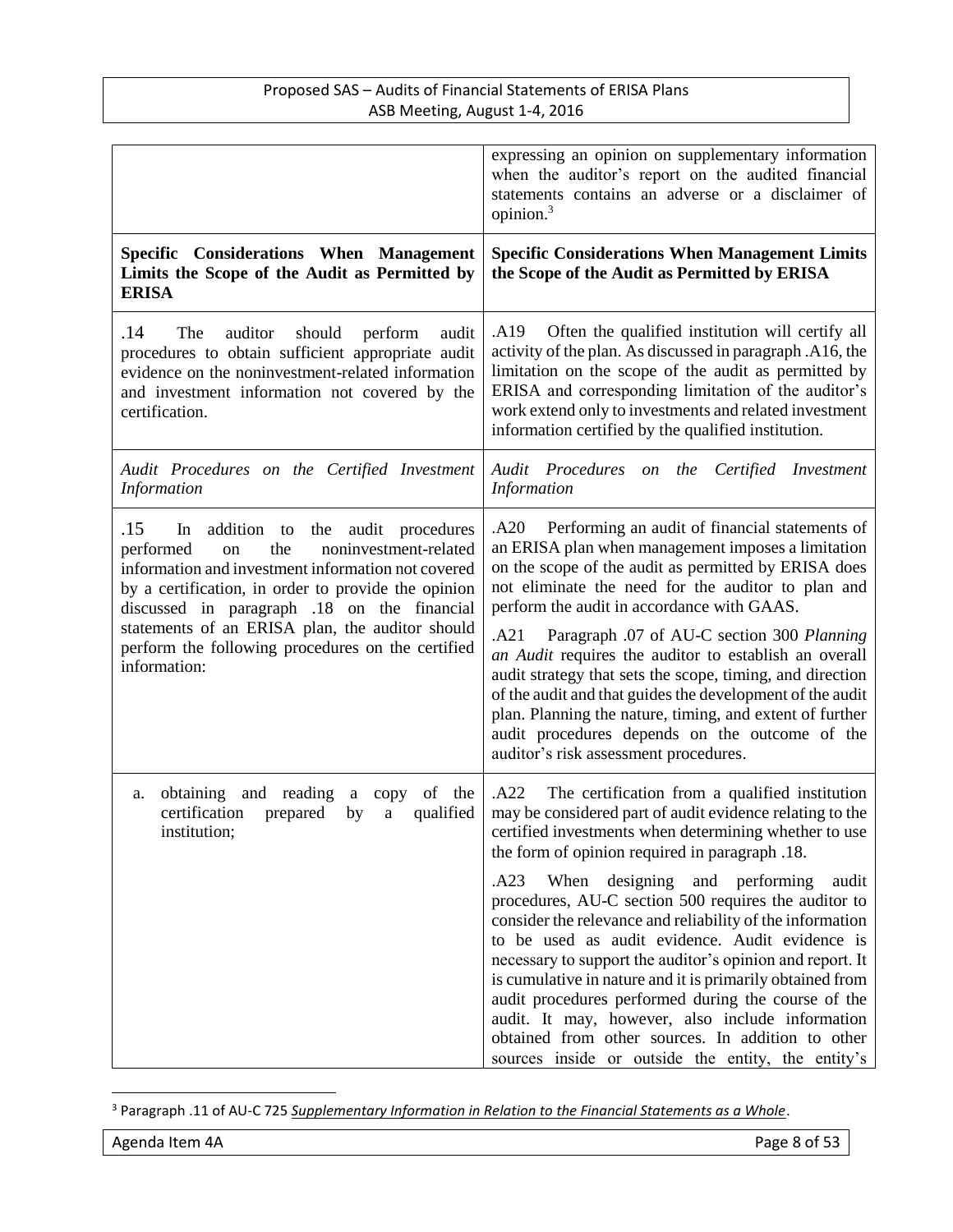|                |                                                                                                                                                                                                                                                                            | accounting records are an important source of audit<br>evidence. The quality of all audit evidence is affected<br>by the relevance and reliability of the information upon<br>which it is based. Obtaining a valid certification from a<br>qualified institution provides the auditor with relevant<br>and reliable information upon which to base the<br>auditor's decision on whether the form of report in<br>paragraph .18 is appropriate.<br>Relevance relates to the logical connection<br>.A24<br>with, or bearing upon, the purpose of the audit<br>procedure and, when appropriate, the assertion under<br>consideration. The reliability of information to be used<br>as audit evidence and, therefore, of the audit evidence<br>itself is influenced by its source and nature and the<br>circumstances under which it is obtained, including the<br>controls over its preparation and maintenance, when<br>relevant. |
|----------------|----------------------------------------------------------------------------------------------------------------------------------------------------------------------------------------------------------------------------------------------------------------------------|---------------------------------------------------------------------------------------------------------------------------------------------------------------------------------------------------------------------------------------------------------------------------------------------------------------------------------------------------------------------------------------------------------------------------------------------------------------------------------------------------------------------------------------------------------------------------------------------------------------------------------------------------------------------------------------------------------------------------------------------------------------------------------------------------------------------------------------------------------------------------------------------------------------------------------|
| b.             | evaluating management's assessment of<br>whether the entity issuing the certification is a<br>qualified institution under DOL rules and<br>regulations;                                                                                                                    |                                                                                                                                                                                                                                                                                                                                                                                                                                                                                                                                                                                                                                                                                                                                                                                                                                                                                                                                 |
| $\mathbf{c}$ . | comparing the certified information with the<br>related information included in the financial<br>statements and related disclosures;                                                                                                                                       | .A25<br>the<br>Agreeing<br>reconciling<br>certified<br><b>or</b><br>information to the amounts included in the financial<br>statements of the ERISA plan and related investment<br>disclosures also includes the investment information<br>included in the ERISA supplemental schedules. To the<br>extent that such information cannot be agreed to or<br>derived from the certified investment information then<br>appropriate audit procedures would need to be<br>performed on such information.                                                                                                                                                                                                                                                                                                                                                                                                                             |
| d.             | assessing whether the form and content of the<br>financial statement disclosures related to the<br>information prepared and certified by a<br>qualified institution are in accordance with<br>accounting principles generally accepted in<br>the United States of America. | .A26<br>When management limits the scope of the audit<br>as permitted by ERISA the auditor has no responsibility<br>to test the accuracy or completeness of the investment<br>information certified by the qualified institution,<br>however the auditor may need to understand the types<br>of investments held by the plan to evaluate whether the<br>form and content of the ERISA plan's financial<br>statement disclosures for those investments are in<br>accordance with GAAP.                                                                                                                                                                                                                                                                                                                                                                                                                                           |
|                |                                                                                                                                                                                                                                                                            | The following are examples of procedures that<br>.A27<br>may help the auditor evaluate whether the financial<br>statement disclosures for the ERISA plan are<br>appropriate in the circumstances:                                                                                                                                                                                                                                                                                                                                                                                                                                                                                                                                                                                                                                                                                                                               |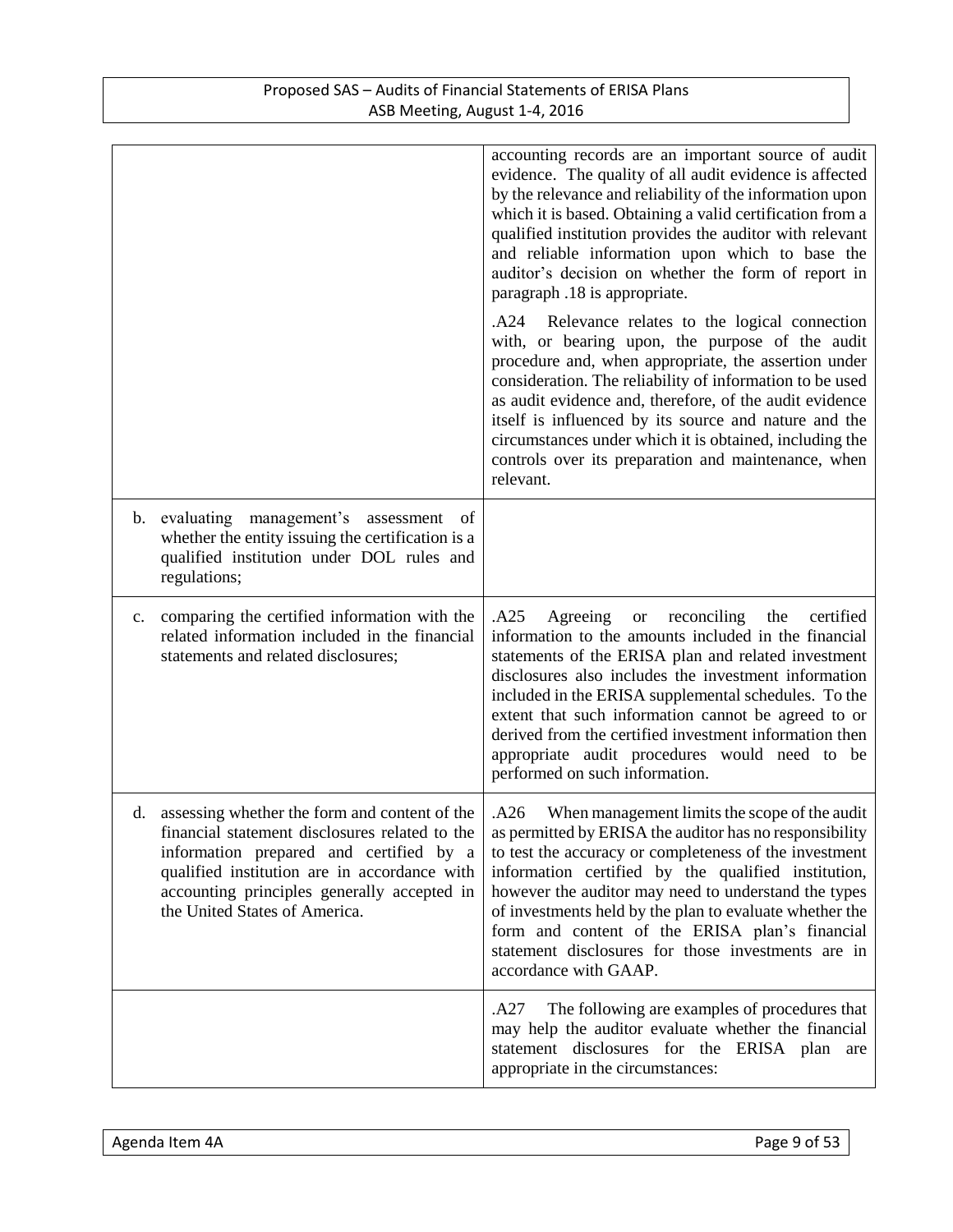|                                                                                                                                                                                                                                                                                                                                                                                                                                                                                  | Obtaining an understanding, through inquiry<br>a.<br>and inspection of supporting documentation,<br>of the types of investments held by the ERISA<br>plan and the methodology for measuring those<br>investments<br>Inquiring whether the investments included in<br>b.<br>the certification are measured, presented ad<br>disclosed in accordance with GAAP as of the<br>appropriate date.<br>Inquiring<br>management<br>about<br>of<br>how<br>c.<br>investments at fair value are leveled in the fair<br>value hierarchy table<br>d. Consider<br>the<br>appropriateness<br>the<br>of<br>classification of investments by the trustee in<br>the financial statements. |
|----------------------------------------------------------------------------------------------------------------------------------------------------------------------------------------------------------------------------------------------------------------------------------------------------------------------------------------------------------------------------------------------------------------------------------------------------------------------------------|------------------------------------------------------------------------------------------------------------------------------------------------------------------------------------------------------------------------------------------------------------------------------------------------------------------------------------------------------------------------------------------------------------------------------------------------------------------------------------------------------------------------------------------------------------------------------------------------------------------------------------------------------------------------|
| .16<br>Although the auditor is not required to audit<br>certain investment information when management<br>limits the scope of the audit as permitted by ERISA,<br>if the auditor becomes aware that the certified<br>information is incomplete, inaccurate, or otherwise<br>unsatisfactory, the auditor should perform further<br>inquiry, which might result in additional audit<br>procedures or modification to the auditor's opinion<br>in accordance with AU-C section 705. |                                                                                                                                                                                                                                                                                                                                                                                                                                                                                                                                                                                                                                                                        |
| <b>Auditor's Report</b>                                                                                                                                                                                                                                                                                                                                                                                                                                                          | <b>Auditor's Report</b>                                                                                                                                                                                                                                                                                                                                                                                                                                                                                                                                                                                                                                                |
| <b>Auditor's Report on Financial Statements for</b><br>ERISA Plans (When Management has not Imposed<br>a Limitation on the Scope of the Audit)                                                                                                                                                                                                                                                                                                                                   | <b>Auditor's Report on Financial Statements for ERISA</b><br>Plans (When Management has not Imposed a<br>Limitation on the Scope of the Audit)                                                                                                                                                                                                                                                                                                                                                                                                                                                                                                                         |
| .17<br>AU-C section 700 addresses the form and<br>content of the auditor's report. In the case of an<br>auditor's report on financial statements for an<br>ERISA plan, the auditor's report should be in<br>writing and include the following elements:                                                                                                                                                                                                                          | Exhibit A, "Illustrations of Auditor's Reports<br>.A28<br>on Financial Statements for ERISA Plans" contains<br>illustrations of auditor's reports on financial statements<br>for ERISA plans.                                                                                                                                                                                                                                                                                                                                                                                                                                                                          |
| Title. The auditor's report should have a title<br>a.<br>that includes the word independent to clearly<br>indicate that is the report of an independent<br>auditor.                                                                                                                                                                                                                                                                                                              | A title indicating the report is the report of an<br>A29.<br>independent auditor (for example, "Independent<br>Auditor's Report") affirms that the auditor has met all<br>of the relevant ethical requirements regarding<br>independence and,<br>therefore, distinguishes<br>the<br>independent auditor's report from reports issued by<br>others. Section 200 provides guidance on reporting<br>when the auditor is not independent.                                                                                                                                                                                                                                  |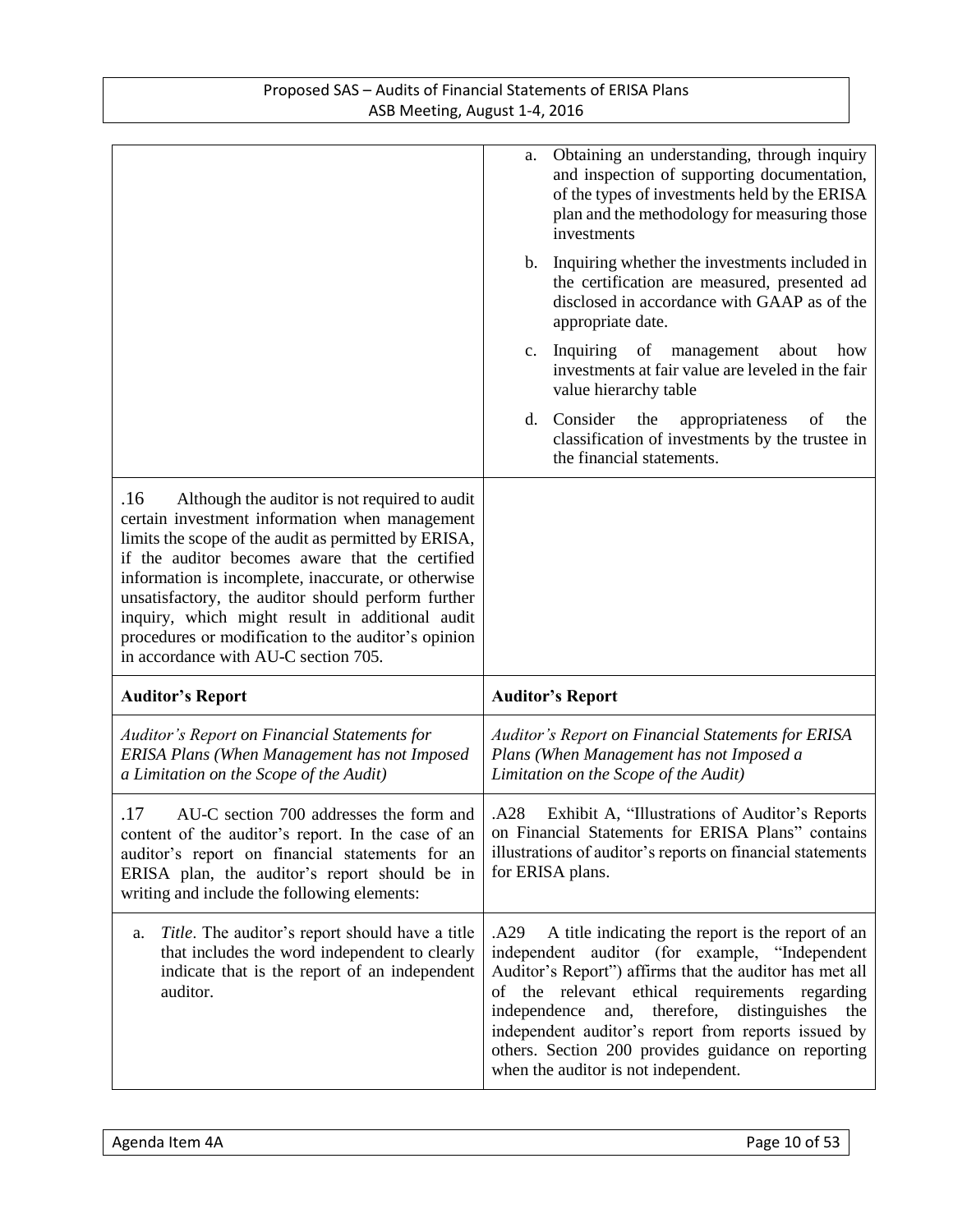| the engagement.                      | b. Addressee. The auditor's report should be<br>addressed as required by the circumstances of                                                                                                                                                                                  | The auditor's report is normally addressed to<br>.A30<br>those for whom the report is prepared. The report may<br>be addressed to the entity whose financial statements<br>are being audited or to those charged with governance.<br>A report on the financial statements of<br>an<br>unincorporated<br>entity<br>may<br>be<br>addressed<br>as<br>circumstances dictate (for example, to the partners,<br>general partner, or proprietor). Occasionally, an auditor<br>may be retained to audit the financial statements of an<br>entity that is not a client; in such a case, the report may<br>be addressed to the client and not to those charged with<br>governance of the entity whose financial statements are<br>being audited.<br>.A31<br>For ERISA plans, the report may be addressed<br>to the plan or trust whose financial statements are being<br>audited, the plan administrator or board of trustees, or<br>participants and beneficiaries. |
|--------------------------------------|--------------------------------------------------------------------------------------------------------------------------------------------------------------------------------------------------------------------------------------------------------------------------------|------------------------------------------------------------------------------------------------------------------------------------------------------------------------------------------------------------------------------------------------------------------------------------------------------------------------------------------------------------------------------------------------------------------------------------------------------------------------------------------------------------------------------------------------------------------------------------------------------------------------------------------------------------------------------------------------------------------------------------------------------------------------------------------------------------------------------------------------------------------------------------------------------------------------------------------------------------|
| c.                                   | Introductory Paragraph. The introductory<br>paragraph in the auditor's report should                                                                                                                                                                                           | Paragraphs A20-A22 of AU-C section 700<br>.A32<br>application guidance relating<br>provides<br>to<br>the                                                                                                                                                                                                                                                                                                                                                                                                                                                                                                                                                                                                                                                                                                                                                                                                                                                   |
| i.                                   | Identify the entity whose financial<br>statements have been audited,                                                                                                                                                                                                           | introductory paragraph that may be relevant to ERISA<br>plans.                                                                                                                                                                                                                                                                                                                                                                                                                                                                                                                                                                                                                                                                                                                                                                                                                                                                                             |
| ii.                                  | State that the financial statements have<br>been audited,                                                                                                                                                                                                                      |                                                                                                                                                                                                                                                                                                                                                                                                                                                                                                                                                                                                                                                                                                                                                                                                                                                                                                                                                            |
| iii.                                 | Identify the title of each statement that<br>the financial statements comprise, and                                                                                                                                                                                            |                                                                                                                                                                                                                                                                                                                                                                                                                                                                                                                                                                                                                                                                                                                                                                                                                                                                                                                                                            |
| iv.                                  | Specify the date or period covered by<br>each financial<br>statement<br>that<br>the<br>financial statements comprise                                                                                                                                                           |                                                                                                                                                                                                                                                                                                                                                                                                                                                                                                                                                                                                                                                                                                                                                                                                                                                                                                                                                            |
| Management's<br>d.<br>should include | Responsibility<br>for<br>the<br>Financial Statements of an Employee Benefit<br>Plan Subject to ERISA. The auditor's report                                                                                                                                                     |                                                                                                                                                                                                                                                                                                                                                                                                                                                                                                                                                                                                                                                                                                                                                                                                                                                                                                                                                            |
| i.<br>a                              | section<br>with<br>the<br>heading<br>"Management's Responsibility for the<br>Financial Statements of an Employee<br>Benefit Plan Subject to ERISA"                                                                                                                             |                                                                                                                                                                                                                                                                                                                                                                                                                                                                                                                                                                                                                                                                                                                                                                                                                                                                                                                                                            |
| ii.<br>a<br>the                      | description<br>of<br>management's<br>responsibility for the preparation and<br>fair presentation of the financial<br>statements in accordance with the<br>applicable<br>financial<br>reporting<br>framework; this responsibility includes<br>design,<br>implementation,<br>and | AU-C section 200 explains the premise<br>.A33<br>relating to the responsibilities of management and,<br>when appropriate, those charged with governance on<br>which an audit in accordance with GAAS is                                                                                                                                                                                                                                                                                                                                                                                                                                                                                                                                                                                                                                                                                                                                                    |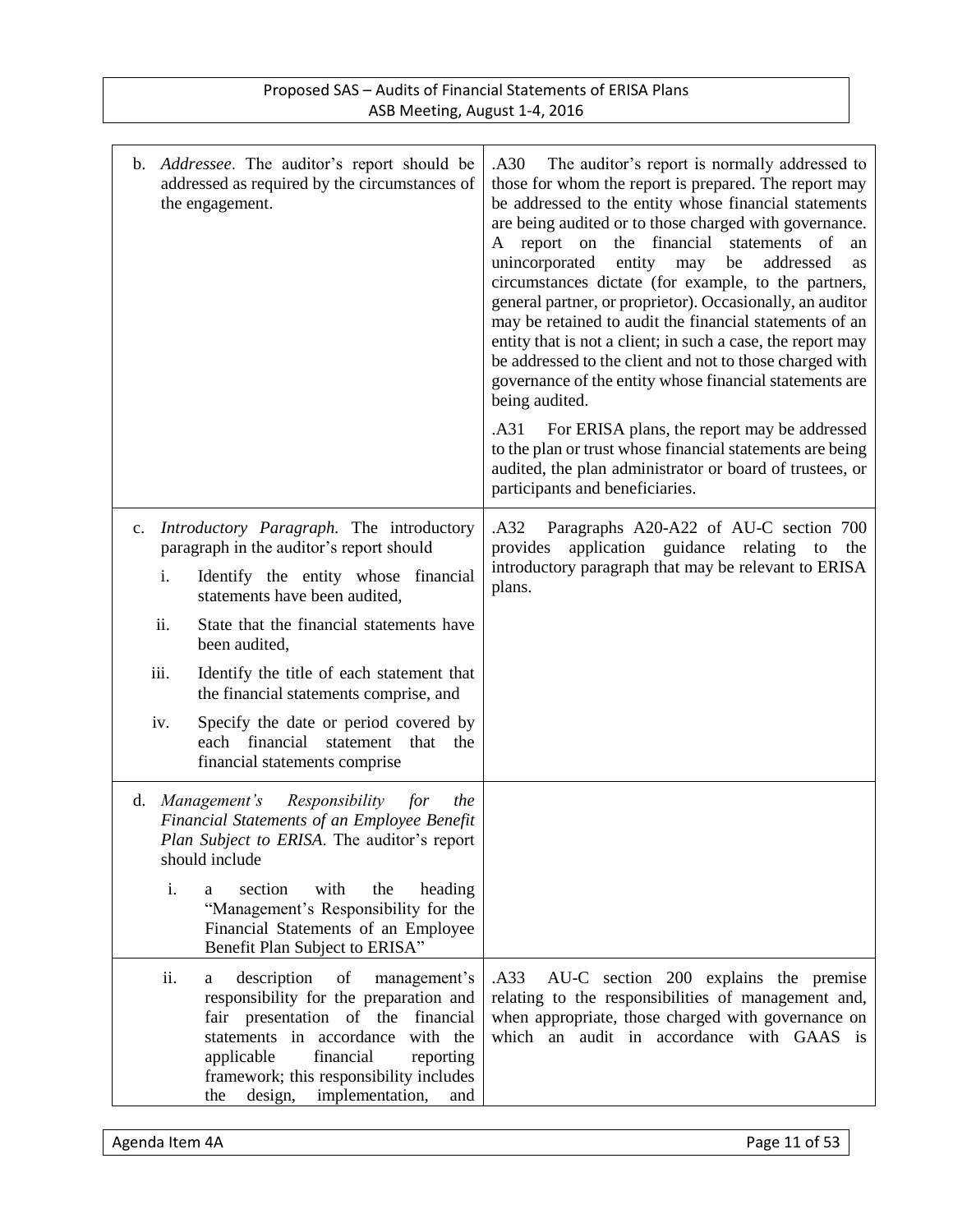|    |      | maintenance of internal control relevant<br>to the preparation and fair presentation<br>of financial statements that are free<br>from material misstatement, whether<br>due to fraud or error.                                                      | conducted. <sup>4</sup> Management and, when appropriate, those<br>charged with governance accept responsibility for the<br>preparation of the financial statements in accordance<br>with the applicable financial reporting framework,<br>including their fair presentation. Management also<br>accepts responsibility for the design, implementation,<br>and maintenance of internal control relevant to the<br>preparation and fair presentation of financial<br>statements that are free from material misstatement,<br>whether due to fraud or error. The description of<br>management's responsibilities in the auditor's report<br>includes reference to both responsibilities because it<br>helps explain to users the premise on which an audit is<br>conducted. Management has additional responsibilities<br>when arranging for an audit of financial statements of<br>employee benefit plans subject to ERISA due to the<br>regulatory nature of such plans.<br>Paragraph .28 of AU-C 700 requires the<br>.A34<br>description about management's responsibility for the<br>financial statements in the auditor's report to not be<br>referenced to a separate statement by management<br>about such responsibilities if such a statement is |
|----|------|-----------------------------------------------------------------------------------------------------------------------------------------------------------------------------------------------------------------------------------------------------|---------------------------------------------------------------------------------------------------------------------------------------------------------------------------------------------------------------------------------------------------------------------------------------------------------------------------------------------------------------------------------------------------------------------------------------------------------------------------------------------------------------------------------------------------------------------------------------------------------------------------------------------------------------------------------------------------------------------------------------------------------------------------------------------------------------------------------------------------------------------------------------------------------------------------------------------------------------------------------------------------------------------------------------------------------------------------------------------------------------------------------------------------------------------------------------------------------------------------------------------------------|
|    | iii. | a statement that it is responsible for<br>administering the plan and determining<br>that the plan's transactions that are<br>presented or disclosed in the financial<br>statements are in conformity with the<br>including<br>plan's<br>provisions, | included in a document containing the auditor's report.                                                                                                                                                                                                                                                                                                                                                                                                                                                                                                                                                                                                                                                                                                                                                                                                                                                                                                                                                                                                                                                                                                                                                                                                 |
|    |      | maintaining sufficient records with<br>respect to each of the participants, in<br>accordance with ERISA section 107<br>and 209, to determine the benefits due<br>or which may become due to such<br>participants.                                   |                                                                                                                                                                                                                                                                                                                                                                                                                                                                                                                                                                                                                                                                                                                                                                                                                                                                                                                                                                                                                                                                                                                                                                                                                                                         |
|    | iv.  | that<br>statement<br>management is<br>A<br>responsible for the estimation methods<br>and assumptions used in measuring the<br>plan's obligations, for defined benefit<br>pension plans.                                                             |                                                                                                                                                                                                                                                                                                                                                                                                                                                                                                                                                                                                                                                                                                                                                                                                                                                                                                                                                                                                                                                                                                                                                                                                                                                         |
| e. |      | <i>Auditor's Responsibility</i> . The auditor's report<br>should include a section with the heading<br>"Auditor's Responsibility." The description                                                                                                  | .A35<br>The auditor's report states that the auditor's<br>responsibility is to express an opinion on the financial<br>statements based on the audit in order to contrast it to                                                                                                                                                                                                                                                                                                                                                                                                                                                                                                                                                                                                                                                                                                                                                                                                                                                                                                                                                                                                                                                                          |

<sup>4</sup> Paragraphs .04 and .A2 of AU-C section 200.

 $\overline{\phantom{a}}$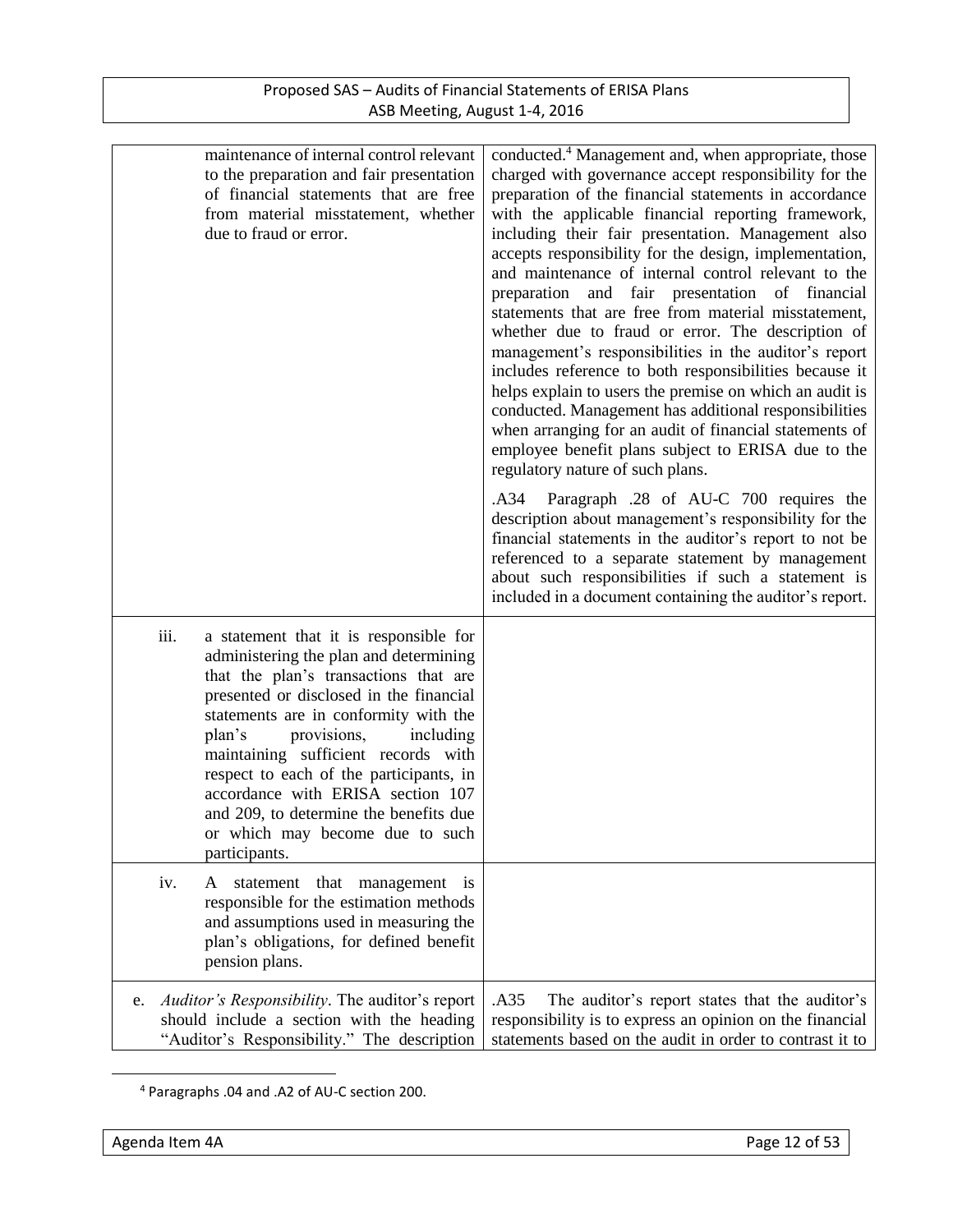| about the auditor's responsibility in an audit<br>of ERISA plan financial statements should<br>include<br>i.<br>A statement that the responsibility of<br>the auditor is to express an opinion on<br>the financial statements based on the<br>audit.                                                                                                                                                                                                                                                                                                                                                                                                        | management's responsibility for the preparation of the<br>financial statements.<br>.A36<br>The reference to the standards used conveys to<br>the users of the auditor's report that the audit has been<br>conducted in accordance with established standards.<br>For example, the auditor's report may refer to auditing<br>standards generally accepted in the United States of |
|-------------------------------------------------------------------------------------------------------------------------------------------------------------------------------------------------------------------------------------------------------------------------------------------------------------------------------------------------------------------------------------------------------------------------------------------------------------------------------------------------------------------------------------------------------------------------------------------------------------------------------------------------------------|----------------------------------------------------------------------------------------------------------------------------------------------------------------------------------------------------------------------------------------------------------------------------------------------------------------------------------------------------------------------------------|
| ii.<br>A statement that the audit was<br>conducted in accordance with generally<br>accepted auditing standards and should<br>identify the United States of America as<br>the country of origin of those standards.<br>The auditor's report should also explain<br>that those standards require that the<br>auditor plan and perform the audit to<br>obtain reasonable assurance about<br>whether the financial statements are<br>free from material misstatement.                                                                                                                                                                                           | America or U.S. generally accepted auditing standards.<br>.A37<br>In accordance with AU-C section 200, the<br>auditor does not represent compliance with GAAS in<br>the auditor's report, unless the auditor has complied<br>with the requirements of section 200 and all other AU<br>sections relevant to the audit.                                                            |
| iii.<br>describe an audit by stating that<br>audit<br>involves<br>performing<br>$1.$ an<br>procedures to obtain audit evidence<br>about the amounts and disclosures in<br>the financial statements.                                                                                                                                                                                                                                                                                                                                                                                                                                                         |                                                                                                                                                                                                                                                                                                                                                                                  |
| 2. the procedures selected depend on the<br>auditor's judgment, including the<br>assessment of the risks of material<br>of<br>the<br>financial<br>misstatement<br>statements, whether due to fraud or<br>making those<br>In<br>risk<br>error.<br>assessments, the auditor considers<br>internal control relevant to the entity's<br>preparation and fair presentation of the<br>financial statements in order to design<br>audit procedures that are appropriate in<br>the circumstances but not for the<br>purpose of expressing an opinion on<br>the effectiveness of the entity's internal<br>control, and accordingly, no such<br>opinion is expressed. |                                                                                                                                                                                                                                                                                                                                                                                  |
| 3. an audit also includes evaluating the<br>appropriateness of the accounting                                                                                                                                                                                                                                                                                                                                                                                                                                                                                                                                                                               |                                                                                                                                                                                                                                                                                                                                                                                  |

policies used and the reasonableness of significant accounting estimates made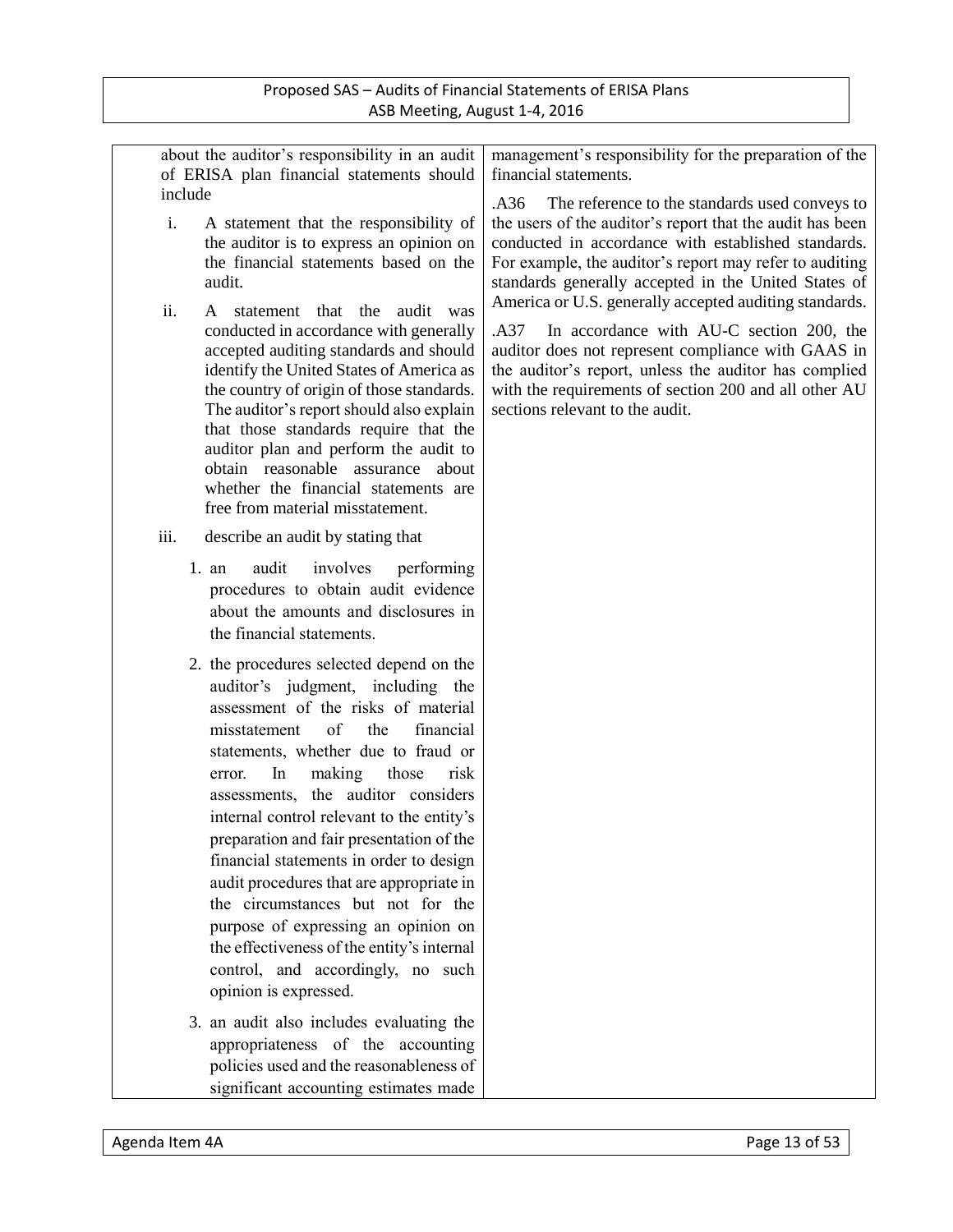| by management, as well as the overall<br>of<br>presentation<br>financial<br>the<br>statements.                                                                                                                                                                                                                                                                                                                                                                                                                                                                                                                                                                                                                                                                                                       |                                                                                                                                                                                                                                                                                                                                                                                                                                                                                                                                                                                                                                                                                                                                                                                                                                                                                                                                                                                                                                                                                                                                                                                                                                                                                                                                                                                                       |
|------------------------------------------------------------------------------------------------------------------------------------------------------------------------------------------------------------------------------------------------------------------------------------------------------------------------------------------------------------------------------------------------------------------------------------------------------------------------------------------------------------------------------------------------------------------------------------------------------------------------------------------------------------------------------------------------------------------------------------------------------------------------------------------------------|-------------------------------------------------------------------------------------------------------------------------------------------------------------------------------------------------------------------------------------------------------------------------------------------------------------------------------------------------------------------------------------------------------------------------------------------------------------------------------------------------------------------------------------------------------------------------------------------------------------------------------------------------------------------------------------------------------------------------------------------------------------------------------------------------------------------------------------------------------------------------------------------------------------------------------------------------------------------------------------------------------------------------------------------------------------------------------------------------------------------------------------------------------------------------------------------------------------------------------------------------------------------------------------------------------------------------------------------------------------------------------------------------------|
| In circumstances when the auditor also has<br>a responsibility to express an opinion on<br>the effectiveness of internal control in<br>conjunction with the audit of the financial<br>statements, the auditor should omit the<br>phrase that the auditor's consideration of<br>internal control is not for the purpose of<br>expressing an opinion on the effectiveness<br>of internal control, and accordingly, no<br>such opinion is expressed.                                                                                                                                                                                                                                                                                                                                                    |                                                                                                                                                                                                                                                                                                                                                                                                                                                                                                                                                                                                                                                                                                                                                                                                                                                                                                                                                                                                                                                                                                                                                                                                                                                                                                                                                                                                       |
| iv.<br>A statement whether the<br>auditor<br>believes that the audit evidence the<br>auditor has obtained is sufficient and<br>appropriate to provide a basis for the<br>auditor's opinion.                                                                                                                                                                                                                                                                                                                                                                                                                                                                                                                                                                                                          |                                                                                                                                                                                                                                                                                                                                                                                                                                                                                                                                                                                                                                                                                                                                                                                                                                                                                                                                                                                                                                                                                                                                                                                                                                                                                                                                                                                                       |
| f.<br>Auditor's Opinion. The auditor's report<br>should include a section with the heading<br>"Opinion." When expressing an unmodified<br>opinion on financial statements, the auditor's<br>opinion should state that the financial<br>statements present fairly, in all material<br>respects, the net assets available for benefits<br>[and of accumulated plan benefits] of the<br>[name of plan] as of the date of the statement<br>of changes in net assets and the statement of<br>change in net assets available for benefits<br>results of its operations and its cash flows for<br>the period then ended, in accordance with the<br>applicable financial reporting framework. The<br>auditor's opinion should identify<br>the<br>applicable financial reporting framework and<br>its origin. | Description of Information That the Financial<br><b>Statements Present</b><br>The auditor's opinion states that the financial<br>.A38<br>statements present fairly, in all material respects, the<br>information that the financial statements are designed<br>to present.<br>The title of the financial statements identified<br>.A39<br>in the introductory paragraph of the auditor's report<br>(see paragraph .25) describes the information that is the<br>subject of the auditor's opinion.<br>Description of the Applicable Financial Reporting<br>Framework and How It May Affect the Auditor's<br>Opinion<br>.A40 The identification of the applicable financial<br>reporting framework in the auditor's opinion is<br>intended to advise users of the auditor's report of the<br>context in which the auditor's opinion is expressed; it<br>is not intended to limit the evaluation required in<br>paragraph .17 of AU-C 700. For example, the<br>applicable financial reporting framework may be<br>identified as accounting principles generally accepted<br>in the United States of America or U.S. generally<br>accepted accounting principles or International<br>Financial Reporting Standards promulgated by the<br>International Accounting Standards Board (IASB) or<br>International Financial Reporting Standard for Small<br>and Medium-Sized Entities promulgated by the IASB. |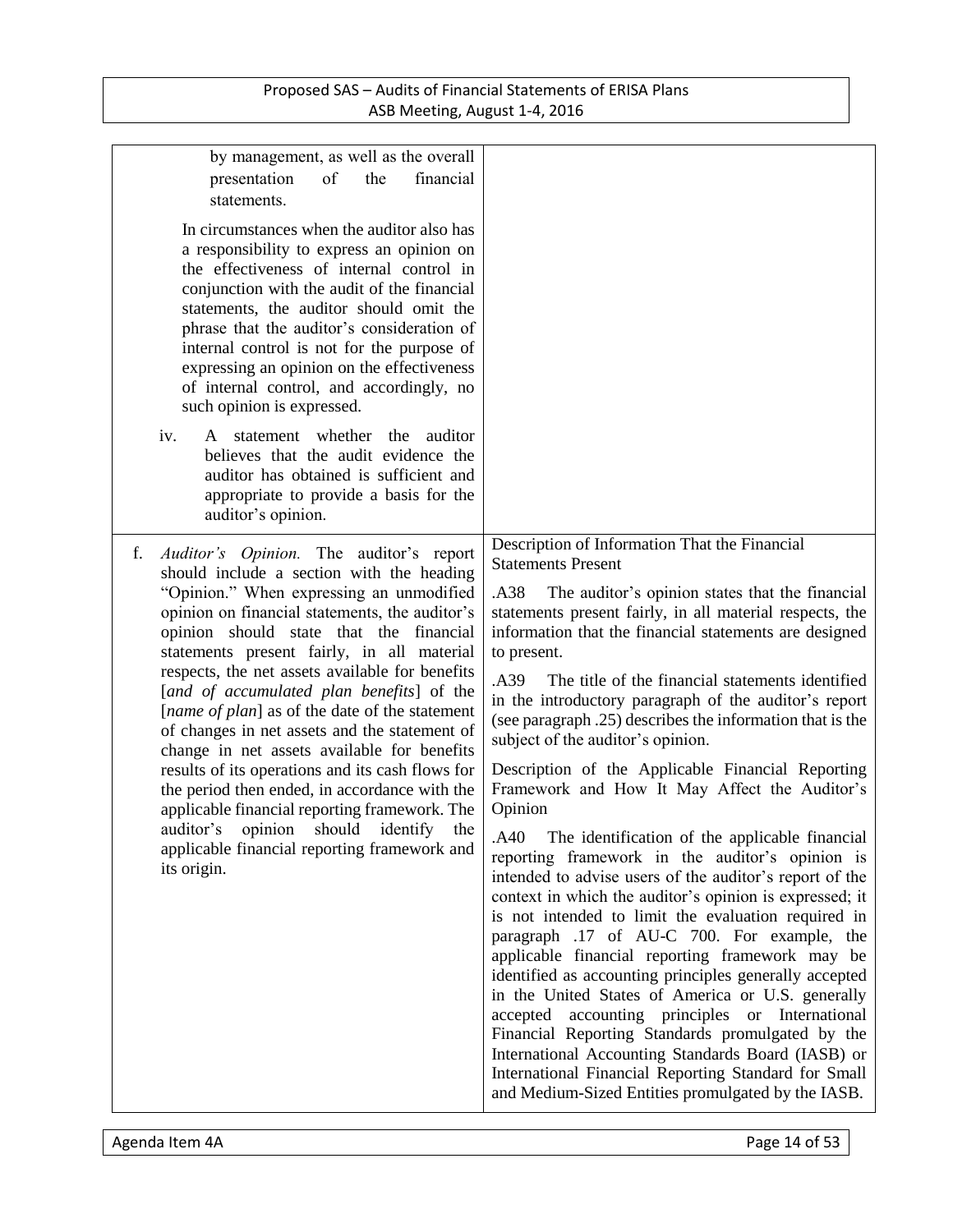| g. | Signature of the Auditor. The auditor's report<br>should include the manual or printed signature<br>of the auditor's firm.                                                                                                                                                                                                                                                                                                                                                                                                                                                              | In certain situations, the auditor's report may<br>.A41<br>be required by law or regulation to include the personal<br>name and signature of the auditor, in addition to the<br>auditor's firm. In addition to the auditor's signature, in<br>certain circumstances, the auditor may be required to<br>declare in the auditor's report the auditor's professional<br>accountancy designation or the fact that the auditor or<br>firm, as appropriate, has been recognized by the<br>appropriate licensing authority.                                                                                                                                                                                                                                                                                                                                                                                                                                                                                                                                                                                                                                                                                                                                                                                                                                                                                                                                                                                   |
|----|-----------------------------------------------------------------------------------------------------------------------------------------------------------------------------------------------------------------------------------------------------------------------------------------------------------------------------------------------------------------------------------------------------------------------------------------------------------------------------------------------------------------------------------------------------------------------------------------|--------------------------------------------------------------------------------------------------------------------------------------------------------------------------------------------------------------------------------------------------------------------------------------------------------------------------------------------------------------------------------------------------------------------------------------------------------------------------------------------------------------------------------------------------------------------------------------------------------------------------------------------------------------------------------------------------------------------------------------------------------------------------------------------------------------------------------------------------------------------------------------------------------------------------------------------------------------------------------------------------------------------------------------------------------------------------------------------------------------------------------------------------------------------------------------------------------------------------------------------------------------------------------------------------------------------------------------------------------------------------------------------------------------------------------------------------------------------------------------------------------|
| h. | Auditor's Address. The auditor's report<br>should name the city and state where the<br>auditor practices.                                                                                                                                                                                                                                                                                                                                                                                                                                                                               | In the United States, the location of the issuing<br>.A42<br>office is the city and state. In another country, it may<br>be the city and country.                                                                                                                                                                                                                                                                                                                                                                                                                                                                                                                                                                                                                                                                                                                                                                                                                                                                                                                                                                                                                                                                                                                                                                                                                                                                                                                                                      |
| i. | Date of the Auditor's Report. The auditor's<br>report should be dated no earlier than the date<br>on which the auditor has obtained sufficient<br>appropriate audit evidence on which to base<br>the auditor's opinion on the financial<br>statements, including evidence that<br>the audit documentation has been<br>reviewed;<br>all the statements that the financial<br>$\bullet$<br>statements comprise, including the<br>related notes, have been prepared; and<br>management has asserted that they have<br>$\bullet$<br>taken responsibility for those financial<br>statements. | .A43 The date of the auditor's report informs the user<br>of the auditor's report that the auditor has considered<br>the effect of events and transactions of which the<br>auditor became aware and that occurred up to that date.<br>The auditor's responsibility for events and transactions<br>after the date of the auditor's report is addressed in AU-<br>C 560.<br>.A44 AU-C 220, Quality Control for an Engagement<br>Conducted in Accordance With Generally Accepted<br>Auditing Standards, requires that on or before the date<br>of the auditor's report, the engagement partner, through<br>a review of the audit documentation and discussion<br>with the engagement team, be satisfied that sufficient<br>appropriate audit evidence has been obtained to support<br>the conclusions reached and for the auditor's report to<br>be issued. <sup>5</sup> AU-C 220 also requires that the auditor's<br>report not be released prior to the completion of the<br>engagement quality control review.<br>Because the auditor's opinion is provided on<br>.A45<br>the financial statements, and the financial statements<br>are the responsibility of management, the auditor is not<br>in a position to conclude that sufficient appropriate<br>audit evidence has been obtained until evidence is<br>obtained that all the statements that the financial<br>statements comprise, including the related notes, have<br>been prepared, and management has accepted<br>responsibility for them. |

l

<sup>5</sup> AU-C 220, *Quality Control for an Engagement Conducted in Accordance With Generally Accepted Auditing Standards*, paragraph .19 and .A17.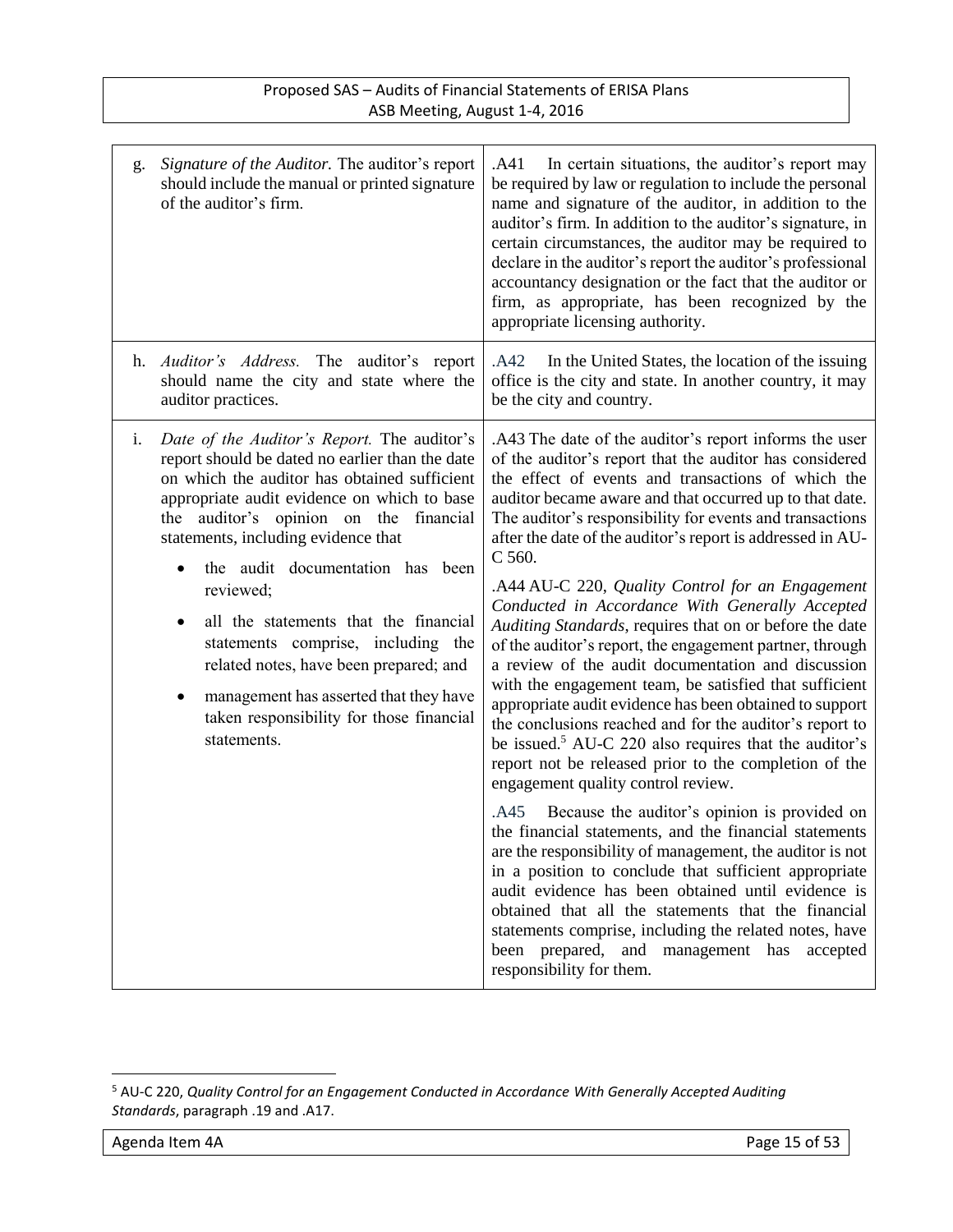<span id="page-15-0"></span>

| Report on ERISA Plan Financial Statements When<br>Management Limits the Scope of the Audit As<br>Permitted by ERISA                                                                                                                                                                                                                                                                                                      | Report on ERISA Plan Financial Statements When<br>Management Limits the Scope of the Audit As<br>Permitted by ERISA                                                                                                                                                                    |
|--------------------------------------------------------------------------------------------------------------------------------------------------------------------------------------------------------------------------------------------------------------------------------------------------------------------------------------------------------------------------------------------------------------------------|----------------------------------------------------------------------------------------------------------------------------------------------------------------------------------------------------------------------------------------------------------------------------------------|
| .18<br>AU-C section 700 addresses the form and<br>content of the auditor's report. In the case of an<br>auditor's report on financial statements of an ERISA<br>plan when management limits the scope of the audit,<br>as permitted by ERISA, the auditor's report should<br>be in writing and include the following elements                                                                                            |                                                                                                                                                                                                                                                                                        |
| Title. The auditor's report should have a<br>a.<br>title that includes the word independent to<br>clearly indicate that it is the report of an<br>independent auditor.                                                                                                                                                                                                                                                   |                                                                                                                                                                                                                                                                                        |
| Addressee. The auditor's report should be<br>b.<br>addressed as required by the circumstances<br>of the engagement.                                                                                                                                                                                                                                                                                                      |                                                                                                                                                                                                                                                                                        |
| Introductory Paragraph. The Introductory<br>c.<br>paragraph should                                                                                                                                                                                                                                                                                                                                                       |                                                                                                                                                                                                                                                                                        |
| Identify the entity whose<br>financial<br>i.<br>statements have been audited                                                                                                                                                                                                                                                                                                                                             |                                                                                                                                                                                                                                                                                        |
| ii.<br>State that the auditor performed an audit<br>subject to the limitation on the scope of<br>the audit imposed by management, as<br>permitted by ERISA.                                                                                                                                                                                                                                                              |                                                                                                                                                                                                                                                                                        |
| Identify the title of each statement that the<br>iii.<br>financial statements comprise, and                                                                                                                                                                                                                                                                                                                              |                                                                                                                                                                                                                                                                                        |
| iv. Specify the date or period covered by each<br>statement that the financial statements<br>comprise                                                                                                                                                                                                                                                                                                                    |                                                                                                                                                                                                                                                                                        |
| d.<br>Basis for Limitation on the Scope of the<br>Audit. The auditor's report should include<br>a section with the heading "Basis for<br>Limitation on the Scope of the Audit." This<br>section should include:<br>i.<br>An explanation that as permitted by 29<br>CFR 2520.103-8 of the Department of<br>Labor's Rules and Regulations for<br>Reporting and Disclosure under the<br>Employee Retirement Income Security | .A46<br>The explanation about the DOL rules and<br>regulations for reporting and disclosure under ERISA<br>may need to be changed to the circumstances of the<br>engagement when management imposes the limitation<br>on the scope of the audit as permitted by 29 CFR<br>2520.103-12. |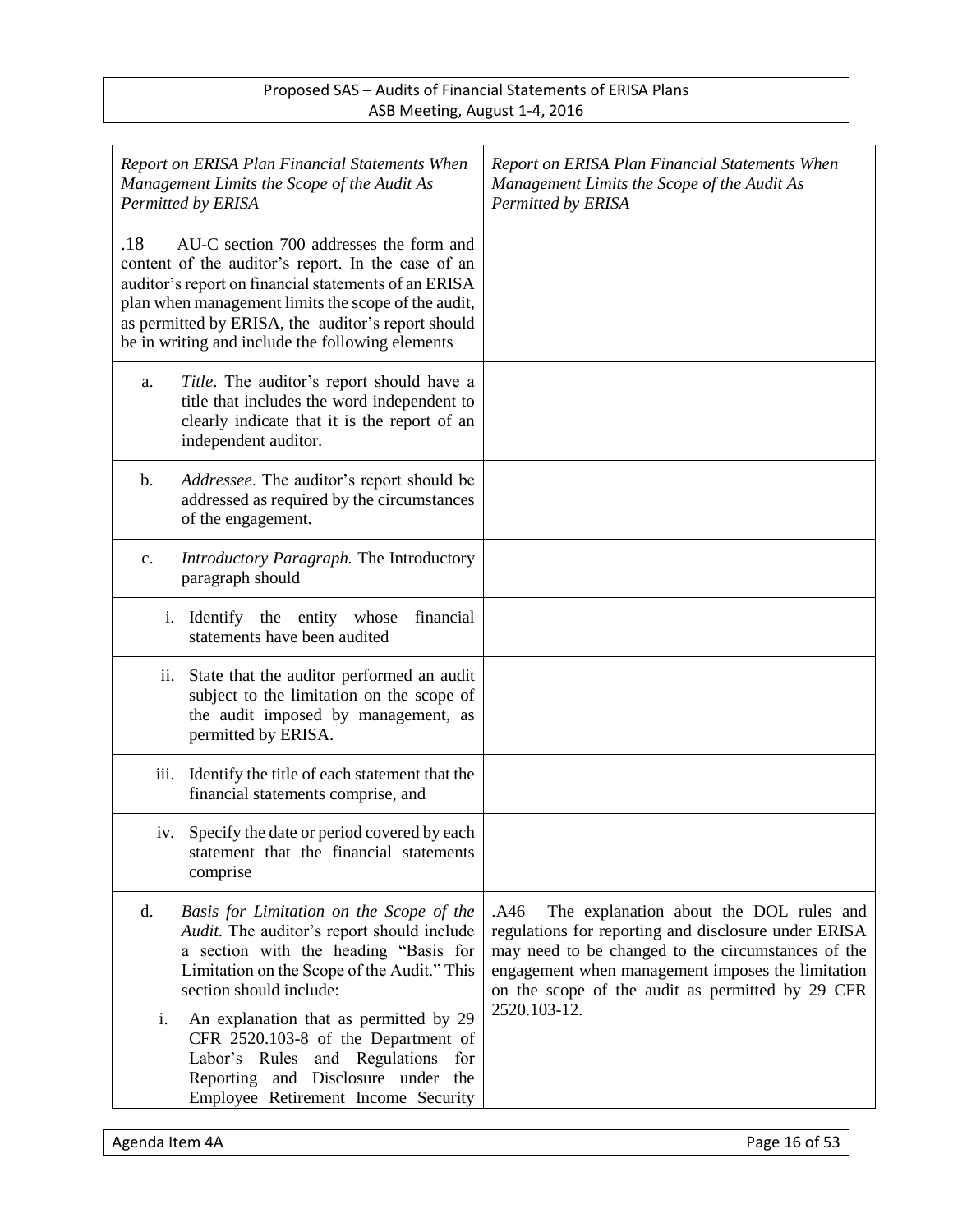|      | Act of 1974, management imposed a<br>limitation on the scope of the audit. Under<br>the authority of section $103(a)(3)(C)$ of<br>ERISA, the audit need not extend to any<br>statement or information prepared and<br>certified by a bank or similar institution or<br>insurance carrier which is regulated and<br>supervised and subject to periodic<br>examination by a State or Federal agency,<br>provided<br>that<br>the<br>statements<br><sub>or</sub><br>information regarding assets so held are<br>prepared and certified to by the bank or<br>insurance carrier in accordance with 29<br>CFR 2520.103-5. |                                                                                                                                                                                                                                                                                                                                                                                                                                                                                                                                                                                                                                                                             |
|------|--------------------------------------------------------------------------------------------------------------------------------------------------------------------------------------------------------------------------------------------------------------------------------------------------------------------------------------------------------------------------------------------------------------------------------------------------------------------------------------------------------------------------------------------------------------------------------------------------------------------|-----------------------------------------------------------------------------------------------------------------------------------------------------------------------------------------------------------------------------------------------------------------------------------------------------------------------------------------------------------------------------------------------------------------------------------------------------------------------------------------------------------------------------------------------------------------------------------------------------------------------------------------------------------------------------|
| ii.  | A statement that the auditor has been<br>informed by management that a qualified<br>institution holds the investments and<br>executes investment transactions.                                                                                                                                                                                                                                                                                                                                                                                                                                                     |                                                                                                                                                                                                                                                                                                                                                                                                                                                                                                                                                                                                                                                                             |
| iii. | statement that management<br>A<br>has<br>obtained a certification from the qualified<br>institution stating that the investment<br>information is complete and accurate for<br>the period under audit.                                                                                                                                                                                                                                                                                                                                                                                                             |                                                                                                                                                                                                                                                                                                                                                                                                                                                                                                                                                                                                                                                                             |
| e.   | Management's<br>Responsibility<br>for<br>Financial Statements and the Limitation on<br>the Scope of the Audit. The auditor's report<br>should include                                                                                                                                                                                                                                                                                                                                                                                                                                                              |                                                                                                                                                                                                                                                                                                                                                                                                                                                                                                                                                                                                                                                                             |
| i.   | with<br>section<br>the<br>heading<br>a<br>"Management's Responsibility for the<br>Financial Statements and the Limitation<br>on the Scope of the Audit."                                                                                                                                                                                                                                                                                                                                                                                                                                                           |                                                                                                                                                                                                                                                                                                                                                                                                                                                                                                                                                                                                                                                                             |
| 11.  | A description of management's<br>responsibility for the preparation and fair<br>presentation of the financial statements.<br>The description should include<br>an<br>explanation<br>that<br>management<br><i>is</i><br>responsible for the preparation and fair<br>presentation of the financial statements in<br>accordance with the applicable financial<br>reporting framework; this responsibility<br>includes the design, implementation, and<br>maintenance of internal control relevant<br>to the preparation and fair presentation of                                                                      | .A47<br>AU-C section 200 explains the premise<br>relating to the responsibilities of management and,<br>when appropriate, those charged with governance on<br>which an audit in accordance with GAAS is<br>conducted. <sup>6</sup> Management and, when appropriate, those<br>charged with governance accept responsibility for the<br>preparation of the financial statements in accordance<br>with the applicable financial reporting framework,<br>including their fair presentation. Management also<br>accepts responsibility for the design, implementation,<br>and maintenance of internal control relevant to the<br>preparation and fair presentation of financial |

<sup>6</sup> Paragraphs .04 and .A2 of section 200.

 $\overline{\phantom{a}}$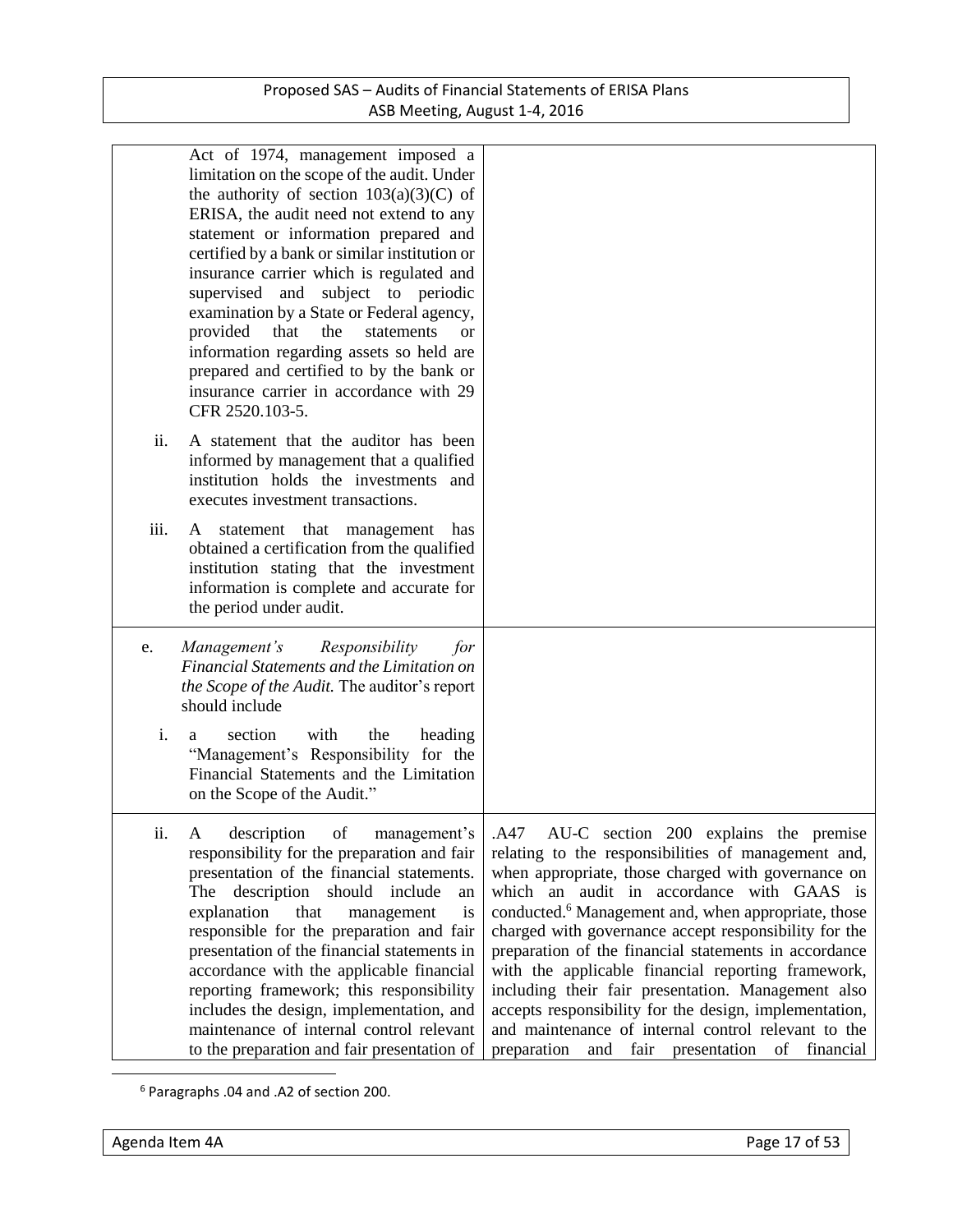| Proposed SAS - Audits of Financial Statements of ERISA Plans |                                                                                                                                                                                                                                                                                                                                                                                                                            |                                                                                                                                                                                                                                                                                                                                                                                                                                                           |
|--------------------------------------------------------------|----------------------------------------------------------------------------------------------------------------------------------------------------------------------------------------------------------------------------------------------------------------------------------------------------------------------------------------------------------------------------------------------------------------------------|-----------------------------------------------------------------------------------------------------------------------------------------------------------------------------------------------------------------------------------------------------------------------------------------------------------------------------------------------------------------------------------------------------------------------------------------------------------|
| ASB Meeting, August 1-4, 2016                                |                                                                                                                                                                                                                                                                                                                                                                                                                            |                                                                                                                                                                                                                                                                                                                                                                                                                                                           |
|                                                              | financial statements that are free from<br>material misstatement, whether due to<br>fraud or error.                                                                                                                                                                                                                                                                                                                        | statements that are free from material misstatement,<br>whether due to fraud or error. The description of<br>management's responsibilities in the auditor's report<br>includes reference to both responsibilities because it<br>helps explain to users the premise on which an audit is<br>conducted. Management has added responsibilities<br>when auditing financial statements of ERISA plans<br>due to the specialized characteristics of such plans. |
|                                                              |                                                                                                                                                                                                                                                                                                                                                                                                                            | Paragraph .28 of AU-C 700 requires the<br>.A48<br>description about management's responsibility for the<br>financial statements in the auditor's report to not be<br>referenced to a separate statement by management<br>about such responsibilities if such a statement is<br>included in a document containing the auditor's report.                                                                                                                    |
| iii.                                                         | a statement that management is also<br>responsible for determining whether a<br>limitation on the scope of the audit is<br>permissible in the circumstances,<br>in<br>accordance with ERISA, including                                                                                                                                                                                                                     |                                                                                                                                                                                                                                                                                                                                                                                                                                                           |
|                                                              | • evaluating whether the certification is<br>prepared by a qualified institution, and                                                                                                                                                                                                                                                                                                                                      |                                                                                                                                                                                                                                                                                                                                                                                                                                                           |
|                                                              | • evaluating<br>whether the<br>certified<br>investment information is complete<br>and accurate.                                                                                                                                                                                                                                                                                                                            |                                                                                                                                                                                                                                                                                                                                                                                                                                                           |
| iv.                                                          | a statement that the limitation on the<br>scope of the audit does not affect<br>management's responsibility for the<br>financial statements and management<br>is responsible for determining whether<br>the certified investment information is<br>appropriately measured, presented and<br>disclosed<br>in<br>accordance<br>with<br>principles<br>generally<br>accounting<br>accepted in the United States of<br>America. |                                                                                                                                                                                                                                                                                                                                                                                                                                                           |
| V.                                                           | a statement that management is also<br>responsible for administering the plan and<br>determining that the plan's transactions<br>that are presented or disclosed in the<br>financial statements are in conformity<br>with the plan's provisions, including<br>maintaining sufficient records<br>with<br>respect to each of the participants, in<br>accordance with ERISA sections 107 and                                  |                                                                                                                                                                                                                                                                                                                                                                                                                                                           |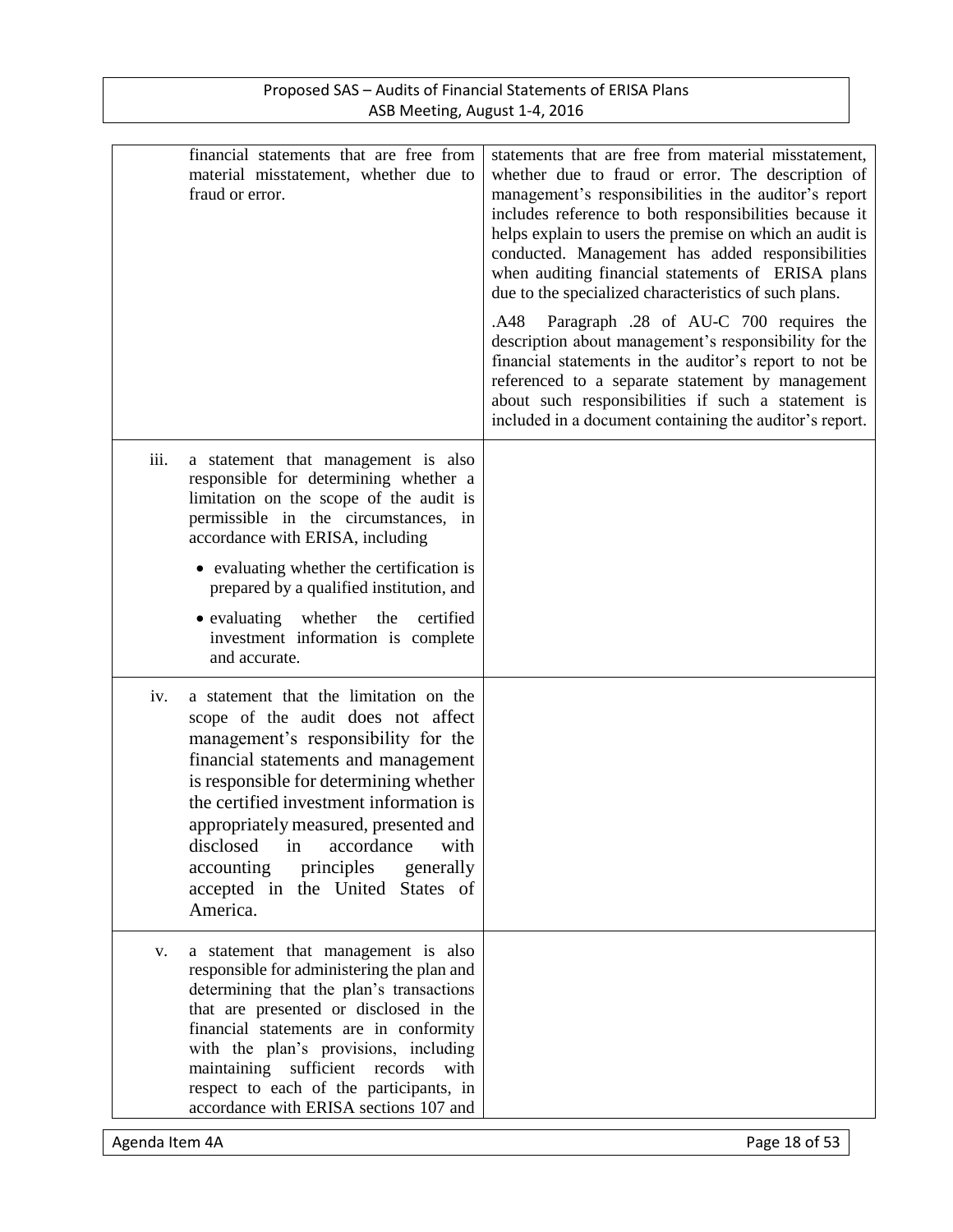|      | 209, to determine the benefits due or<br>which may<br>become<br>due<br>such<br>to<br>participants.                                                                                                                                                                                                                                                                                                                                                                              |  |
|------|---------------------------------------------------------------------------------------------------------------------------------------------------------------------------------------------------------------------------------------------------------------------------------------------------------------------------------------------------------------------------------------------------------------------------------------------------------------------------------|--|
| vi.  | that<br>A<br>statement<br>management<br>1S<br>responsible for the estimation methods<br>and assumptions used in measuring the<br>plan's obligations for defined benefit<br>pension plans.                                                                                                                                                                                                                                                                                       |  |
| f.   | Auditor's Responsibility for an Audit of<br><b>ERISA Plan Financial Statements (When</b><br>Management Limits the Scope of the Audit<br>as permitted by ERISA). The auditor's<br>report should include a section with the<br>"Auditor's<br>heading<br>Responsibility<br>(Including Responsibility for the Certified<br>Investment Information)." The description<br>about the auditor's responsibility should<br>include                                                        |  |
| i.   | A statement that the responsibility of the<br>auditor is to express an opinion on the<br>financial statements based on the audit.                                                                                                                                                                                                                                                                                                                                               |  |
| ii.  | A statement that the audit was conducted in<br>with<br>accordance<br>generally<br>accepted<br>auditing standards and should identify the<br>United States of America as the country of<br>origin of those standards. The auditor's<br>report should also explain that those<br>standards require that the auditor plan and<br>perform the audit to obtain reasonable<br>assurance about whether the financial<br>free<br>from<br>material<br>statements<br>are<br>misstatement. |  |
| iii. | describe an audit by stating that                                                                                                                                                                                                                                                                                                                                                                                                                                               |  |
|      | audit<br>involves<br>performing<br>an<br>procedures to obtain audit evidence<br>about the amounts and disclosures in the<br>financial statements.                                                                                                                                                                                                                                                                                                                               |  |
|      | the procedures selected depend on the<br>auditor's judgment, including the<br>assessment of the risks of material<br>of<br>the<br>financial<br>misstatement<br>statements, whether due to fraud or<br>error. In making those risk assessments,<br>the auditor considers internal control                                                                                                                                                                                        |  |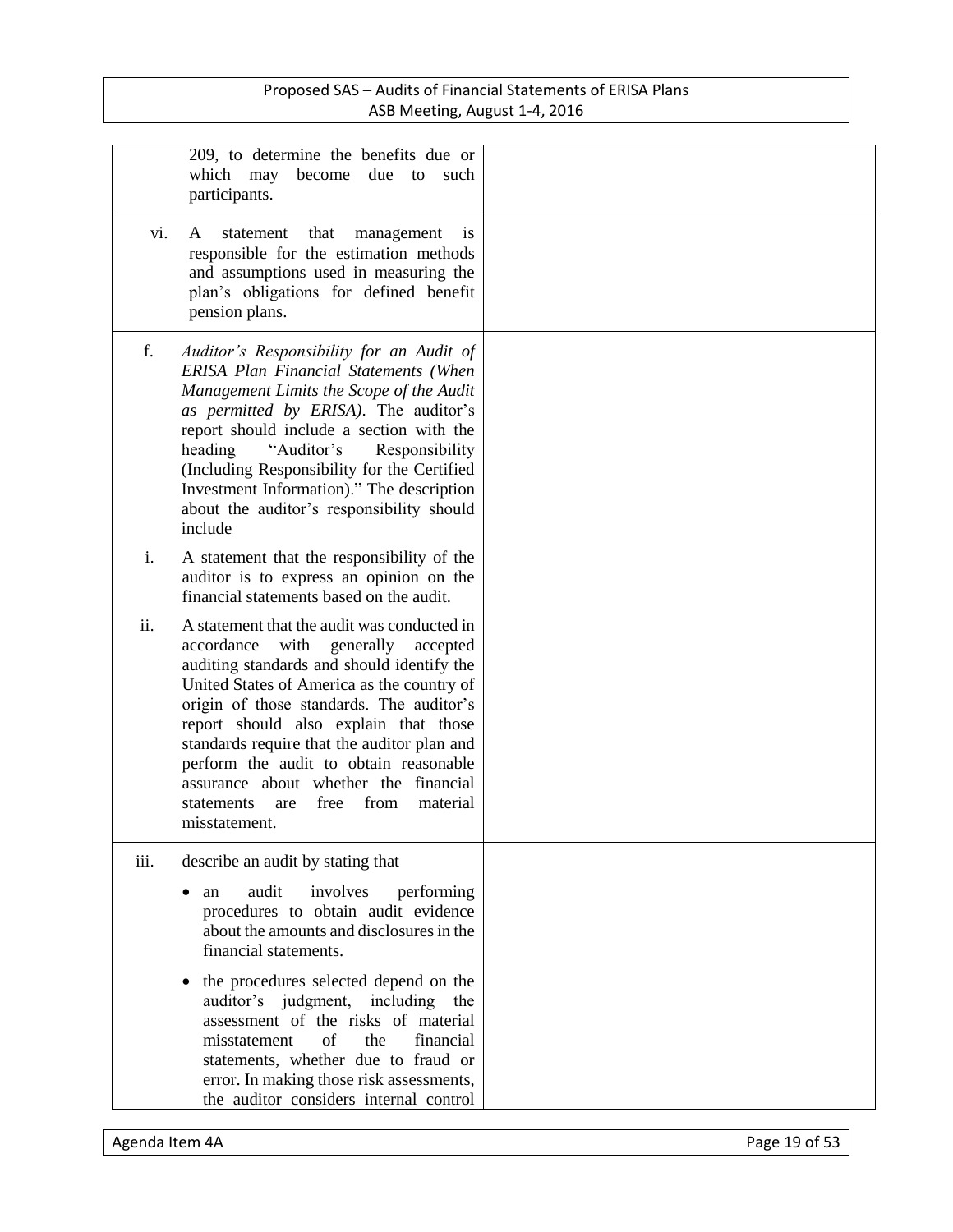| relevant to the entity's preparation and<br>fair presentation of the financial<br>statements in order to design audit<br>procedures that are appropriate in the<br>circumstances but not for the purpose of<br>expressing<br>opinion<br>an<br>on<br>the<br>effectiveness of the entity's internal<br>control, and accordingly, no such<br>opinion is expressed.                                                                                      |  |
|------------------------------------------------------------------------------------------------------------------------------------------------------------------------------------------------------------------------------------------------------------------------------------------------------------------------------------------------------------------------------------------------------------------------------------------------------|--|
| an audit also includes evaluating the<br>appropriateness of the accounting<br>policies used and the reasonableness of<br>significant accounting estimates made<br>by management, as well as the overall<br>presentation of the financial statements.                                                                                                                                                                                                 |  |
| In circumstances when the auditor also<br>has a responsibility to express an<br>opinion on the effectiveness of internal<br>control in conjunction with the audit of<br>the financial statements, the auditor<br>should omit the phrase that the auditor's<br>consideration of internal control is not<br>for the purpose of expressing an opinion<br>on the effectiveness of internal control,<br>and accordingly, no such opinion is<br>expressed. |  |
| iv.<br>A statement that with the respect to the<br>certified investment information that<br>management instructed the auditor not to<br>audit, the auditor did not assess the risks of<br>material misstatement nor did the auditor<br>consider internal control over the certified<br>investment information, and that the<br>procedures were limited to:                                                                                           |  |
| obtaining and reading the certification                                                                                                                                                                                                                                                                                                                                                                                                              |  |
| evaluating management's assessment of<br>٠<br>whether the<br>entity issuing<br>the<br>certification is a qualified institution<br>under ERISA                                                                                                                                                                                                                                                                                                        |  |
| comparing the certified investment<br>information<br>with<br>the<br>related<br>information presented or disclosed in<br>the financial statements                                                                                                                                                                                                                                                                                                     |  |
| assessing whether the form and content<br>of the certified investment information                                                                                                                                                                                                                                                                                                                                                                    |  |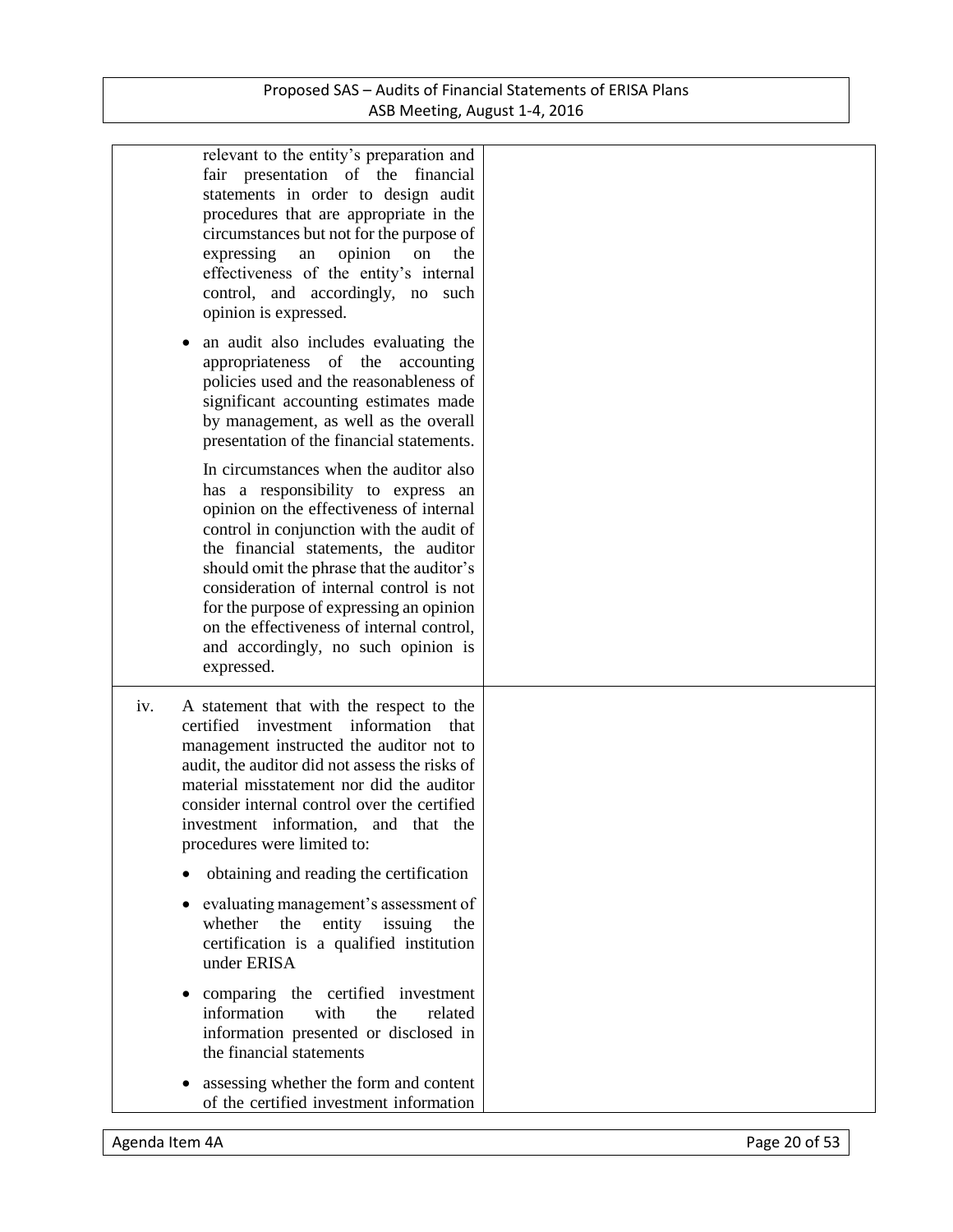|             | presented or disclosed in the financial<br>statements is in accordance<br>with<br>generally<br>accounting<br>principles<br>accepted in the United States of<br>America                                                                                                                                                                                                                                                                                                                                                                                                                    |                                                                                                                                                                                                                                                                                                                                                                                                                                                               |
|-------------|-------------------------------------------------------------------------------------------------------------------------------------------------------------------------------------------------------------------------------------------------------------------------------------------------------------------------------------------------------------------------------------------------------------------------------------------------------------------------------------------------------------------------------------------------------------------------------------------|---------------------------------------------------------------------------------------------------------------------------------------------------------------------------------------------------------------------------------------------------------------------------------------------------------------------------------------------------------------------------------------------------------------------------------------------------------------|
| V.          | A statement that other than the certified<br>information,<br>investment<br>the<br>audit<br>procedures were not limited for other<br>amounts and disclosures in the financial<br>statements.                                                                                                                                                                                                                                                                                                                                                                                               |                                                                                                                                                                                                                                                                                                                                                                                                                                                               |
| vi.         | A statement whether the auditor believes<br>that the audit evidence the auditor has<br>obtained is sufficient and appropriate to<br>provide a basis for the auditor's opinion on<br>the financial statements with the ERISA-<br>permitted audit scope limitation.                                                                                                                                                                                                                                                                                                                         |                                                                                                                                                                                                                                                                                                                                                                                                                                                               |
| g.          | Auditor's Opinion. The auditor's opinion<br>on ERISA plan financial statements when<br>management imposes a limitation on the<br>scope of the audit as permitted by ERISA<br>should include                                                                                                                                                                                                                                                                                                                                                                                               |                                                                                                                                                                                                                                                                                                                                                                                                                                                               |
| i.          | a section with the heading "Auditor's<br>Opinion on the Financial Statements With<br>ERISA-Permitted<br>the<br>Audit<br>Scope<br>Limitation."                                                                                                                                                                                                                                                                                                                                                                                                                                             |                                                                                                                                                                                                                                                                                                                                                                                                                                                               |
| ii.<br>iii. | When the ERISA-permitted limitation is<br>the only limitation on the scope of the audit<br>and the auditor has not identified any<br>material misstatements, a statement that in<br>the auditor's opinion, with the exception of<br>the possible effects of the limitation on the<br>scope of the audit described in the Basis for<br>Limitation on the Scope of the Audit<br>section, the financial statements<br>are<br>presented fairly, in all material respects, in<br>accordance with the applicable financial<br>reporting framework.<br>The auditor's opinion should identify the | As required by paragraph .17 of AU-C 700, the<br>.A49<br>auditor's evaluation about whether the financial<br>achieve<br>fair<br>presentation<br>includes<br>statements<br>consideration of (a) the overall presentation, structure,<br>and content of the financial statements, and (b) whether<br>the financial statements, including the related notes,<br>represent the underlying transactions and events in a<br>manner that achieves fair presentation. |
|             | applicable financial reporting framework<br>and its origin.                                                                                                                                                                                                                                                                                                                                                                                                                                                                                                                               |                                                                                                                                                                                                                                                                                                                                                                                                                                                               |
| h.          | Signature of the Auditor. The auditor's<br>report should include the manual or printed<br>signature of the auditor's firm.                                                                                                                                                                                                                                                                                                                                                                                                                                                                |                                                                                                                                                                                                                                                                                                                                                                                                                                                               |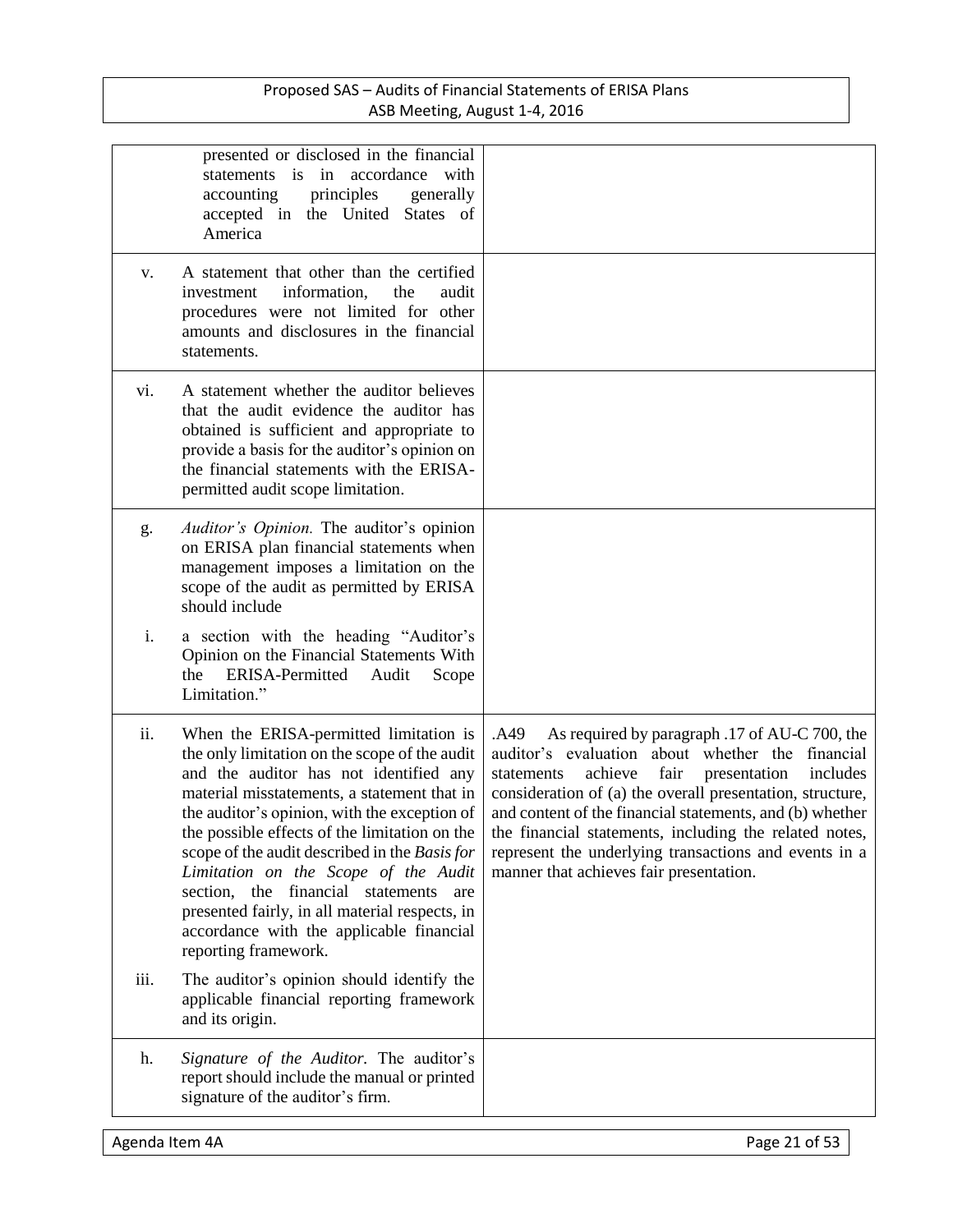|     | Auditor's Address. The auditor's report<br>i.<br>should name the city and state where the<br>auditor practices.                                                                                                                                                                                     |                                                                                                                                                                                                                                                                                                                                                                                   |
|-----|-----------------------------------------------------------------------------------------------------------------------------------------------------------------------------------------------------------------------------------------------------------------------------------------------------|-----------------------------------------------------------------------------------------------------------------------------------------------------------------------------------------------------------------------------------------------------------------------------------------------------------------------------------------------------------------------------------|
|     | Date of the Auditor's Report. The auditor's<br>j <sub>r</sub><br>report should be dated no earlier than the<br>date on which the auditor has obtained<br>sufficient appropriate audit evidence on<br>which to base the auditor's opinion on the<br>financial statements, including evidence<br>that |                                                                                                                                                                                                                                                                                                                                                                                   |
|     | the audit documentation has been<br>reviewed;                                                                                                                                                                                                                                                       |                                                                                                                                                                                                                                                                                                                                                                                   |
|     | all the statements that the financial<br>$\bullet$<br>statements comprise, including the<br>related notes, have been prepared; and<br>management has asserted that they<br>have taken responsibility for those<br>financial statements.                                                             |                                                                                                                                                                                                                                                                                                                                                                                   |
|     | <b>Emphasis-of-Matter Paragraphs</b>                                                                                                                                                                                                                                                                | <b>Emphasis-of-Matter Paragraphs</b>                                                                                                                                                                                                                                                                                                                                              |
| .19 | The auditor's report on employee benefit<br>plan financial statements subject to ERISA should<br>include an <i>emphasis-of-matter paragraph</i> , <sup>7</sup> under an<br>appropriate heading, when the following situations<br>exist when:                                                        |                                                                                                                                                                                                                                                                                                                                                                                   |
| a.  | There are significant plan amendments that<br>affect net assets that are disclosed in the notes to<br>the financial statements in accordance with<br>FASB ASC 960-205-50-1, 962-205-50-1, and<br>965-205-50-1.                                                                                      |                                                                                                                                                                                                                                                                                                                                                                                   |
| b.  | Minimum funding waivers were granted by the<br>IRS, or if a request for waiver is pending before<br>the IRS, that are disclosed in the notes to the<br>financial statements in accordance with FASB<br>ASC 960-205-50-1 and 962-205-50-1.                                                           | .A50<br>The following is an illustration of an emphasis-<br>of-matter paragraph when a defined benefit pension<br>plan received a funding waiver.<br><b>Emphasis of Matter Regarding Funding Waiver</b><br>As discussed in Note X to the financial statements,<br>the plan received a funding waiver from the IRS.<br>Our opinion is not modified with respect to this<br>matter. |

l <sup>7</sup> Paragraphs .06-.07 of AU-C section 706, *Emphasis-of-Matter Paragraphs and Other-Matter Paragraphs in the Independent Auditor's Report*.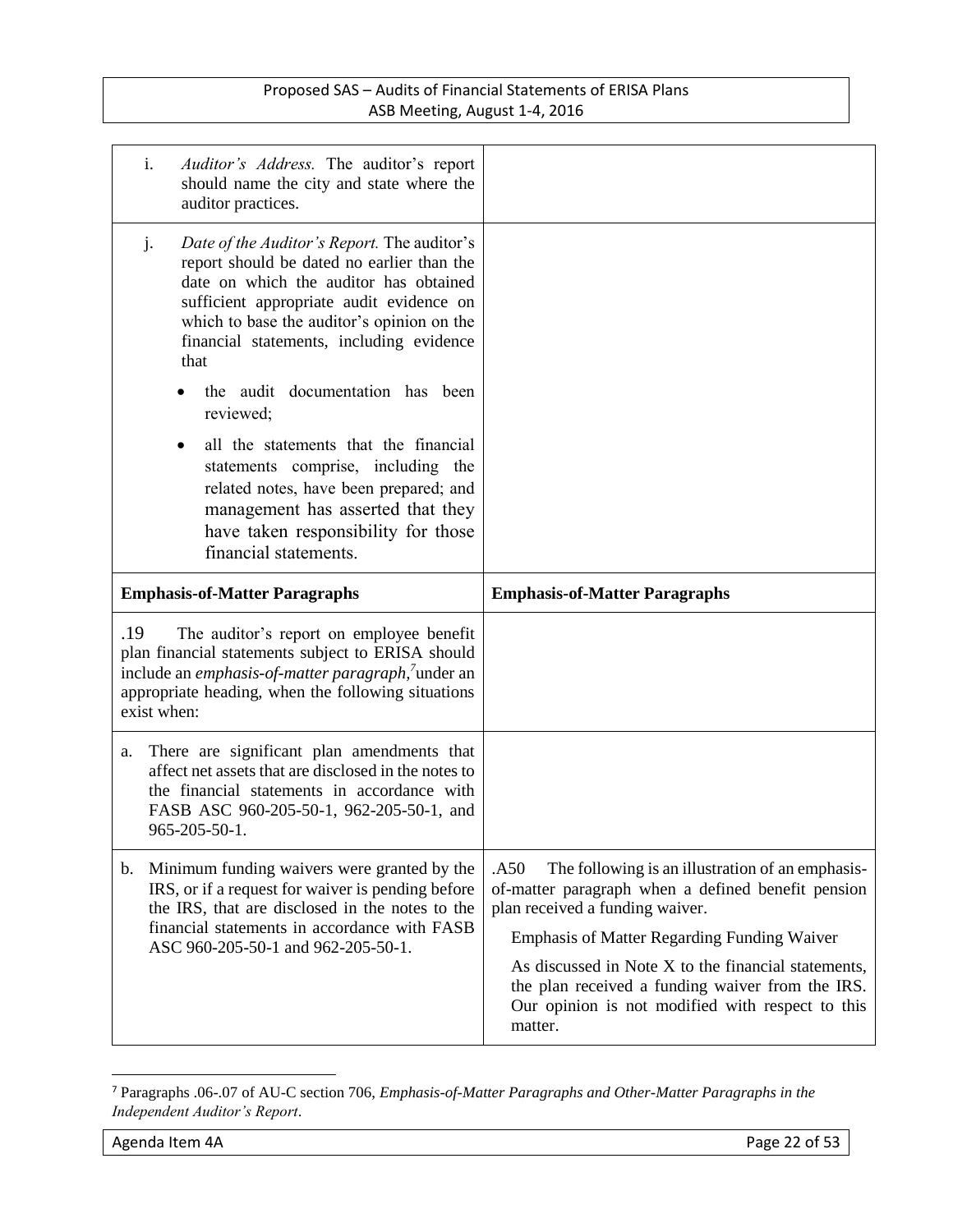<span id="page-22-0"></span>

| There were significant changes in the nature of<br>c.<br>the plan, for example, a plan merger or spin-off<br>that are disclosed in the notes to the financial<br>statements in accordance with FASB ASC 965-<br>$205 - 50 - 1$ .                                                                                                                                                                                                                                                   | The following is an illustration of an emphasis-<br>.A51<br>of-matter paragraphs when a defined contribution<br>retirement plan is merged into another plan.<br><b>Emphasis of Matter Regarding Plan Merger</b><br>As discussed in Note X to the financial statements, the<br>Board of Directors of ABC Company merged XYZ<br>Plan into the ABC 401(k) plan effective December 31,<br>20X2. The plan's net assets and related participant<br>information were transferred to the ABC Plan on<br>December 31, 20X2. Our opinion has not been<br>modified with respect to this matter. |
|------------------------------------------------------------------------------------------------------------------------------------------------------------------------------------------------------------------------------------------------------------------------------------------------------------------------------------------------------------------------------------------------------------------------------------------------------------------------------------|--------------------------------------------------------------------------------------------------------------------------------------------------------------------------------------------------------------------------------------------------------------------------------------------------------------------------------------------------------------------------------------------------------------------------------------------------------------------------------------------------------------------------------------------------------------------------------------|
| <b>Reporting on ERISA Supplemental Schedules</b>                                                                                                                                                                                                                                                                                                                                                                                                                                   | <b>Reporting on ERISA Supplemental Schedules</b>                                                                                                                                                                                                                                                                                                                                                                                                                                                                                                                                     |
| .20<br>ERISA requires that certain supplemental<br>schedules accompany the ERISA plan financial<br>statements if applicable. When auditing ERISA plan<br>financial statements, the auditor should report on<br>whether such supplemental schedules are fairly<br>stated, in all material respects, in relation to the<br>financial statements as a whole, in accordance with<br>AU-C section 725, Supplementary Information in<br>Relation to the Financial Statements as a Whole. | .A52<br>According to 29 CFR 2520.103-10 the<br>administrator of a plan filing an annual report pursuant<br>to ERISA section $2520.103-1(a)(2)$ should, as provided<br>in the instructions to the Form 5500 "Annual<br>Return/Report of Employee Benefit Plan" include as<br>part of the annual report separate financial schedules<br>of: (1) assets held for investment; (2) assets acquired<br>and disposed of within the plan year; (3) party in<br>interest transactions; (4) obligations in default; (5)<br>leases in default; and (6) reportable transactions.                 |
|                                                                                                                                                                                                                                                                                                                                                                                                                                                                                    | The Form 5500 requires the following<br>.A53<br>schedules to be attached to the Form 5500 filing. These<br>schedules are covered by the auditor's report on<br>whether such supplemental schedules are fairly stated,<br>in all material respects, in relation to the financial<br>statements as a whole, in accordance with AU-C 725.<br>The Form 5500 is updated annually and therefore the<br>Form 5500 contains the most current information about<br>the required schedules.                                                                                                    |
|                                                                                                                                                                                                                                                                                                                                                                                                                                                                                    | Schedule H, line 4a—Schedule of Delinquent<br>a.<br><b>Participant Contributions</b>                                                                                                                                                                                                                                                                                                                                                                                                                                                                                                 |
|                                                                                                                                                                                                                                                                                                                                                                                                                                                                                    | Schedule H, line 4i—Schedule of Assets (Held<br>$\mathbf{b}$ .<br>at End of Year)                                                                                                                                                                                                                                                                                                                                                                                                                                                                                                    |
|                                                                                                                                                                                                                                                                                                                                                                                                                                                                                    | Schedule H, line 4i—Schedule of Assets<br>$\mathbf{c}$ .<br>(Acquired and Disposed of within Year)                                                                                                                                                                                                                                                                                                                                                                                                                                                                                   |
|                                                                                                                                                                                                                                                                                                                                                                                                                                                                                    | Schedule H, line 4j—Schedule of Reportable<br>d.<br>Transactions                                                                                                                                                                                                                                                                                                                                                                                                                                                                                                                     |
|                                                                                                                                                                                                                                                                                                                                                                                                                                                                                    | Schedule G, Part I-Schedule of Loans or Fixed<br>e.<br>Income Obligations in Default or Classified as<br>Uncollectible                                                                                                                                                                                                                                                                                                                                                                                                                                                               |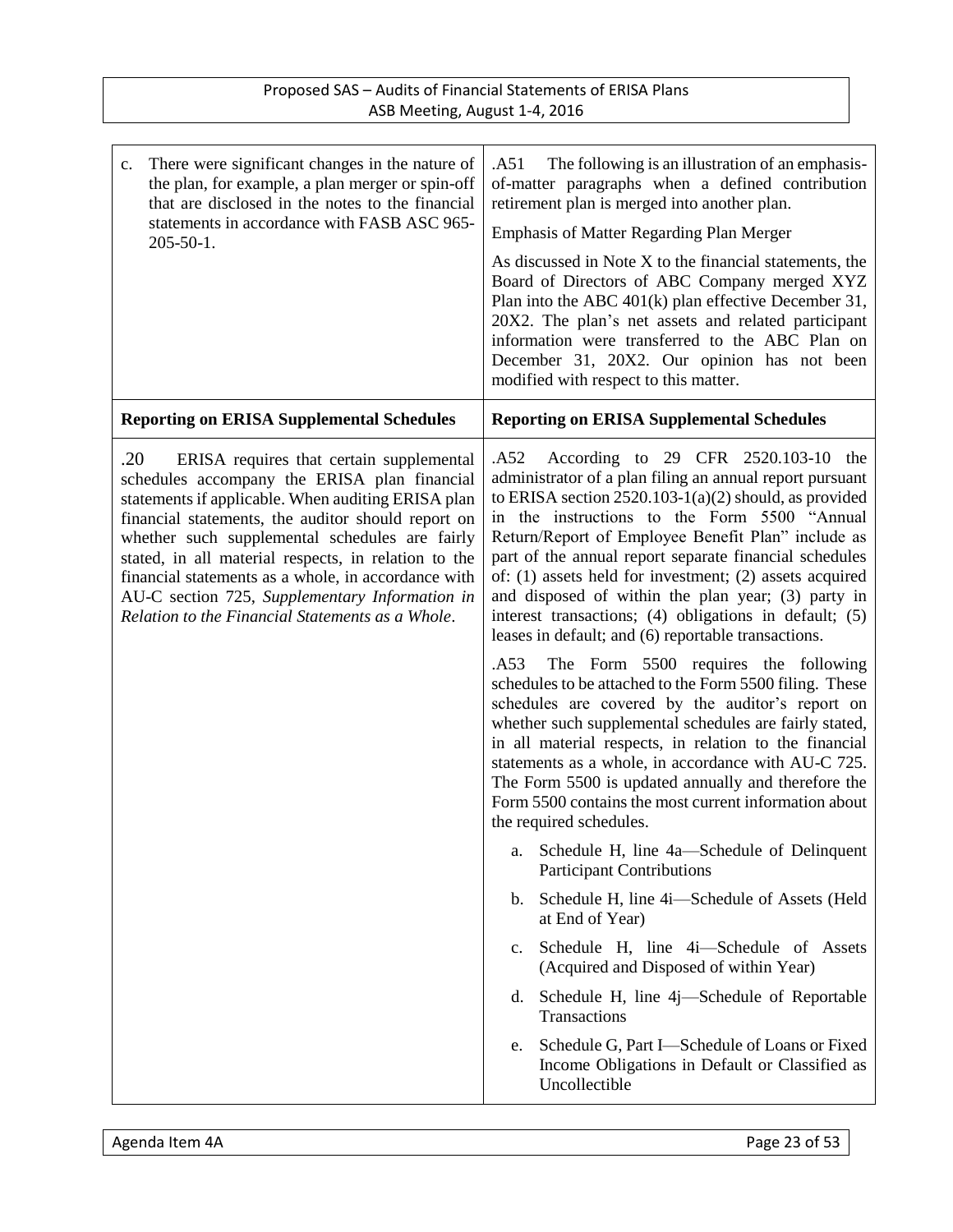<span id="page-23-0"></span>

|                                                                                                                                                                                                                                                                                                                                                                                                                                                                                                                                                                                                                                                                                                                                                                                                                                    | Schedule G, Part II-Schedule of Leases in<br>f.<br>Default or Classified as Uncollectible |
|------------------------------------------------------------------------------------------------------------------------------------------------------------------------------------------------------------------------------------------------------------------------------------------------------------------------------------------------------------------------------------------------------------------------------------------------------------------------------------------------------------------------------------------------------------------------------------------------------------------------------------------------------------------------------------------------------------------------------------------------------------------------------------------------------------------------------------|-------------------------------------------------------------------------------------------|
|                                                                                                                                                                                                                                                                                                                                                                                                                                                                                                                                                                                                                                                                                                                                                                                                                                    | Schedule G, Part III-Nonexempt Transactions<br>g.                                         |
| $AU-C$<br>.21<br>section<br>725<br>addresses<br>the<br>performance requirements as well as the form and<br>content of the report on supplementary information<br>in relation to the financial statements as a whole.<br>When an entity to presents the supplementary<br>information with the financial statements, AU-C<br>725 requires the auditor to report on the<br>supplementary information in either (a) an other-<br>matter paragraph in accordance with section 706,<br>Emphasis-of-Matter Paragraphs and Other-Matter<br>Paragraphs in the Auditor's Report, or (b) in a<br>separate report on the supplementary information. <sup>8</sup><br>When performing an audit of ERISA plan financial<br>statements, the reporting elements discussed in<br>paragraph .09 of AU-C 725 should be replaced with<br>the following: |                                                                                           |
| A statement that the audit was conducted for<br>a.<br>the purpose of forming an opinion on the<br>financial statements as a whole                                                                                                                                                                                                                                                                                                                                                                                                                                                                                                                                                                                                                                                                                                  |                                                                                           |
| the<br>b.<br>A<br>that<br>supplementary<br>statement<br>information is presented for the purposes of<br>additional analysis and is not a required part<br>of the financial statements                                                                                                                                                                                                                                                                                                                                                                                                                                                                                                                                                                                                                                              |                                                                                           |
| supplementary<br>A<br>that<br>the<br>statement<br>c.<br>the<br>information<br>responsibility<br>is<br>of<br>management and was derived from, and<br>relates directly to, the underlying accounting<br>and other records used to prepare the financial<br>statements                                                                                                                                                                                                                                                                                                                                                                                                                                                                                                                                                                |                                                                                           |
| that<br>the<br>supplementary<br>d.<br>statement<br>A<br>information has been subjected to the auditing<br>procedures applied in the audit of the financial<br>statements and certain additional procedures,<br>including comparing and reconciling such<br>information directly to the underlying<br>accounting and other records used to prepare<br>the financial statements or to the financial<br>themselves,<br>performing<br>statements                                                                                                                                                                                                                                                                                                                                                                                       |                                                                                           |

<sup>8</sup> AU-C section 725 *Supplementary Information in Relation to the Financial Statements as a Whole*, paragraph .09.

 $\overline{\phantom{a}}$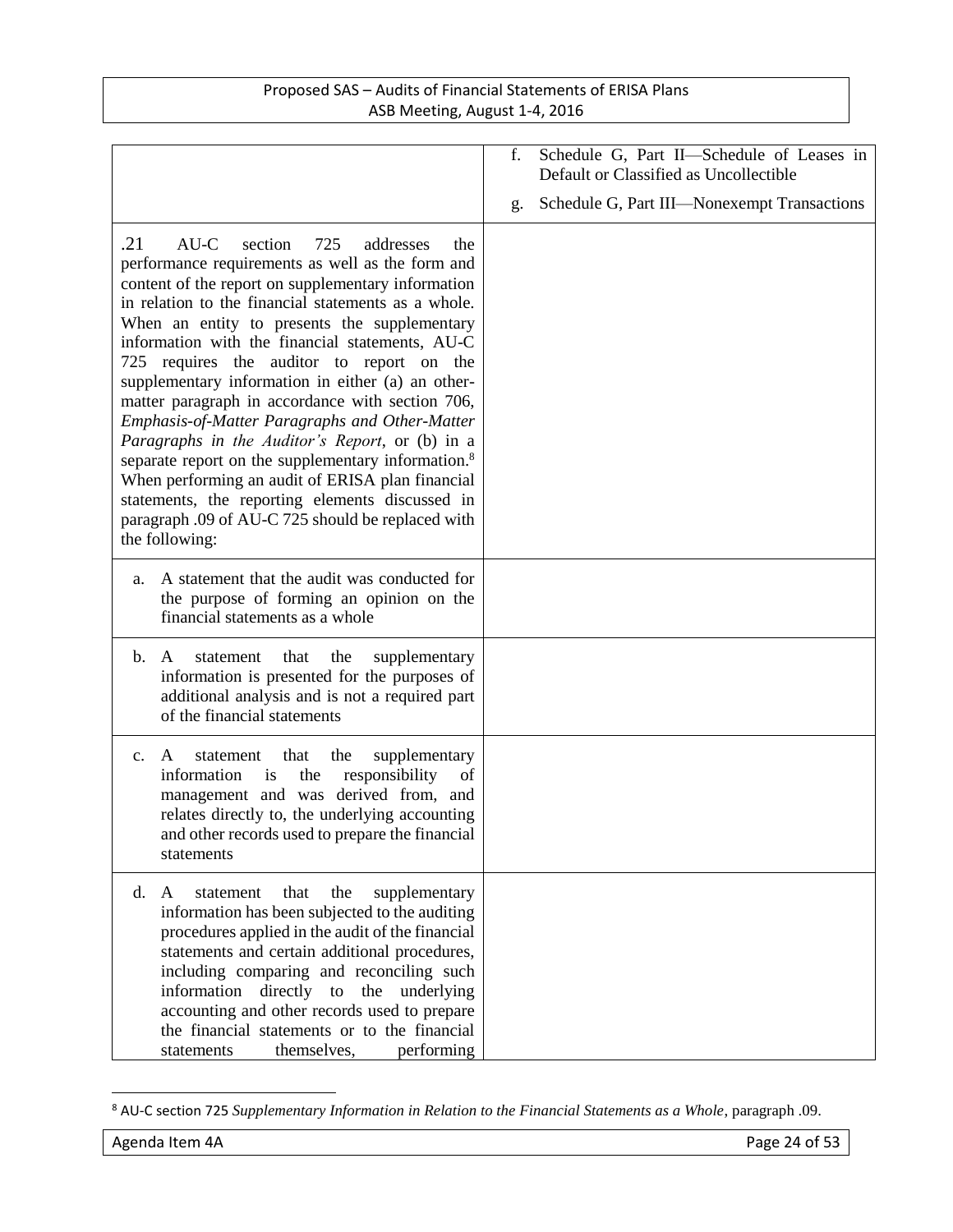| e. | procedures to test the completeness and<br>accuracy of the supplementary information<br>included in the supplemental schedules, and<br>other additional procedures, in accordance<br>with auditing standards generally accepted in<br>the United States of America.<br>When reporting on an audit of ERISA plan<br>financial statements when management limits<br>the scope of the audit as permitted by ERISA,<br>the paragraph in $d$ . should be revised<br>accordingly. Further the report should include<br>a statement that the auditor's procedures with<br>respect to the certified investment information<br>included in the supplemental schedules were<br>limited to those procedures described in the<br>Responsibility<br>Auditor's<br>(Including)<br>Responsibility for the Certified Investment<br>Information) section. | When management imposes a limitation on the<br>.A54<br>scope of the audit, as permitted by ERISA, the words<br>"A statement that the supplementary information" in<br>the first sentence may be replaced with "With the<br>exception of the certified investment information<br>described in the Basis for Limitation on the Scope of the<br>Audit section, the supplementary information" |
|----|-----------------------------------------------------------------------------------------------------------------------------------------------------------------------------------------------------------------------------------------------------------------------------------------------------------------------------------------------------------------------------------------------------------------------------------------------------------------------------------------------------------------------------------------------------------------------------------------------------------------------------------------------------------------------------------------------------------------------------------------------------------------------------------------------------------------------------------------|--------------------------------------------------------------------------------------------------------------------------------------------------------------------------------------------------------------------------------------------------------------------------------------------------------------------------------------------------------------------------------------------|
| f. | A statement that in forming the opinion on the<br>supplemental schedules, the auditor evaluated<br>whether the supplementary information,<br>including its form and content, is presented in<br>conformity with the Department of Labor's<br>Rules and Regulations for Reporting and<br>Disclosure Under the Employee Retirement<br>Income Security Act of 1974.                                                                                                                                                                                                                                                                                                                                                                                                                                                                        |                                                                                                                                                                                                                                                                                                                                                                                            |
| g. | If the auditor issues an unmodified opinion on<br>the financial statements and the auditor has<br>concluded that the supplementary information<br>is fairly stated, in all material respects, in<br>relation to the financial statements as a whole,<br>a statement that, in the auditor's opinion, the<br>supplementary information is fairly stated, in<br>all material respects, in relation to the<br>financial statements as a whole, and is in<br>conformity with the DOL's Rules and<br>Regulations for Reporting and Disclosure<br>under the Employee Retirement Income<br>Security Act of 1974.                                                                                                                                                                                                                                |                                                                                                                                                                                                                                                                                                                                                                                            |
| h. | If the auditor issues a qualified opinion on the<br>financial statements and the qualification has<br>an effect on the supplementary information, a<br>statement that, that in the auditor's opinion,<br>except for the effects on the supplementary<br>information of (refer to the paragraph in the<br>auditor's report explaining the qualification),                                                                                                                                                                                                                                                                                                                                                                                                                                                                                |                                                                                                                                                                                                                                                                                                                                                                                            |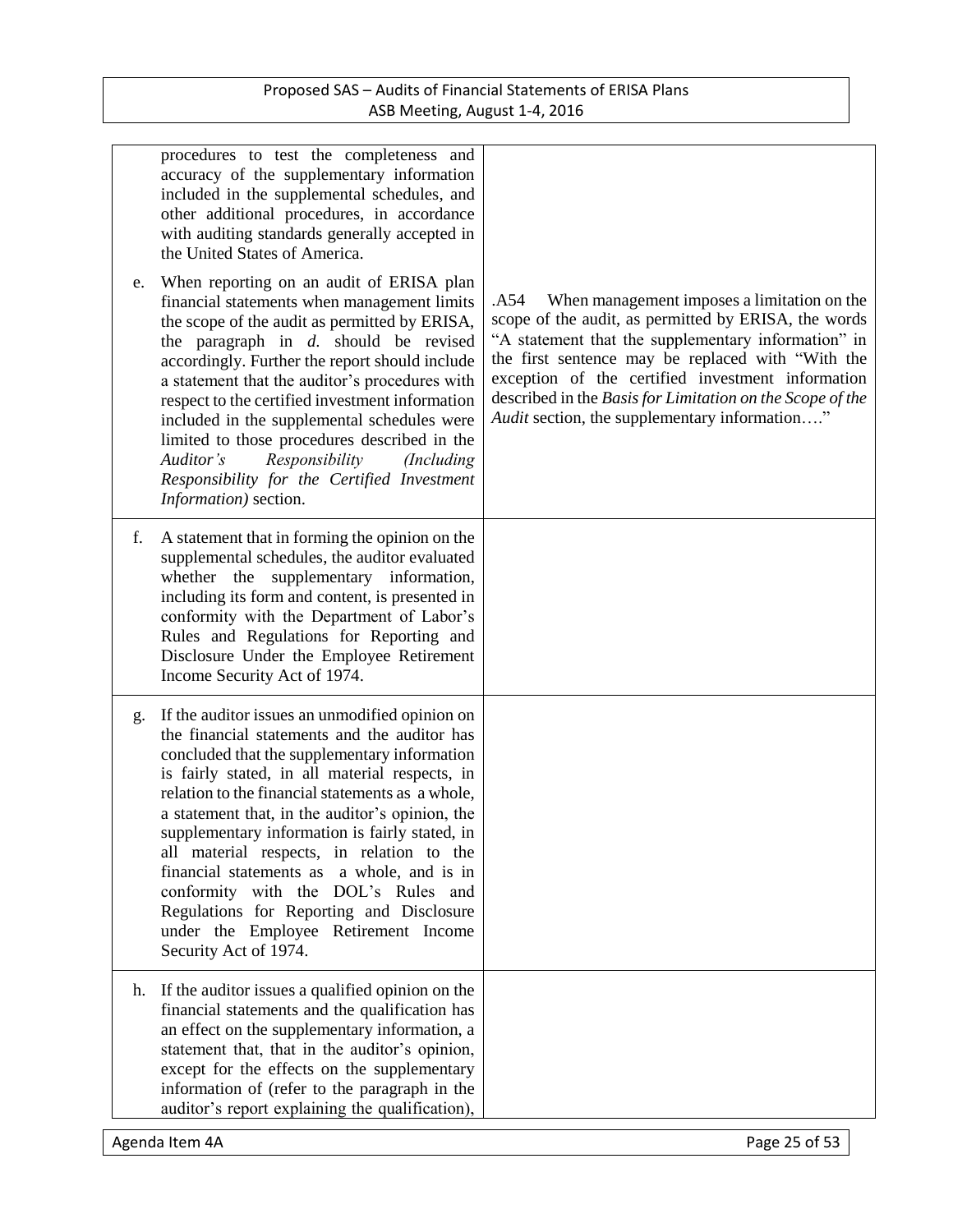| such information is fairly stated, in all<br>material respects, in relation to the financial<br>statements as a whole. <sup>9</sup>                                                                                                                                                                                                                                                                                                                                                                                                                                                                                                                                       |                                                                                                                                                                                                                                                                                                                                                                                                                                                                                                                                                                                                                                                                                                                                                                                                                                                                                                                                                                                                                                                                                                                                                                                                                                                                                                                                                                                    |
|---------------------------------------------------------------------------------------------------------------------------------------------------------------------------------------------------------------------------------------------------------------------------------------------------------------------------------------------------------------------------------------------------------------------------------------------------------------------------------------------------------------------------------------------------------------------------------------------------------------------------------------------------------------------------|------------------------------------------------------------------------------------------------------------------------------------------------------------------------------------------------------------------------------------------------------------------------------------------------------------------------------------------------------------------------------------------------------------------------------------------------------------------------------------------------------------------------------------------------------------------------------------------------------------------------------------------------------------------------------------------------------------------------------------------------------------------------------------------------------------------------------------------------------------------------------------------------------------------------------------------------------------------------------------------------------------------------------------------------------------------------------------------------------------------------------------------------------------------------------------------------------------------------------------------------------------------------------------------------------------------------------------------------------------------------------------|
| When reporting on an audit of ERISA plan<br>i.<br>financial statements when management limits<br>the scope of the audit as permitted by ERISA,<br>a statement that in the auditor's opinion, with<br>the exception of the possible effects of the<br>limitation on the scope of the audit described<br>in the Basis for Limitation on the Scope of the<br>Audit section, the supplementary information<br>is fairly stated, in all material respects, in<br>relation to the financial statements as a whole<br>and is in conformity with the DOL's Rules<br>and Regulations for Reporting and Disclosure<br>under the Employee Retirement Income<br>Security Act of 1974. |                                                                                                                                                                                                                                                                                                                                                                                                                                                                                                                                                                                                                                                                                                                                                                                                                                                                                                                                                                                                                                                                                                                                                                                                                                                                                                                                                                                    |
| <b>Considerations Relating to the Form 5500 Filing</b>                                                                                                                                                                                                                                                                                                                                                                                                                                                                                                                                                                                                                    | <b>Considerations Relating to the Form 5500 Filing</b>                                                                                                                                                                                                                                                                                                                                                                                                                                                                                                                                                                                                                                                                                                                                                                                                                                                                                                                                                                                                                                                                                                                                                                                                                                                                                                                             |
| .22<br>Information in the Form 5500 may be<br>relevant to an independent audit or the continuing<br>propriety of the auditor's report. The auditor should<br>read the Form 5500 in order to identify material<br>conflicting Form 5500 information, if any, with the<br>audited financial statements.                                                                                                                                                                                                                                                                                                                                                                     | Information contained in the Form 5500 that is<br>.A55<br>inconsistent with information contained in the audited<br>financial statements is considered conflicting Form<br>5500 information. Material conflicting Form 5500<br><i>information</i> may raise doubt about the<br>audit<br>conclusions drawn from audit evidence previously<br>obtained and, possibly, about the basis for the auditor's<br>opinion on the financial statements.<br>Misstatements of Form 5500 Information is<br>.A56<br>information contained in the Form 5500 that is<br>unrelated to matters appearing in the audited financial<br>statements that is incorrectly stated or presented.<br>Misstatements of Form 5500 Information may be<br>identified by the auditor upon reading the Form 5500<br>for the purpose of identifying material conflicting Form<br>5500 information as discussed in paragraph .32.<br>Obtaining the Form 5500 prior to the report<br>.A57<br>release date enables the auditor to resolve possible<br>material conflicting Form 5500 information and<br>apparent misstatements of Form 5500 information with<br>management on a timely basis. An agreement with<br>management regarding when the Form 5500 will be<br>available may be helpful. The auditor may delay the<br>release of the auditor's report until management<br>provides the Form 5500 to the auditor. |

<sup>9</sup> AU-C 725, *Supplementary Information in Relation to the Financial Statements as a Whole*, paragraph .09(f).

<span id="page-25-0"></span> $\overline{\phantom{a}}$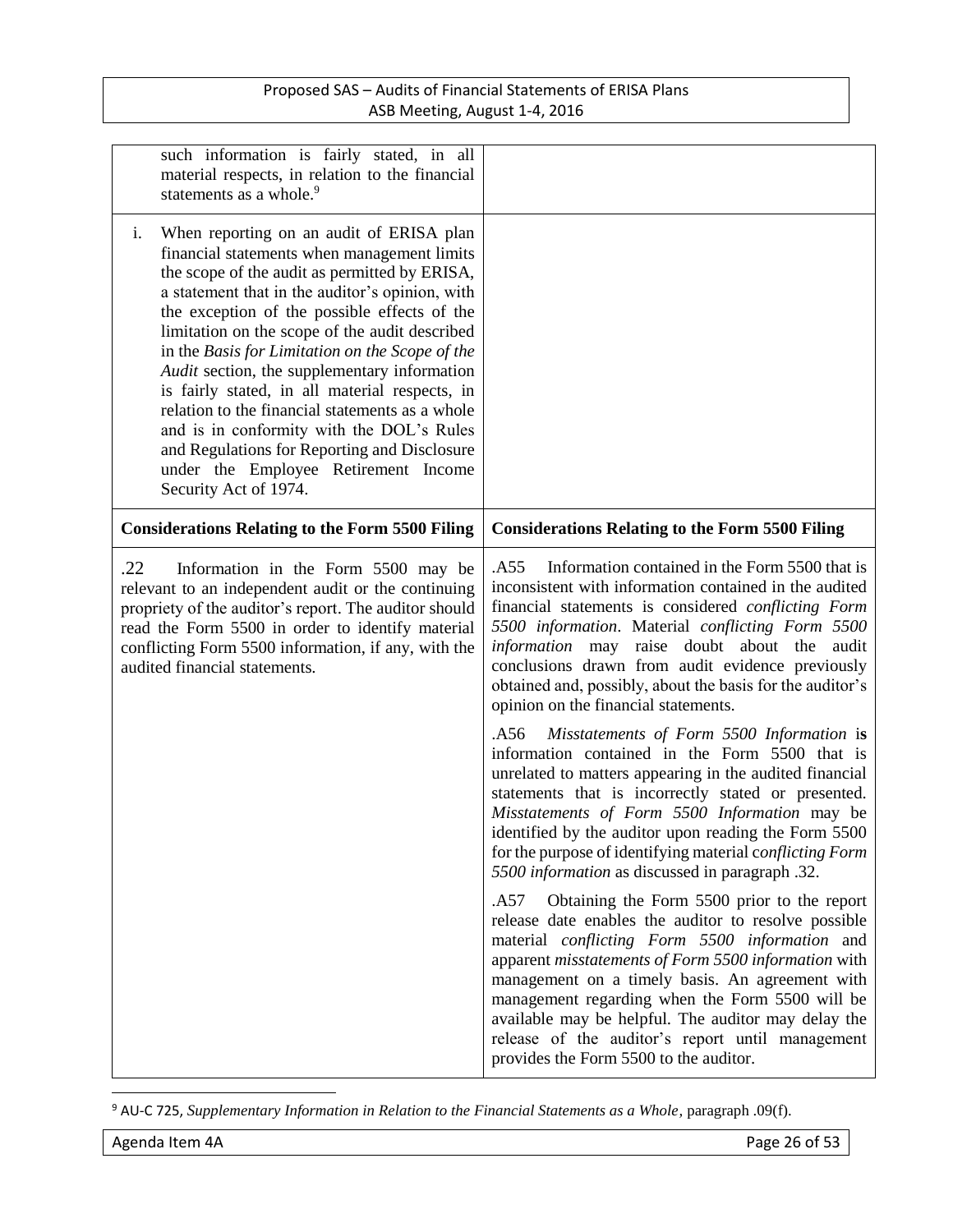|                                                                                                                                                                                                                                                                                                                                                                                                                         | ERISA requires the notes to the financial<br>.A58<br>statements to include an explanation of differences, if<br>any, between the information contained in the separate<br>financial statements and the net assets, liabilities,<br>income, expense, and changes in net assets as required<br>to be reported on the Form 5500. Such reconciling<br>items are not considered conflicting Form 5500<br>information.                                                                                                                   |
|-------------------------------------------------------------------------------------------------------------------------------------------------------------------------------------------------------------------------------------------------------------------------------------------------------------------------------------------------------------------------------------------------------------------------|------------------------------------------------------------------------------------------------------------------------------------------------------------------------------------------------------------------------------------------------------------------------------------------------------------------------------------------------------------------------------------------------------------------------------------------------------------------------------------------------------------------------------------|
|                                                                                                                                                                                                                                                                                                                                                                                                                         | If, upon reading the Form 5500 subsequent to<br>.A59<br>the issuance of the plan's financial statements the<br>auditor identifies any conflicting Form 5500<br>information, the auditor may consider reissuing the<br>auditor's report, dual-dated with respect to the note<br>explaining the differences. If the differences represent<br>material conflicting Form 5500 information or a<br>misstatement of Form 5500 information in the<br>preparation of the Form 5500, then the guidance in .28–<br>.34 below is appropriate. |
| .23<br>The auditor should make appropriate<br>arrangements with management or those charged<br>with governance to obtain the Form 5500 prior to<br>the report release date. If it is not possible to obtain<br>the Form 5500 prior to the report release date, the<br>auditor should read the Form 5500 as soon as<br>practicable.                                                                                      |                                                                                                                                                                                                                                                                                                                                                                                                                                                                                                                                    |
| The auditor should communicate with those<br>.24<br>with<br>the<br>auditor's<br>charged<br>governance<br>responsibility with respect to the Form 5500; any<br>procedures performed relating to the Form 5500;<br>and the results.                                                                                                                                                                                       |                                                                                                                                                                                                                                                                                                                                                                                                                                                                                                                                    |
| .25<br>If, on reading the Form 5500, the auditor<br>identifies material conflicting Form 5500<br>information, the auditor should determine whether<br>the audited financial statements or the Form 5500<br>needs to be revised.                                                                                                                                                                                         |                                                                                                                                                                                                                                                                                                                                                                                                                                                                                                                                    |
| .26<br>auditor<br>identifies<br>When<br>the<br>material<br>conflicting Form 5500 information prior to the date<br>of the auditor's report that requires revision of the<br>audited financial statements and management<br>refuses to make the revision, the auditor should<br>modify the auditor's opinion in accordance with<br>AU-C section 705, Modifications to the Opinion in<br>the Independent Auditor's Report. |                                                                                                                                                                                                                                                                                                                                                                                                                                                                                                                                    |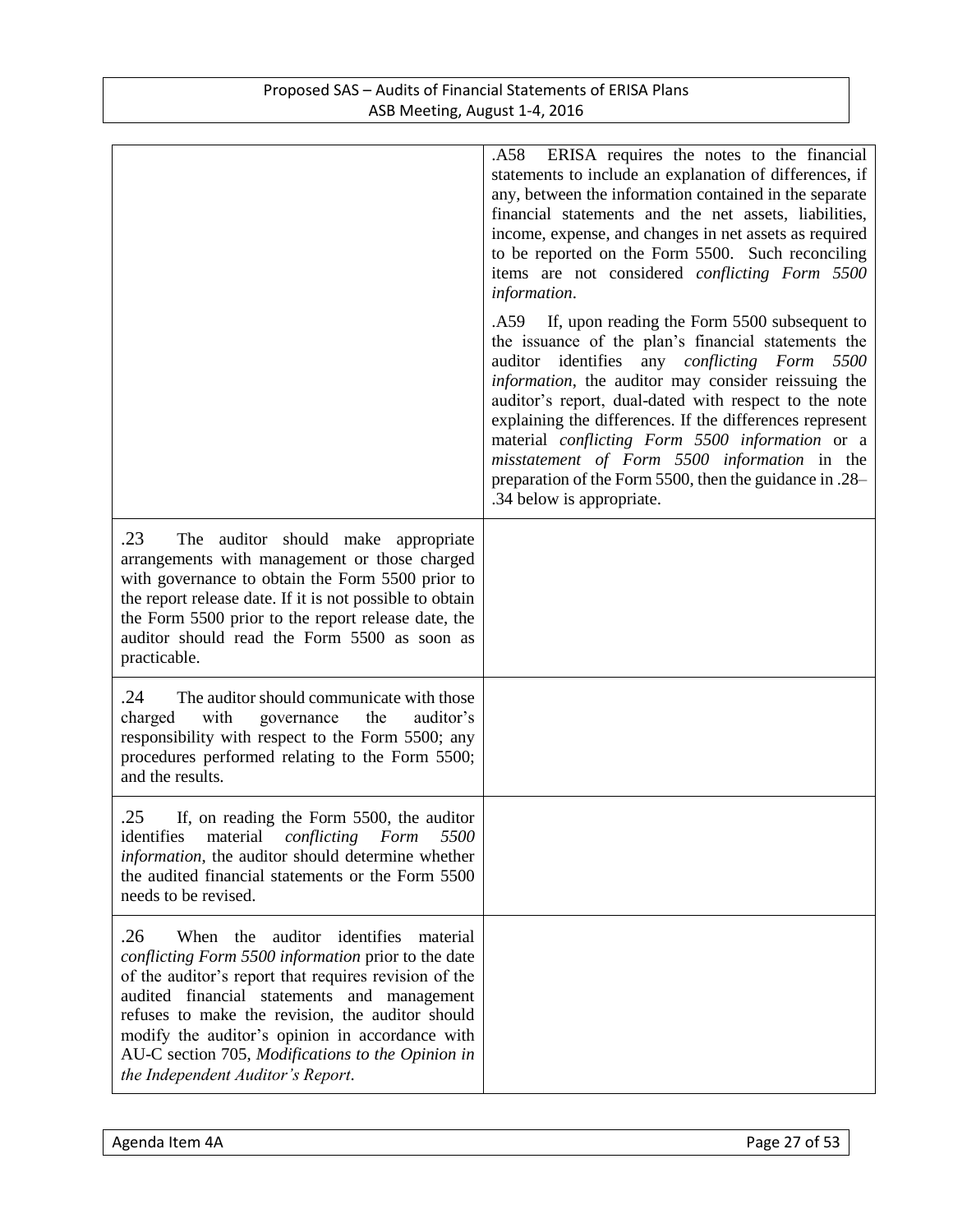<span id="page-27-0"></span>

| .27<br>auditor identifies material<br>When<br>the<br>conflicting Form 5500 information after the date of<br>the auditor's report but prior to the report release<br>date that requires revision of the audited financial<br>statements, the auditor should apply the relevant<br>requirements in AU-C section 560, Subsequent<br>Events and Subsequently Discovered Facts.                             |                                                                                                                                                                                                                                                                                                                                                                                                                                                                                                                                                                                                                                                                                                                                                                                                                                                                                                                                                                                                       |
|--------------------------------------------------------------------------------------------------------------------------------------------------------------------------------------------------------------------------------------------------------------------------------------------------------------------------------------------------------------------------------------------------------|-------------------------------------------------------------------------------------------------------------------------------------------------------------------------------------------------------------------------------------------------------------------------------------------------------------------------------------------------------------------------------------------------------------------------------------------------------------------------------------------------------------------------------------------------------------------------------------------------------------------------------------------------------------------------------------------------------------------------------------------------------------------------------------------------------------------------------------------------------------------------------------------------------------------------------------------------------------------------------------------------------|
| .28<br>When the<br>auditor identifies<br>material<br>conflicting Form 5500 information prior to the<br>report release date that requires revision of the<br>information in the Form 5500 and management<br>refuses to make the revision, the auditor should<br>communicate this matter to those charged with<br>governance and                                                                         | .A60<br>When management refuses to revise the<br>information in the Form 5500, the auditor may base any<br>decision on what further action to take on advice from<br>the auditor's legal counsel.                                                                                                                                                                                                                                                                                                                                                                                                                                                                                                                                                                                                                                                                                                                                                                                                     |
| Include in the auditor's report an other-<br>a.<br>describing<br>paragraph<br>matter<br>the<br>conflicting<br>5500<br>material<br>Form<br>information, in accordance with AU-C<br>section<br>706,<br><b>Emphasis-of-Matter</b><br>and<br>Other-Matter<br>Paragraphs<br>Paragraphs<br>the<br>Independent<br>in<br>Auditor's Report;                                                                     |                                                                                                                                                                                                                                                                                                                                                                                                                                                                                                                                                                                                                                                                                                                                                                                                                                                                                                                                                                                                       |
| Withhold the auditor's report; or<br>b.                                                                                                                                                                                                                                                                                                                                                                |                                                                                                                                                                                                                                                                                                                                                                                                                                                                                                                                                                                                                                                                                                                                                                                                                                                                                                                                                                                                       |
| When withdrawal is possible under<br>$\mathbf{c}$ .<br>applicable law or regulation, withdraw<br>from the engagement.                                                                                                                                                                                                                                                                                  |                                                                                                                                                                                                                                                                                                                                                                                                                                                                                                                                                                                                                                                                                                                                                                                                                                                                                                                                                                                                       |
| .29<br>When revision of the audited financial<br>statements is necessary as a result of material<br>conflicting Form 5500 information with the<br>information in the Form 5500 and the auditor's<br>report on the financial statements has already been<br>released, the auditor should apply the relevant<br>requirements in AU-C section 560 Subsequent<br>Events and Subsequently Discovered Facts. | The auditor may encounter situations in which<br>.A61<br>the auditor's report is issued prior to the auditor's<br>reading of the Form 5500. If such a situation occurs, it<br>is important for the auditor to inform the plan<br>administrator that the auditor's report is not to be<br>attached to the financial statements included with the<br>Form 5500 filing without the auditor's reading of the<br>Form 5500. When the engagement letter is prepared, it<br>may include a statement that in the event that the<br>auditor's report is issued prior to the auditor having<br>read the Form 5500, the plan administrator agrees not<br>to attach the auditor's report to the financial statements<br>included with the Form 5500 filing until the auditor has<br>read the completed Form 5500. The auditor may also<br>consider including a statement in the transmittal letter<br>to the client indicating that the auditor's report, as<br>presented, is not to be attached to the financial |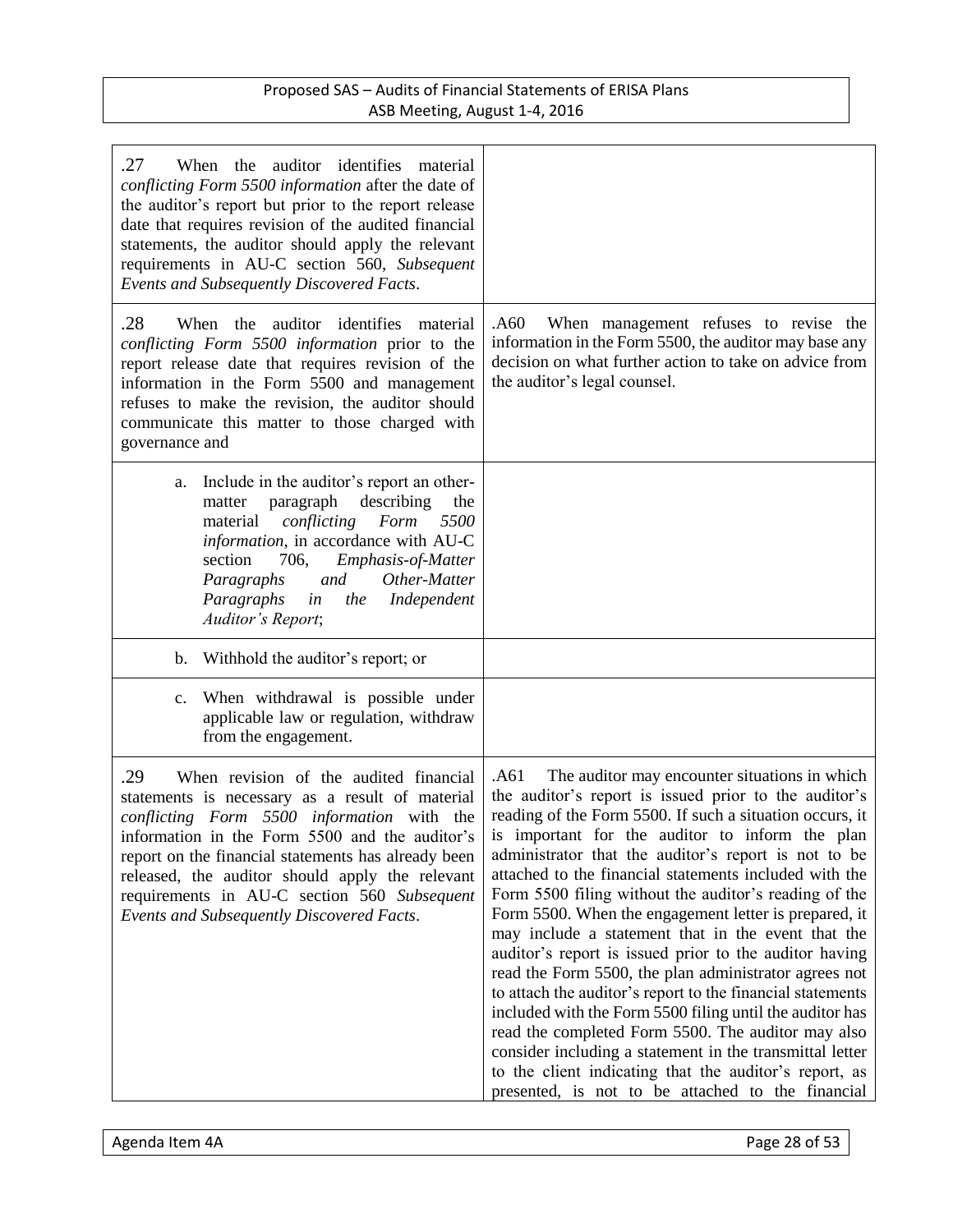<span id="page-28-1"></span><span id="page-28-0"></span>

|                                                                                                                                                                                                                                                                                                                                                                                                                                                                                        | statements to be included in the Form 5500 filing<br>without the auditor's reading of that filing.                                                                                                                                                                                                                                                                                                                                                          |
|----------------------------------------------------------------------------------------------------------------------------------------------------------------------------------------------------------------------------------------------------------------------------------------------------------------------------------------------------------------------------------------------------------------------------------------------------------------------------------------|-------------------------------------------------------------------------------------------------------------------------------------------------------------------------------------------------------------------------------------------------------------------------------------------------------------------------------------------------------------------------------------------------------------------------------------------------------------|
| .30<br>When revision of the Form 5500 is<br>after the report release date and<br>necessary<br>management agrees to make the revision, the auditor<br>should carry out the procedures necessary under the<br>circumstances.                                                                                                                                                                                                                                                             | When revision of the information in the Form<br>.A62<br>5500 is necessary after the report release date and<br>management agrees to make the revision, the auditor's<br>procedures may include reviewing the steps taken by<br>management to ensure that individuals in receipt of the<br>previously issued financial statements, the auditor's<br>report thereon, and the Form 5500 are informed of the<br>need for revision.                              |
| .31<br>When revision of the Form 5500 is<br>necessary after the report release date but<br>management refuses to make the revision, the<br>auditor should notify those charged with governance<br>of the auditor's concerns regarding the Form 5500<br>and take any further appropriate action.                                                                                                                                                                                        | When revision of information in the Form 5500<br>.A63<br>is necessary after the report release date but<br>management refuses to make the revision, appropriate<br>further actions by the auditor may include obtaining<br>legal advice.                                                                                                                                                                                                                    |
| .32<br>If, on reading the Form 5500 for the purpose<br>of identifying material conflicting Form 5500<br>information, the auditor becomes aware of an<br>apparent material misstatement of Form 5500<br>information, the auditor should discuss the matter<br>with management.                                                                                                                                                                                                          | .A64<br>When discussing an apparent material<br>misstatement of Form 5500 information (paragraph<br>.A56 for a definition) with management, the auditor<br>may not be able to evaluate the validity of some<br>disclosures included within the Form 5500 and<br>management's responses to the auditor's inquiries. The<br>auditor may conclude that valid differences of<br>judgment or opinion exist.                                                      |
| .33<br>When following such discussions<br>as<br>described in paragraph .32, the auditor still<br>considers that there is an apparent material<br>misstatement of Form 5500 information, the auditor<br>should request management to consult with a<br>qualified third party, such as the entity's legal<br>counsel, and the auditor should consider the advice<br>received by the entity in determining whether such<br>matter is a material misstatement of Form 5500<br>information. |                                                                                                                                                                                                                                                                                                                                                                                                                                                             |
| .34<br>When the auditor concludes that there is a<br>material <i>misstatement of Form 5500 information</i> in<br>the information in the Form 5500 that management<br>refuses to correct, the auditor should notify those<br>charged with governance of the auditor's concerns<br>regarding the information in the Form 5500 and take<br>any further appropriate action.                                                                                                                | When the auditor concludes that there is a<br>.A65<br>material <i>misstatement of Form 5500 information</i> that<br>management refuses to correct, appropriate further<br>actions by the auditor may include obtaining legal<br>advice from the auditor's legal counsel, withholding<br>the auditor's report if such report has not been released,<br>or withdrawing from the engagement when withdrawal<br>is possible under applicable law or regulation. |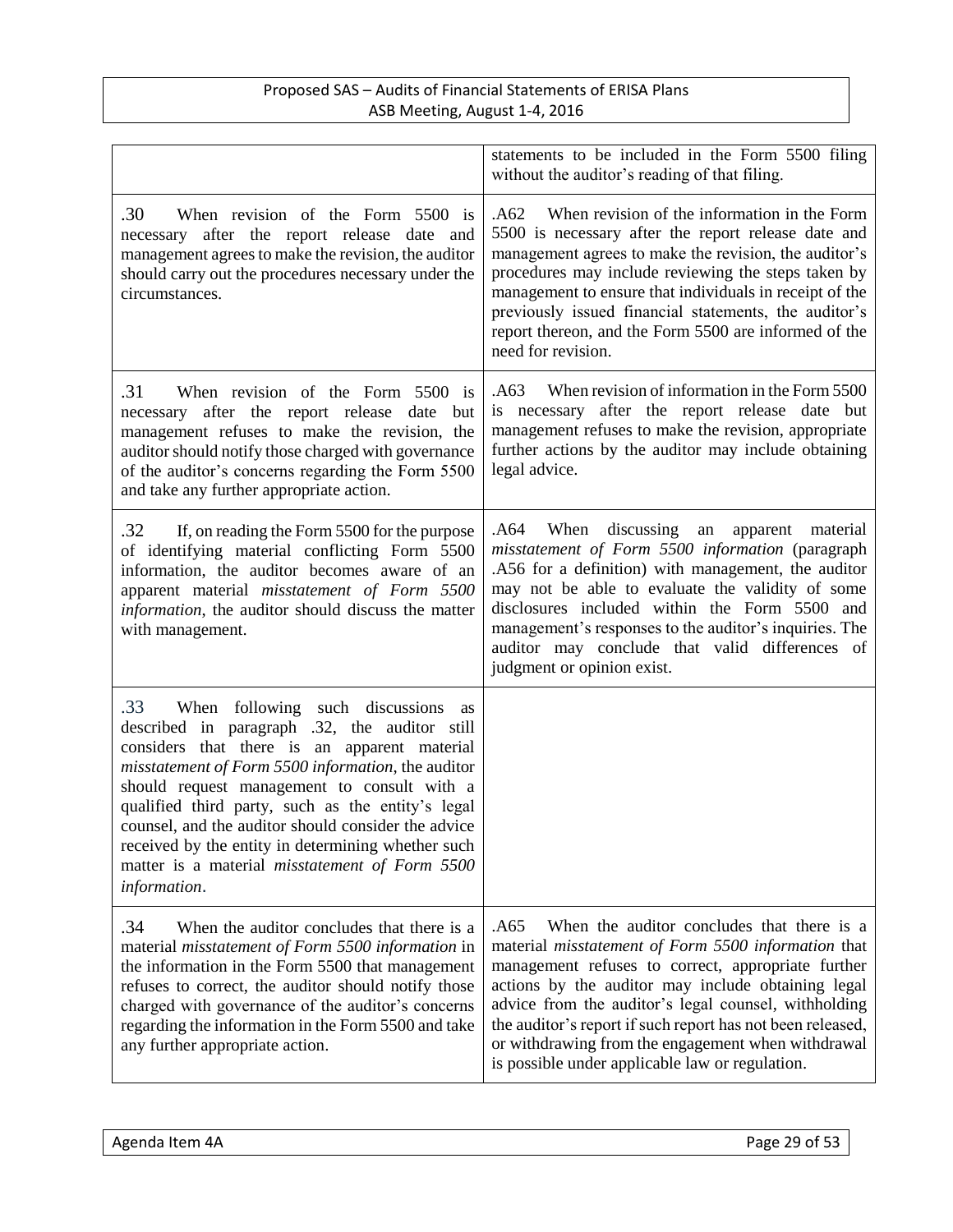<span id="page-29-0"></span>

| <b>SPECIFIC</b><br><b>REPORTING</b><br><b>ON</b><br><b>TO</b><br><b>CONSIDERATIONS</b><br><b>RELATING</b><br><b>SELECTED PLAN PROVISIONS</b>                                                                                                                                                                                                                                                                                                                            | REPORTING ON SPECIFIC CONSIDERATIONS<br><b>RELATING TO SELECTED PLAN PROVISIONS</b>                                                                                                                                                                                                                                                                                                                                                                                                                                                                                                                                                                                                                                                                                                                                                                                                                                             |
|-------------------------------------------------------------------------------------------------------------------------------------------------------------------------------------------------------------------------------------------------------------------------------------------------------------------------------------------------------------------------------------------------------------------------------------------------------------------------|---------------------------------------------------------------------------------------------------------------------------------------------------------------------------------------------------------------------------------------------------------------------------------------------------------------------------------------------------------------------------------------------------------------------------------------------------------------------------------------------------------------------------------------------------------------------------------------------------------------------------------------------------------------------------------------------------------------------------------------------------------------------------------------------------------------------------------------------------------------------------------------------------------------------------------|
| .35<br>When providing an opinion on financial<br>statements for an ERISA plan, the auditor should<br>also report on specific considerations relating to<br>whether certain plan transactions are in accordance<br>with selected provisions of the plan document.<br>.36<br>The auditor should report on its specific<br>considerations relating to selected plan provisions<br>for the current period, regardless of whether or not<br>the auditor identifies findings. | It is the responsibility of management for<br>.A66<br>determining that the plan's transactions that are<br>presented or disclosed in the financial statements are in<br>accordance with plan provisions. While some of these<br>provisions do not relate to accounts that are presented<br>as financial statement account balances, they do affect<br>investment related transactions and balances of the plan<br>and the benefits to which participants are entitled to<br>receive.<br>.A67<br>The auditor's report on specific considerations<br>relating to selected plan provisions is limited to<br>selected plan provisions for the current period, even<br>when comparative financial statements are presented<br>(i.e., even when the auditor's opinion refers to each<br>period for which financial statements are presented).<br>The current period is the most recent period upon which<br>the auditor is reporting. |
| <b>Procedures to Report on Specific Considerations</b><br><b>Relating to Selected Plan Provisions</b>                                                                                                                                                                                                                                                                                                                                                                   | Procedures to Report on Specific Considerations<br><b>Relating to Selected Plan Provisions</b>                                                                                                                                                                                                                                                                                                                                                                                                                                                                                                                                                                                                                                                                                                                                                                                                                                  |
| .37<br>In order to report on specific considerations<br>relating to selected plan provisions<br>the auditor<br>should perform the following procedures:                                                                                                                                                                                                                                                                                                                 | Paragraph .07 of AU-C section 300 Planning<br>.A68<br>an Audit requires the auditor to establish an overall<br>audit strategy that sets the scope, timing, and direction<br>of the audit and that guides the development of the audit<br>plan. Planning the nature, timing, and extent of further<br>audit procedures depends on the outcome of the<br>auditor's risk assessment procedures. The auditor's risk<br>assessment may affect the amount of testing of the<br>plan's transactions and whether they are in accordance<br>with selected plan provisions.<br>Some of these procedures may already have<br>A69.<br>been performed when testing certain areas of the<br>financial statement audit, such as when testing<br>contributions and participant data. The amount of items<br>to be tested is up to auditor judgment however each area<br>is expected to have some relevant testing.                              |
| <b>All Plans</b>                                                                                                                                                                                                                                                                                                                                                                                                                                                        | <b>All Plans</b>                                                                                                                                                                                                                                                                                                                                                                                                                                                                                                                                                                                                                                                                                                                                                                                                                                                                                                                |
| Testing whether the plan has complied with<br>a.<br>eligibility provisions in accordance with the<br>plan document                                                                                                                                                                                                                                                                                                                                                      | The plan document or collective bargaining<br>.A70<br>agreement (for multiemployer plans) often specifies the<br>eligibility provisions (in accordance with ERISA<br>sections 201 and 202) that must be met for the                                                                                                                                                                                                                                                                                                                                                                                                                                                                                                                                                                                                                                                                                                             |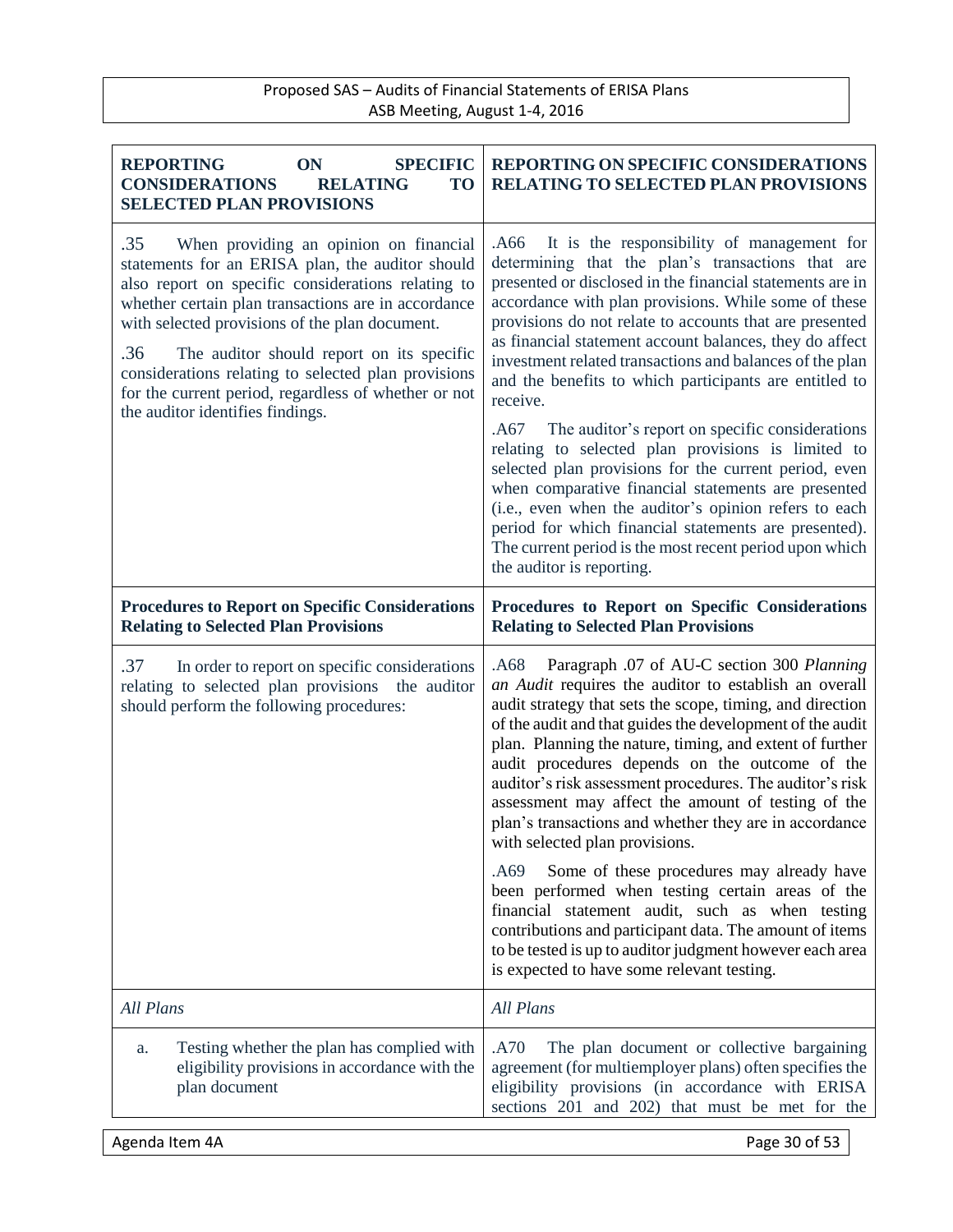|                                                                                                                                                                | Relevant assertions may include (note:<br>these assertions have been included for<br>purposes of discussion with the ASB):<br>Completeness<br><i>(contribution)</i><br>transactions and net asset balance)<br>Accuracy (net asset balance)<br>Presentation and disclosure<br>Occurrence<br>Rights and obligations | employer(s) and employees to make contributions,<br>vesting provisions, the formula to determine upper and<br>lower contribution limits (salary deferral percentages),<br>or the rates for determining the contributions.<br>.A71<br>In connection with the audit of the ERISA plan<br>financial statements, the auditor may evaluate<br>compliance with eligibility provisions as part of the<br>auditor's testing of contributions and participant data. |
|----------------------------------------------------------------------------------------------------------------------------------------------------------------|-------------------------------------------------------------------------------------------------------------------------------------------------------------------------------------------------------------------------------------------------------------------------------------------------------------------|------------------------------------------------------------------------------------------------------------------------------------------------------------------------------------------------------------------------------------------------------------------------------------------------------------------------------------------------------------------------------------------------------------------------------------------------------------|
|                                                                                                                                                                |                                                                                                                                                                                                                                                                                                                   |                                                                                                                                                                                                                                                                                                                                                                                                                                                            |
|                                                                                                                                                                |                                                                                                                                                                                                                                                                                                                   |                                                                                                                                                                                                                                                                                                                                                                                                                                                            |
|                                                                                                                                                                |                                                                                                                                                                                                                                                                                                                   |                                                                                                                                                                                                                                                                                                                                                                                                                                                            |
|                                                                                                                                                                |                                                                                                                                                                                                                                                                                                                   |                                                                                                                                                                                                                                                                                                                                                                                                                                                            |
|                                                                                                                                                                |                                                                                                                                                                                                                                                                                                                   |                                                                                                                                                                                                                                                                                                                                                                                                                                                            |
| Testing whether benefit payments or claim<br>.A72<br>b.<br>payments have been made in accordance<br>with the plan document<br>Relevant assertions may include: | The plan document (or summary plan<br>descriptions) may specify benefit and claim payment<br>provisions in accordance with ERISA sections 204-<br>206 under which benefits and claims can be paid. In                                                                                                             |                                                                                                                                                                                                                                                                                                                                                                                                                                                            |
|                                                                                                                                                                |                                                                                                                                                                                                                                                                                                                   | connection with the audit of the ERISA plan financial<br>statements, the auditor may test whether benefit                                                                                                                                                                                                                                                                                                                                                  |
|                                                                                                                                                                | Accuracy<br>(benefit/claims)<br>payments; net asset balance)                                                                                                                                                                                                                                                      | payments were made when required or permitted and<br>in accordance the applicable formula or amount.                                                                                                                                                                                                                                                                                                                                                       |
|                                                                                                                                                                | Completeness<br>(benefit/claims)<br>payments; net asset balance)                                                                                                                                                                                                                                                  |                                                                                                                                                                                                                                                                                                                                                                                                                                                            |
|                                                                                                                                                                | Presentation and disclosure                                                                                                                                                                                                                                                                                       |                                                                                                                                                                                                                                                                                                                                                                                                                                                            |
|                                                                                                                                                                | Occurrence                                                                                                                                                                                                                                                                                                        |                                                                                                                                                                                                                                                                                                                                                                                                                                                            |
|                                                                                                                                                                | Rights and obligations                                                                                                                                                                                                                                                                                            |                                                                                                                                                                                                                                                                                                                                                                                                                                                            |
|                                                                                                                                                                | Testing whether the plan has complied with<br>.A73<br>$C_{\star}$<br>vesting provisions in accordance with the                                                                                                                                                                                                    |                                                                                                                                                                                                                                                                                                                                                                                                                                                            |
|                                                                                                                                                                | plan document                                                                                                                                                                                                                                                                                                     | In connection with the audit of the ERISA plan<br>financial statements, the auditor may evaluate<br>compliance with vesting provisions as part of the                                                                                                                                                                                                                                                                                                      |
|                                                                                                                                                                | Relevant assertions may include:                                                                                                                                                                                                                                                                                  | auditor's benefit payment testing. Minimum vesting                                                                                                                                                                                                                                                                                                                                                                                                         |
|                                                                                                                                                                | Accuracy (benefit/claim payments;<br>$\bullet$<br>net asset balance)                                                                                                                                                                                                                                              | requirements are typically summarized in the plan<br>document in accordance with ERISA section 203.                                                                                                                                                                                                                                                                                                                                                        |
|                                                                                                                                                                | Completeness<br>(benefit/claims<br>٠<br>balance;<br>payments;<br>net<br>asset<br>investment for forfeitures retained)                                                                                                                                                                                             |                                                                                                                                                                                                                                                                                                                                                                                                                                                            |
|                                                                                                                                                                | Presentation and disclosure                                                                                                                                                                                                                                                                                       |                                                                                                                                                                                                                                                                                                                                                                                                                                                            |
|                                                                                                                                                                | Occurrence                                                                                                                                                                                                                                                                                                        |                                                                                                                                                                                                                                                                                                                                                                                                                                                            |
|                                                                                                                                                                | Rights and obligations                                                                                                                                                                                                                                                                                            |                                                                                                                                                                                                                                                                                                                                                                                                                                                            |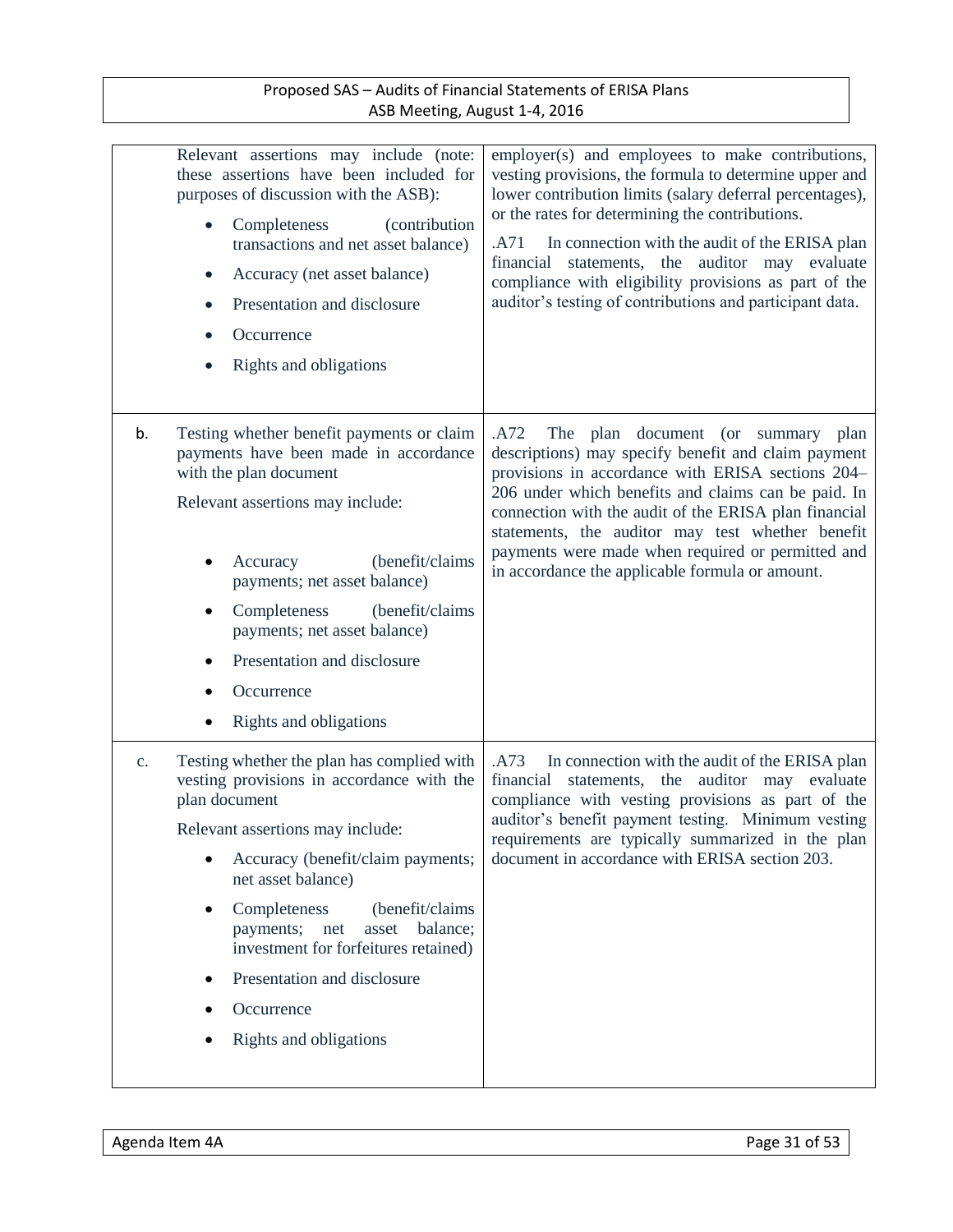| d. | Testing whether employer and employee<br>contributions<br>have<br>been<br>made<br>in<br>accordance with the plan document or<br>bargaining<br>collective<br>agreement<br>(for<br>multiemployer plans),<br>including<br>that<br>compensation upon which contributions are<br>based is consistent with the definition of<br>compensation in the plan document. | In connection with the audit of the ERISA plan<br>.A74<br>financial statements, the auditor may test whether<br>employer and employee contributions have been made<br>in accordance with the plan document, including the<br>proper use of compensation to calculate contributions<br>by coordinating the procedures for testing contributions<br>with those for payroll and participant data.                                                                                                                                                                                                                                                                                                                                                                                                                                                                                                                                                                |
|----|--------------------------------------------------------------------------------------------------------------------------------------------------------------------------------------------------------------------------------------------------------------------------------------------------------------------------------------------------------------|---------------------------------------------------------------------------------------------------------------------------------------------------------------------------------------------------------------------------------------------------------------------------------------------------------------------------------------------------------------------------------------------------------------------------------------------------------------------------------------------------------------------------------------------------------------------------------------------------------------------------------------------------------------------------------------------------------------------------------------------------------------------------------------------------------------------------------------------------------------------------------------------------------------------------------------------------------------|
|    | Relevant assertions may include:                                                                                                                                                                                                                                                                                                                             |                                                                                                                                                                                                                                                                                                                                                                                                                                                                                                                                                                                                                                                                                                                                                                                                                                                                                                                                                               |
|    | Accuracy (contributions; net asset<br>balance)                                                                                                                                                                                                                                                                                                               |                                                                                                                                                                                                                                                                                                                                                                                                                                                                                                                                                                                                                                                                                                                                                                                                                                                                                                                                                               |
|    | Completeness (contributions; net<br>٠<br>asset balance)                                                                                                                                                                                                                                                                                                      |                                                                                                                                                                                                                                                                                                                                                                                                                                                                                                                                                                                                                                                                                                                                                                                                                                                                                                                                                               |
|    | Presentation and disclosure                                                                                                                                                                                                                                                                                                                                  |                                                                                                                                                                                                                                                                                                                                                                                                                                                                                                                                                                                                                                                                                                                                                                                                                                                                                                                                                               |
|    | Occurrence                                                                                                                                                                                                                                                                                                                                                   |                                                                                                                                                                                                                                                                                                                                                                                                                                                                                                                                                                                                                                                                                                                                                                                                                                                                                                                                                               |
|    | Rights and obligations<br>٠                                                                                                                                                                                                                                                                                                                                  |                                                                                                                                                                                                                                                                                                                                                                                                                                                                                                                                                                                                                                                                                                                                                                                                                                                                                                                                                               |
|    |                                                                                                                                                                                                                                                                                                                                                              |                                                                                                                                                                                                                                                                                                                                                                                                                                                                                                                                                                                                                                                                                                                                                                                                                                                                                                                                                               |
| e. | Testing whether identified<br>prohibited<br>have<br>been<br>transactions<br>appropriately<br>disclosed in the supplemental schedules<br>Relevant assertions may include:<br>Presentation<br>disclosure<br>and<br>(contributions/receivables)                                                                                                                 | .A75<br>In connection with the audit of the ERISA plan<br>financial statements, the auditor may evaluate whether<br>identified<br>prohibited<br>transactions<br>have<br>been<br>appropriately presented in the supplemental schedules<br>as required by ERISA.                                                                                                                                                                                                                                                                                                                                                                                                                                                                                                                                                                                                                                                                                                |
| f. | Inquiring of management whether the plan<br>has performed and passed, corrected, or<br>intends to correct failures of relevant IRC<br>compliance tests within the time provided<br>by the regulations.<br>Relevant<br>include<br>assertions<br>may<br>(receivables / contributions):<br>Presentation and disclosure<br>Occurrence<br>Rights and obligations  | .A76<br>Retirement and certain welfare plans are<br>granted special tax status for the contributions and<br>earnings on plan investments to be exempt from<br>taxation. Plans must be designed and operated in<br>accordance with IRC requirements in order to maintain<br>their tax-exempt status. For qualified retirement plans,<br>these are the provisions of IRC Section 401(a) and<br>related IRC sections. A 403(b) plan is subject to some,<br>but not all, of the same standards as a qualified<br>retirement plan. A tax-exempt welfare benefit plan is<br>subject to the specific requirements of the IRC section<br>that is the basis of their exemption: IRC Section<br>for voluntary<br>employee<br>501(c)(9)<br>beneficiary<br>associations (VEBAs), IRC Section $501(c)(17)$ for<br>supplemental unemployment benefits, and IRC Section<br>$501(c)(21)$ for black lung benefits.<br>To determine that a plan is operating within the<br>.A77 |
|    |                                                                                                                                                                                                                                                                                                                                                              | specific guidelines established by the plan document in                                                                                                                                                                                                                                                                                                                                                                                                                                                                                                                                                                                                                                                                                                                                                                                                                                                                                                       |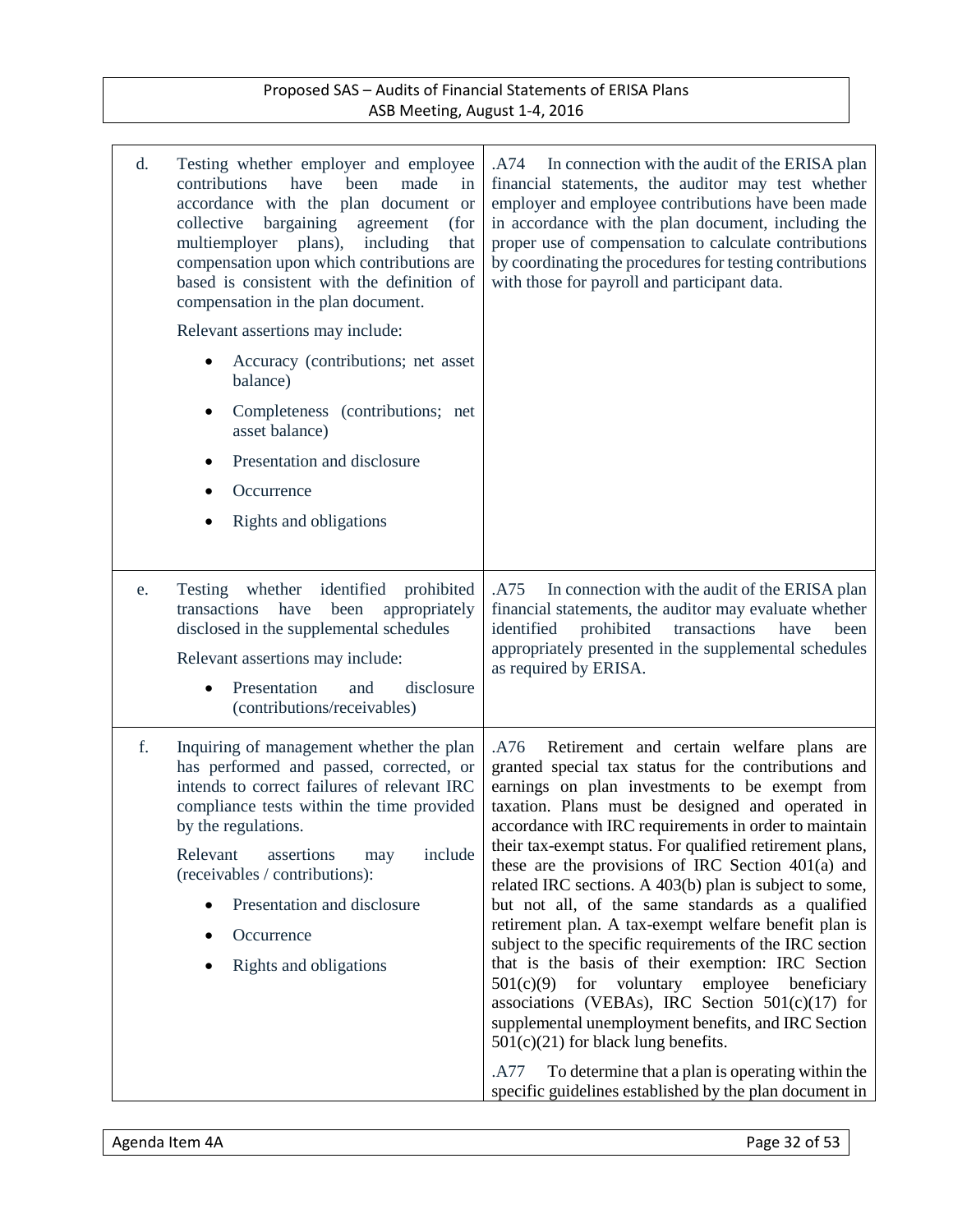|    |                                                                                                                                                                                                                          | accordance with the IRC, the plan administrator is<br>responsible for certain nondiscrimination and other<br>compliance tests which are required to be performed at<br>least annually. However, IRS Revenue Procedure 93-<br>42 permits certain plans to perform some of the tests<br>once every three years, rather than annually. The plan<br>administrator is an individual who is identified in the<br>plan document as having responsibility for managing<br>the day-to-day administration and strategic decisions<br>for the plan. The plan administrator can be the<br>employer, a committee of employees, a company<br>executive, or someone hired for this purpose. The plan<br>administrator is responsible for maintaining the plan's<br>compliance with the plan provisions and applicable<br>laws and regulations including ERISA, DOL rules and<br>regulations for reporting and disclosure, PBGC rules<br>and regulations for insurance coverage and termination<br>of defined benefit plans, and IRS regulations to prevent<br>violations that may cause disqualification of their tax-<br>exempt status.<br>Exhibit B- Nondiscrimination and Other<br>.A78<br>Operating Tests for Plan Qualification includes a list<br>of IRC requirements with which a plan is required to<br>comply in order to maintain its tax exempt status. This<br>list contains the compliance tests contemplated by<br>paragraph .37(f) when reporting on compliance in this<br>SAS. This list is not all inclusive, however, the auditor<br>would not be required to report on compliance with<br>other IRC compliance tests, other than those listed in<br>exhibit B. |
|----|--------------------------------------------------------------------------------------------------------------------------------------------------------------------------------------------------------------------------|--------------------------------------------------------------------------------------------------------------------------------------------------------------------------------------------------------------------------------------------------------------------------------------------------------------------------------------------------------------------------------------------------------------------------------------------------------------------------------------------------------------------------------------------------------------------------------------------------------------------------------------------------------------------------------------------------------------------------------------------------------------------------------------------------------------------------------------------------------------------------------------------------------------------------------------------------------------------------------------------------------------------------------------------------------------------------------------------------------------------------------------------------------------------------------------------------------------------------------------------------------------------------------------------------------------------------------------------------------------------------------------------------------------------------------------------------------------------------------------------------------------------------------------------------------------------------------------------------------------------------------------------------------------------|
|    | <b>Individual Account Plans</b>                                                                                                                                                                                          | <b>Individual Account Plans</b>                                                                                                                                                                                                                                                                                                                                                                                                                                                                                                                                                                                                                                                                                                                                                                                                                                                                                                                                                                                                                                                                                                                                                                                                                                                                                                                                                                                                                                                                                                                                                                                                                                    |
| g. | For individual account plans, determining<br>whether assets are fully allocated to the<br>participant accounts in accordance with<br>Revenue Ruling 80-155 and the plan<br>document.<br>Relevant assertions may include: | Revenue Ruling 80-155 interprets Treasury<br>.A79<br>Regulation 1.401-1(b)1(ii). To test whether assets are<br>fully allocated to the participant accounts, the auditor<br>may reconcile the aggregate of participant accounts to<br>the net assets available for benefits.                                                                                                                                                                                                                                                                                                                                                                                                                                                                                                                                                                                                                                                                                                                                                                                                                                                                                                                                                                                                                                                                                                                                                                                                                                                                                                                                                                                        |
|    | Valuation and Allocation (period-<br>$\bullet$                                                                                                                                                                           |                                                                                                                                                                                                                                                                                                                                                                                                                                                                                                                                                                                                                                                                                                                                                                                                                                                                                                                                                                                                                                                                                                                                                                                                                                                                                                                                                                                                                                                                                                                                                                                                                                                                    |
|    | end account balances; net assets)                                                                                                                                                                                        |                                                                                                                                                                                                                                                                                                                                                                                                                                                                                                                                                                                                                                                                                                                                                                                                                                                                                                                                                                                                                                                                                                                                                                                                                                                                                                                                                                                                                                                                                                                                                                                                                                                                    |
|    | Presentation and disclosure                                                                                                                                                                                              |                                                                                                                                                                                                                                                                                                                                                                                                                                                                                                                                                                                                                                                                                                                                                                                                                                                                                                                                                                                                                                                                                                                                                                                                                                                                                                                                                                                                                                                                                                                                                                                                                                                                    |
|    | Occurrence                                                                                                                                                                                                               |                                                                                                                                                                                                                                                                                                                                                                                                                                                                                                                                                                                                                                                                                                                                                                                                                                                                                                                                                                                                                                                                                                                                                                                                                                                                                                                                                                                                                                                                                                                                                                                                                                                                    |
|    | Rights and obligations                                                                                                                                                                                                   |                                                                                                                                                                                                                                                                                                                                                                                                                                                                                                                                                                                                                                                                                                                                                                                                                                                                                                                                                                                                                                                                                                                                                                                                                                                                                                                                                                                                                                                                                                                                                                                                                                                                    |
|    |                                                                                                                                                                                                                          |                                                                                                                                                                                                                                                                                                                                                                                                                                                                                                                                                                                                                                                                                                                                                                                                                                                                                                                                                                                                                                                                                                                                                                                                                                                                                                                                                                                                                                                                                                                                                                                                                                                                    |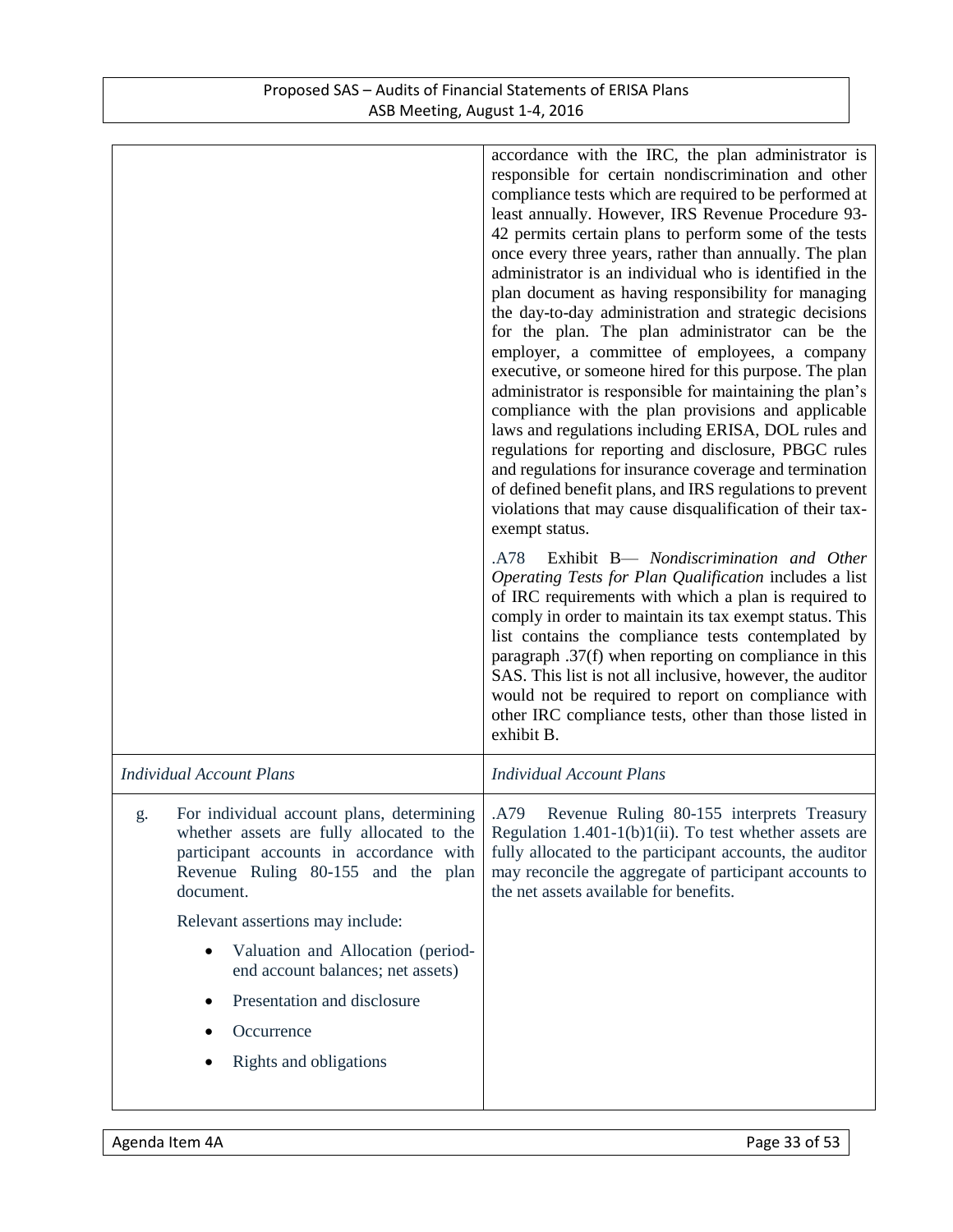| h. | For individual account plans, determining<br>whether the forfeited nonvested portion of<br>the participants' accounts (forfeitures) were<br>used in accordance with IRC related<br>regulations and the plan document.<br>Relevant assertions may include:<br>Accuracy (contributions; benefit<br>payments;<br>expenses; net asset<br>balance)<br>(contributions;<br>Completeness<br>$\bullet$<br>benefit payments; expenses; net<br>asset balance)<br>Presentation and disclosure<br>Occurrence<br>Rights and obligations<br>$\bullet$ | Treasury regulation $1.401-7(a)$ requires a plan<br>.A80<br>to use forfeitures as soon as possible to reduce<br>employer contributions. In connection with the audit of<br>the ERISA plan financial statements, the auditor may<br>test whether forfeitures have been used properly as part<br>of the forfeiture testing, including (a) identifying<br>whether forfeitures exist, and (b) evaluating whether<br>the plan used the forfeitures in accordance with the plan<br>document and the IRC.<br>.A81<br>If the plan is not using the forfeitures in<br>with<br>the<br><b>IRC</b><br>then<br>accordance<br>an<br>improper<br>accumulation of forfeiture amounts could occur. |
|----|----------------------------------------------------------------------------------------------------------------------------------------------------------------------------------------------------------------------------------------------------------------------------------------------------------------------------------------------------------------------------------------------------------------------------------------------------------------------------------------------------------------------------------------|-----------------------------------------------------------------------------------------------------------------------------------------------------------------------------------------------------------------------------------------------------------------------------------------------------------------------------------------------------------------------------------------------------------------------------------------------------------------------------------------------------------------------------------------------------------------------------------------------------------------------------------------------------------------------------------|
| i. | For individual account plans, evaluating<br>account activity, including<br>whether<br>employee and employer contributions,<br>investment income, expenses and fees,<br>distributions, loans, transfers and other<br>deductions or additions have been properly<br>allocated to participants and beneficiaries<br>(active and inactive or terminated)<br>Relevant assertions may include:<br>Valuation and allocation (net asset<br>balance)<br>Presentation and disclosure<br>Occurrence<br>Rights and obligations                     |                                                                                                                                                                                                                                                                                                                                                                                                                                                                                                                                                                                                                                                                                   |
|    | <b>Multiemployer Plans</b>                                                                                                                                                                                                                                                                                                                                                                                                                                                                                                             | <b>Multiemployer Plans</b>                                                                                                                                                                                                                                                                                                                                                                                                                                                                                                                                                                                                                                                        |
| j. | For multiemployer plans, testing that the<br>plan has allocated expenses in accordance<br>with an allocation formula consistent with<br>applicable DOL<br>class<br>individual<br><b>or</b><br>exemptions.<br>Relevant assertions may include:                                                                                                                                                                                                                                                                                          | .A82<br>This testing may include evaluating whether<br>formula is<br>allocation<br>appropriate<br>the<br>the<br>in<br>circumstances.                                                                                                                                                                                                                                                                                                                                                                                                                                                                                                                                              |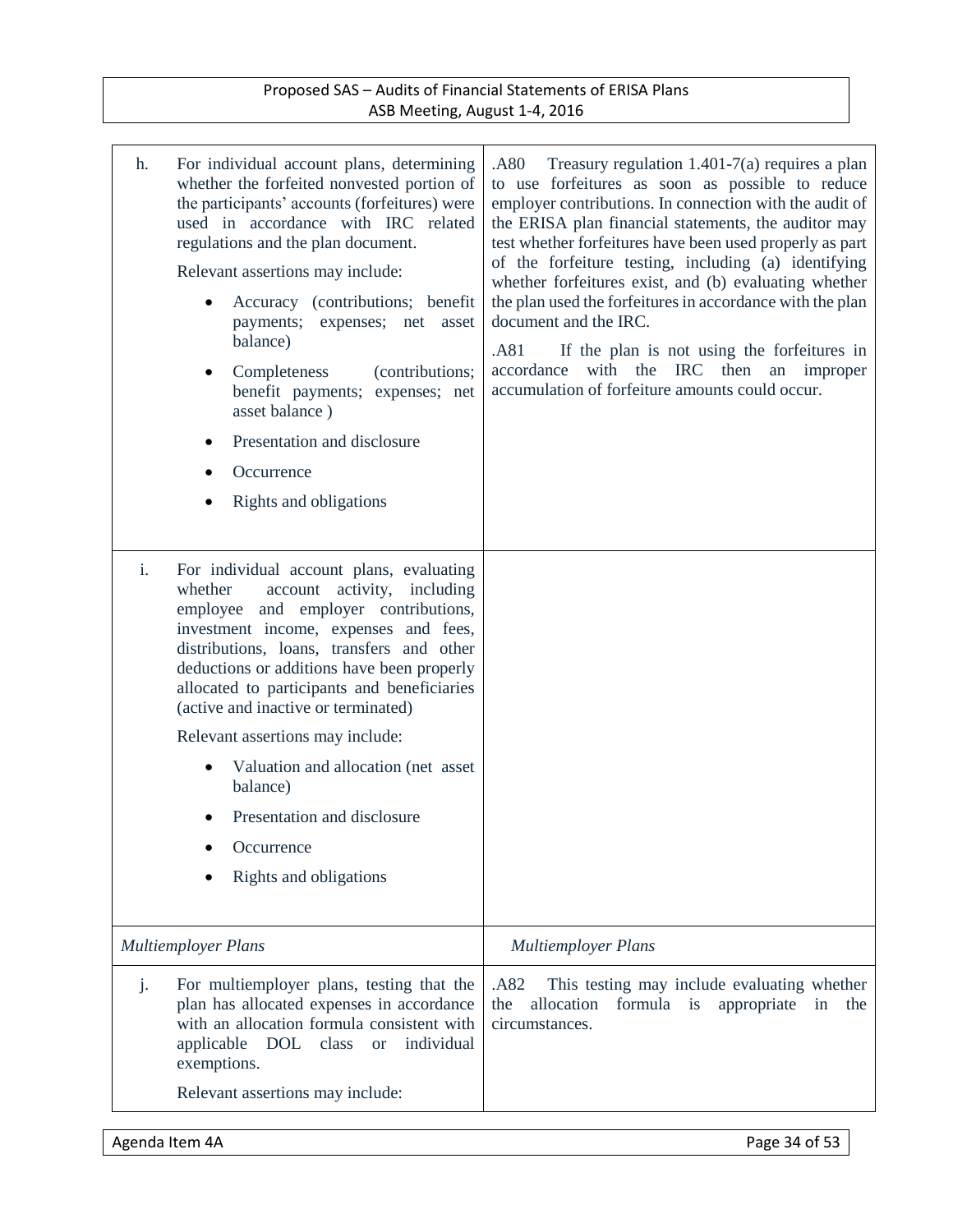| Accuracy (expenses)                                                                                                                                                                                                                                                                                                                                                                                                                                                                                                                  |                                                                                                                                                                                                                                                                                                                                                                                                                                                                                                                                                                  |
|--------------------------------------------------------------------------------------------------------------------------------------------------------------------------------------------------------------------------------------------------------------------------------------------------------------------------------------------------------------------------------------------------------------------------------------------------------------------------------------------------------------------------------------|------------------------------------------------------------------------------------------------------------------------------------------------------------------------------------------------------------------------------------------------------------------------------------------------------------------------------------------------------------------------------------------------------------------------------------------------------------------------------------------------------------------------------------------------------------------|
| Completeness (expenses)                                                                                                                                                                                                                                                                                                                                                                                                                                                                                                              |                                                                                                                                                                                                                                                                                                                                                                                                                                                                                                                                                                  |
|                                                                                                                                                                                                                                                                                                                                                                                                                                                                                                                                      |                                                                                                                                                                                                                                                                                                                                                                                                                                                                                                                                                                  |
| Allocation                                                                                                                                                                                                                                                                                                                                                                                                                                                                                                                           |                                                                                                                                                                                                                                                                                                                                                                                                                                                                                                                                                                  |
| Written Representations from Management                                                                                                                                                                                                                                                                                                                                                                                                                                                                                              |                                                                                                                                                                                                                                                                                                                                                                                                                                                                                                                                                                  |
| k.<br>Obtaining written representations from<br>management that:                                                                                                                                                                                                                                                                                                                                                                                                                                                                     |                                                                                                                                                                                                                                                                                                                                                                                                                                                                                                                                                                  |
| 1. plan management has communicated to the<br>auditor whether the plan has performed and<br>passed or corrected failures of relevant<br>IRC compliance tests.                                                                                                                                                                                                                                                                                                                                                                        |                                                                                                                                                                                                                                                                                                                                                                                                                                                                                                                                                                  |
| 2. when the report on specific considerations<br>relating to selected plan provisions is not<br>presented with the audited financial<br>statements, management will make the<br>financial<br>audited<br>statements<br>readily<br>available to the intended users of the report<br>on specific considerations relating to<br>selected plan provisions no later than the<br>date of issuance by the entity of the report<br>specific considerations relating to<br>on<br>selected plan provisions and the auditor's<br>report thereon. |                                                                                                                                                                                                                                                                                                                                                                                                                                                                                                                                                                  |
| <b>Reporting on Specific Considerations Relating</b><br>to Selected Plan Provisions in a Separate Report<br>or in the Auditor's Report                                                                                                                                                                                                                                                                                                                                                                                               | Reporting on Specific Considerations Relating to<br><b>Selected Plan Provisions in a Separate Report or in</b><br>the Auditor's Report                                                                                                                                                                                                                                                                                                                                                                                                                           |
| .38<br>The Report on Specific Considerations<br>Relating to Selected Plan Provisions should be in<br>writing.<br>.39<br>The Report on Specific Considerations<br>Relating to Selected Plan Provisions should be<br>provided either in a separate report (see paragraph<br>.43) or in one or more paragraphs included in the<br>auditor's report on the financial statements (see<br>paragraph .44).                                                                                                                                  | .A83<br>The Report on Specific Considerations<br>Relating to Selected Plan Provisions is an integral part<br>of an audit of ERISA plan financial statements in<br>accordance with GAAS. ERISA section 103 requires<br>the financial statements and auditor's opinion to be<br>attached to the Form 5500 filing. Accordingly, when<br>the Report on Specific Considerations Relating to<br>Selected Plan Provisions is provided in a separate<br>report, the Report on Specific Considerations Relating<br>to Selected Plan Provisions is to be included with the |
|                                                                                                                                                                                                                                                                                                                                                                                                                                                                                                                                      | auditor's report that is attached to the Form 5500 filing.                                                                                                                                                                                                                                                                                                                                                                                                                                                                                                       |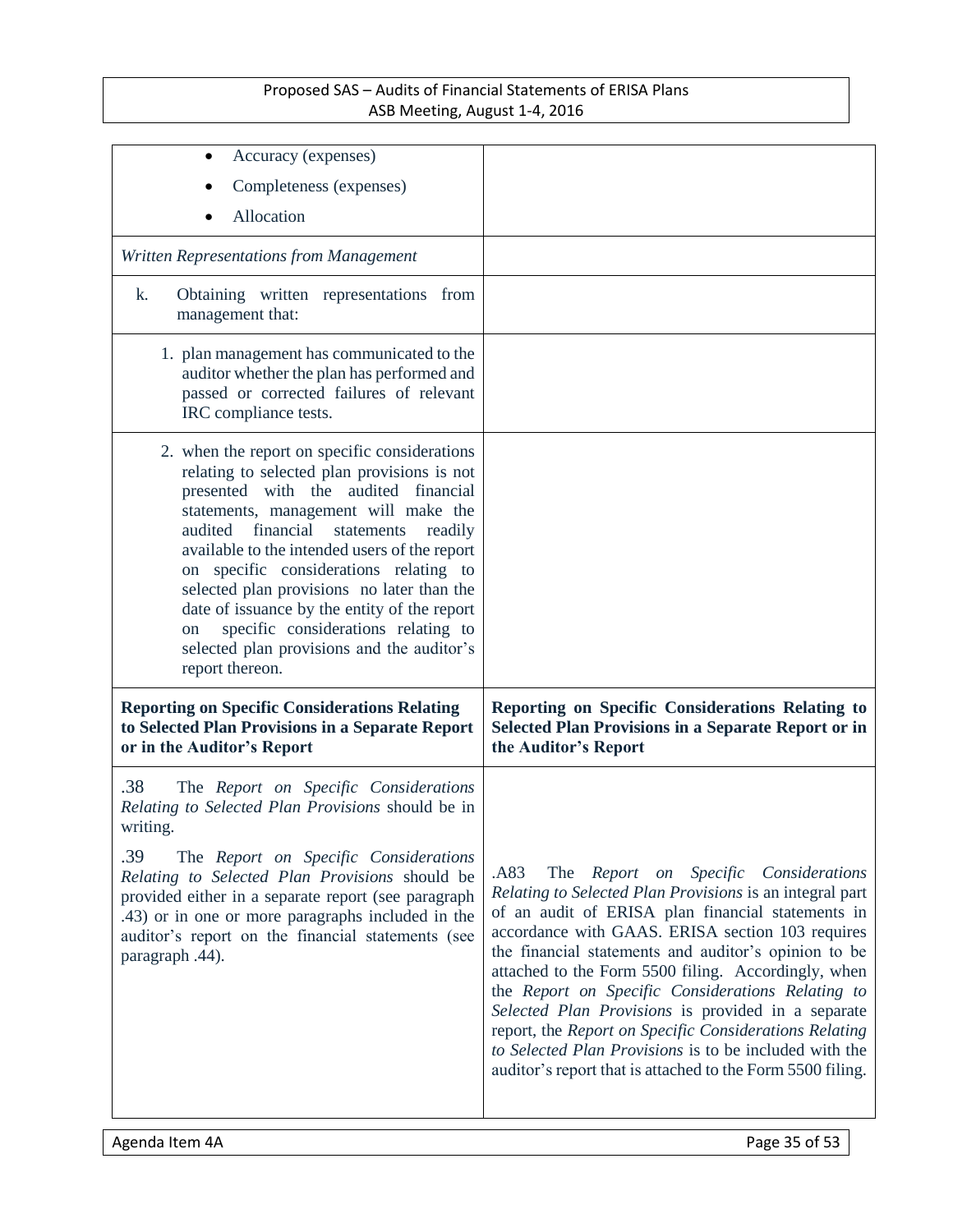| .40<br>When reporting on specific considerations<br>relating to selected plan provisions the auditor<br>should include in the Report on Specific<br>Considerations<br>Relating<br>Selected Plan<br>to<br>Provisions, based on the work performed as part of<br>the audit of the financial statements or the<br>procedures performed to address the requirements in<br>paragraph .37, the auditor's findings, other than | .A84 Paragraph .12 of AU-C section 260 requires<br>the auditor to communicate with those charged with<br>governance significant findings or issues from the<br>audit. Such communication includes findings or issues<br>arising from the audit that are, in the auditor's<br>professional judgment, significant and relevant to those<br>charged with governance regarding their responsibility<br>to oversee the financial reporting process.                                       |
|-------------------------------------------------------------------------------------------------------------------------------------------------------------------------------------------------------------------------------------------------------------------------------------------------------------------------------------------------------------------------------------------------------------------------|--------------------------------------------------------------------------------------------------------------------------------------------------------------------------------------------------------------------------------------------------------------------------------------------------------------------------------------------------------------------------------------------------------------------------------------------------------------------------------------|
| when the matters are clearly inconsequential.                                                                                                                                                                                                                                                                                                                                                                           | The communication of findings relating to<br>.A85<br>whether the plan's transactions are in accordance with<br>selected plan provisions may describe the act of the<br>finding, the circumstances of its occurrence, and the<br>effect on the financial statements, if any. The auditor<br>may reach agreement in advance with those charged<br>with governance on the nature of matters that would be<br>considered clearly inconsequential and, thus, need not<br>be communicated. |
|                                                                                                                                                                                                                                                                                                                                                                                                                         | Matters relevant to the auditor's evaluation of<br>.A86<br>the possible effect on the financial statements include<br>the following:                                                                                                                                                                                                                                                                                                                                                 |
|                                                                                                                                                                                                                                                                                                                                                                                                                         | The quantitative effect of the finding. The<br>potential financial consequences of the finding<br>on the ERISA plan financial statements may<br>include the imposition of fines or penalties.                                                                                                                                                                                                                                                                                        |
|                                                                                                                                                                                                                                                                                                                                                                                                                         | The qualitative materiality of the effect of the<br>finding. For example, failure to remit<br>participant contributions in a timely manner<br>results in a prohibited transaction that is<br>required to be reported separately to the DOL<br>and may result in penalties to the plan sponsor<br>and threaten the tax exempt status of the plan.                                                                                                                                     |
|                                                                                                                                                                                                                                                                                                                                                                                                                         | Whether the potential financial consequences<br>require accrual or disclosure under the<br>applicable financial reporting framework. For<br>example, the use of an incorrect definition of<br>eligible compensation can affect distribution<br>calculations and funding requirements and<br>could have a material effect in the aggregate or<br>be indicative of a systemic problem.                                                                                                 |
|                                                                                                                                                                                                                                                                                                                                                                                                                         | Whether the potential financial consequences<br>are so serious as to call into question the fair<br>presentation of the ERISA plan financial<br>statements or otherwise make the ERISA plan                                                                                                                                                                                                                                                                                          |

financial statements misleading.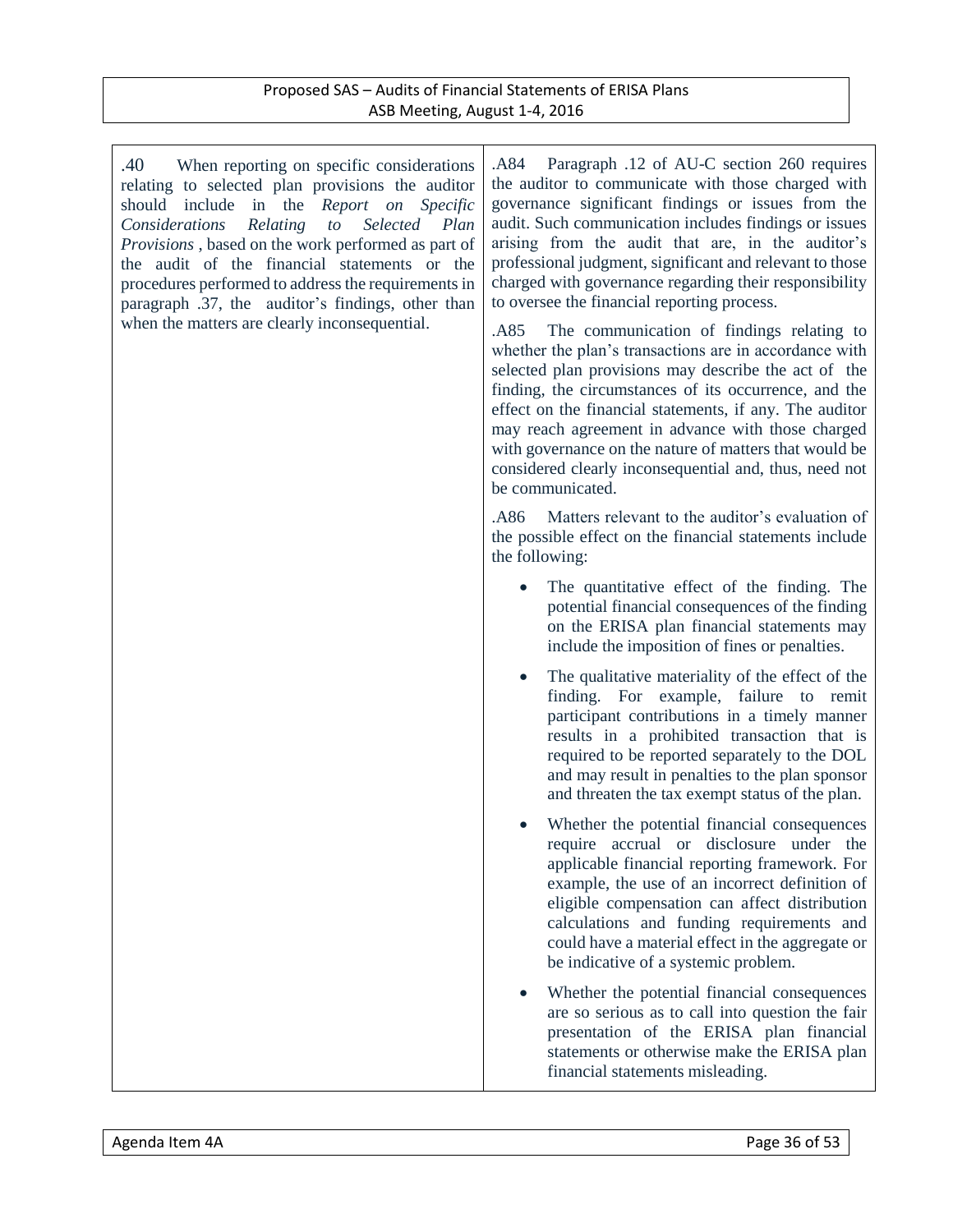<span id="page-36-0"></span>

| Management may wish to prepare a written<br>.41<br>response to the auditor's report regarding the<br>findings that were identified during the audit. When<br>the auditor receives a written response from<br>auditor<br>the<br>should<br>include<br>management,<br>management's written response in the Report on<br>Specific Considerations Relating to Selected Plan<br>Provisions. In such situations the auditor should add<br>a paragraph to the report disclaiming an opinion on<br>such information. | .A87<br>Such management communications<br>may<br>include a description of corrective actions taken by the<br>plan, its plans to correct the finding, or a statement<br>indicating that management believes the cost of<br>correcting the finding would exceed the benefits to be<br>derived from doing so. |
|-------------------------------------------------------------------------------------------------------------------------------------------------------------------------------------------------------------------------------------------------------------------------------------------------------------------------------------------------------------------------------------------------------------------------------------------------------------------------------------------------------------|------------------------------------------------------------------------------------------------------------------------------------------------------------------------------------------------------------------------------------------------------------------------------------------------------------|
| Report on Specific Considerations<br>Separate<br>Relating to Selected Plan Provisions                                                                                                                                                                                                                                                                                                                                                                                                                       | Separate Report on Specific Considerations Relating<br>to Selected Plan Provisions                                                                                                                                                                                                                         |
| .42<br>When reporting on specific considerations<br>relating to selected plan provisions in a separate<br>report the auditor should include an other-matter<br>paragraph in the auditor's report on the financial<br>statements that includes:                                                                                                                                                                                                                                                              |                                                                                                                                                                                                                                                                                                            |
| A statement that in accordance with generally<br>a.<br>accepted auditing standards, the auditor has<br>also issued a report on the auditor's specific<br>considerations relating to selected plan<br>provisions in connection obtaining reasonable<br>assurance in an audit of the plan's financial<br>statements                                                                                                                                                                                           |                                                                                                                                                                                                                                                                                                            |
| The name of the plan<br>$\mathbf{b}$ .                                                                                                                                                                                                                                                                                                                                                                                                                                                                      |                                                                                                                                                                                                                                                                                                            |
| The date of the separate Report on Specific<br>c.<br>Considerations Relating to Selected Plan<br>Provisions                                                                                                                                                                                                                                                                                                                                                                                                 |                                                                                                                                                                                                                                                                                                            |
| d. A statement that the purpose of that report is<br>to describe the results of the auditor's<br>procedures relating to the selected plan<br>provisions and not to provide an opinion on<br>compliance with such plan provisions.                                                                                                                                                                                                                                                                           |                                                                                                                                                                                                                                                                                                            |
| A statement that the report is an integral part<br>e.<br>of an employee benefit plan audit performed<br>accordance with generally accepted<br>in<br>auditing standards.                                                                                                                                                                                                                                                                                                                                     |                                                                                                                                                                                                                                                                                                            |
| .43<br>When the auditor<br>reports on specific<br>considerations relating to selected plan provisions                                                                                                                                                                                                                                                                                                                                                                                                       | .A88<br>Exhibit<br>Illustration<br><i>Illustrative</i><br>A,<br>$4-$<br>Separate Report on Specific Considerations Relating to<br>Selected Plan Provisions includes an illustrative Report                                                                                                                 |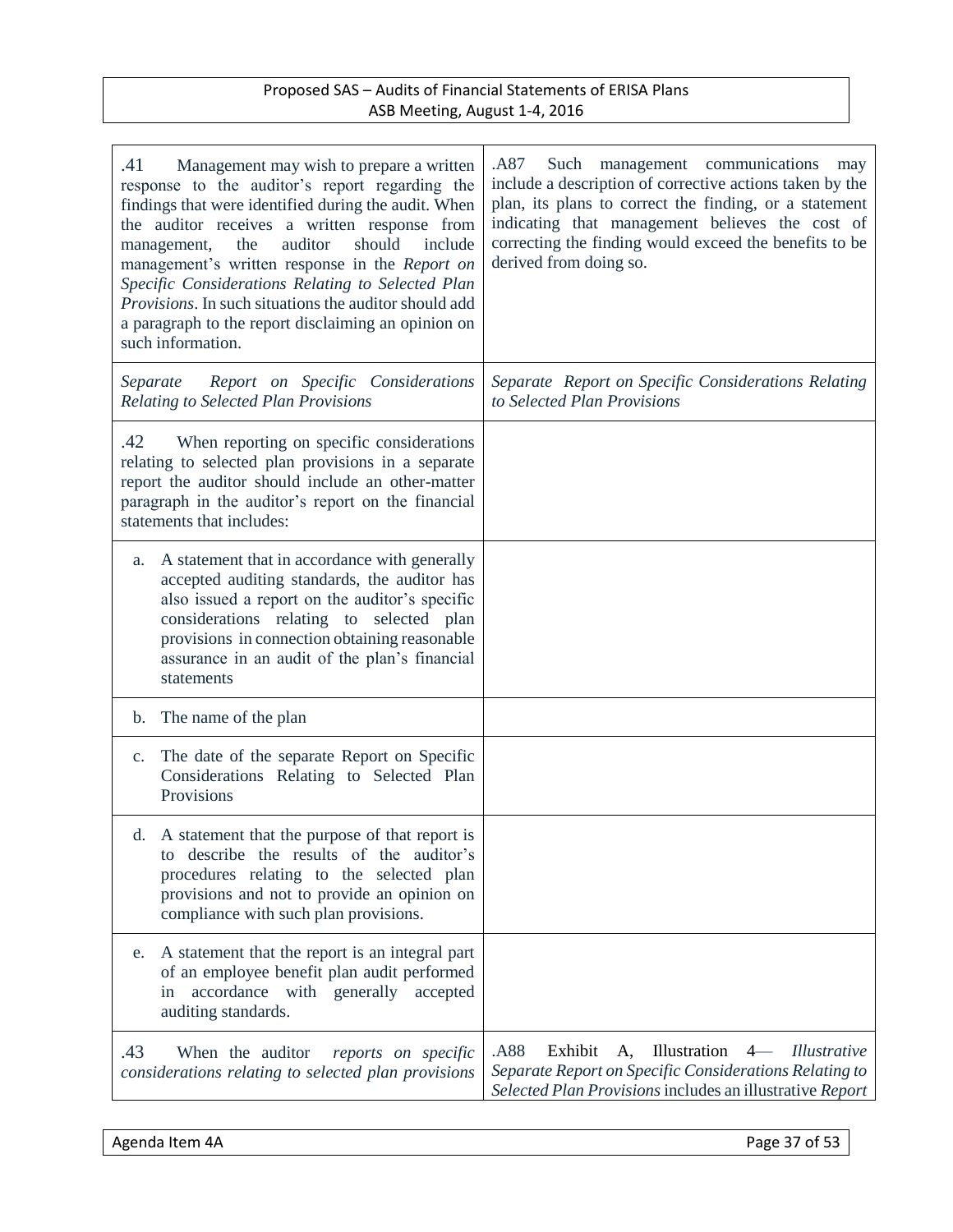| in a separate report, the report should include the<br>following:                                                                                                                                                                                                                                                                                                                                                                                   | on Specific Considerations Relating to Selected Plan<br>Provisions in an audit of an employee benefit plan<br>subject to ERISA.                                                                                                                                                                                                                                                                    |
|-----------------------------------------------------------------------------------------------------------------------------------------------------------------------------------------------------------------------------------------------------------------------------------------------------------------------------------------------------------------------------------------------------------------------------------------------------|----------------------------------------------------------------------------------------------------------------------------------------------------------------------------------------------------------------------------------------------------------------------------------------------------------------------------------------------------------------------------------------------------|
| A title that includes the word independent<br>a.<br>to clearly indicate that it is the report of an<br>independent auditor.                                                                                                                                                                                                                                                                                                                         |                                                                                                                                                                                                                                                                                                                                                                                                    |
| An appropriate addressee.<br>$\mathbf{b}$ .                                                                                                                                                                                                                                                                                                                                                                                                         |                                                                                                                                                                                                                                                                                                                                                                                                    |
| A paragraph that includes information<br>$\mathbf{c}$ .<br>about the audited financial statements,<br>including<br>i.<br>that the financial statements were<br>audited in accordance with generally<br>accepted auditing standards and an<br>identification of the United States of                                                                                                                                                                 | .A89<br>When management has limited the scope of the<br>audit as permitted by ERISA the information contained<br>in this paragraph of the Report on Specific<br>Considerations Relating to Selected Plan Provisions<br>would be revised as appropriate to the circumstances.<br>Footnote 1 in illustration 4 of Appendix A provides<br>wording<br>this<br>illustrative<br>for<br>when<br>paragraph |
| America as the country of origin of<br>those standards (for example, auditing<br>standards generally accepted in the<br>United States of America or U.S.<br>generally accepted auditing standards);                                                                                                                                                                                                                                                 | management imposes the ERISA-permitted scope<br>limitation on the audit.                                                                                                                                                                                                                                                                                                                           |
| ii.<br>an identification of the<br>statements subject to audit;                                                                                                                                                                                                                                                                                                                                                                                     | financial                                                                                                                                                                                                                                                                                                                                                                                          |
| iii.<br>the type of auditor's opinion expressed<br>on the audited financial statements;                                                                                                                                                                                                                                                                                                                                                             |                                                                                                                                                                                                                                                                                                                                                                                                    |
| the date of the auditor's report on those<br>iv.<br>financial statements; and                                                                                                                                                                                                                                                                                                                                                                       |                                                                                                                                                                                                                                                                                                                                                                                                    |
| a statement that the audit was conducted<br>V.<br>for the purpose of forming an opinion<br>on the financial statements as a whole                                                                                                                                                                                                                                                                                                                   |                                                                                                                                                                                                                                                                                                                                                                                                    |
| d. A section with the heading "Specific<br>Considerations Relating to Selected Plan<br>Provisions" This section of the report<br>should describe:                                                                                                                                                                                                                                                                                                   |                                                                                                                                                                                                                                                                                                                                                                                                    |
| obtaining<br>i.<br>of<br>reasonable<br>as<br>part<br>assurance about whether the [identify<br><i>the plan]</i> 's financial statements are free<br>from material misstatement, the auditor<br>performed procedures to test whether<br>plan transactions are in accordance with<br>selected plan provisions,<br>provisions<br>for<br>[include]<br>provisions<br>such<br>$\overline{a}$ s<br>contributions,<br>benefits, and participant allocations] | such as<br>relevant                                                                                                                                                                                                                                                                                                                                                                                |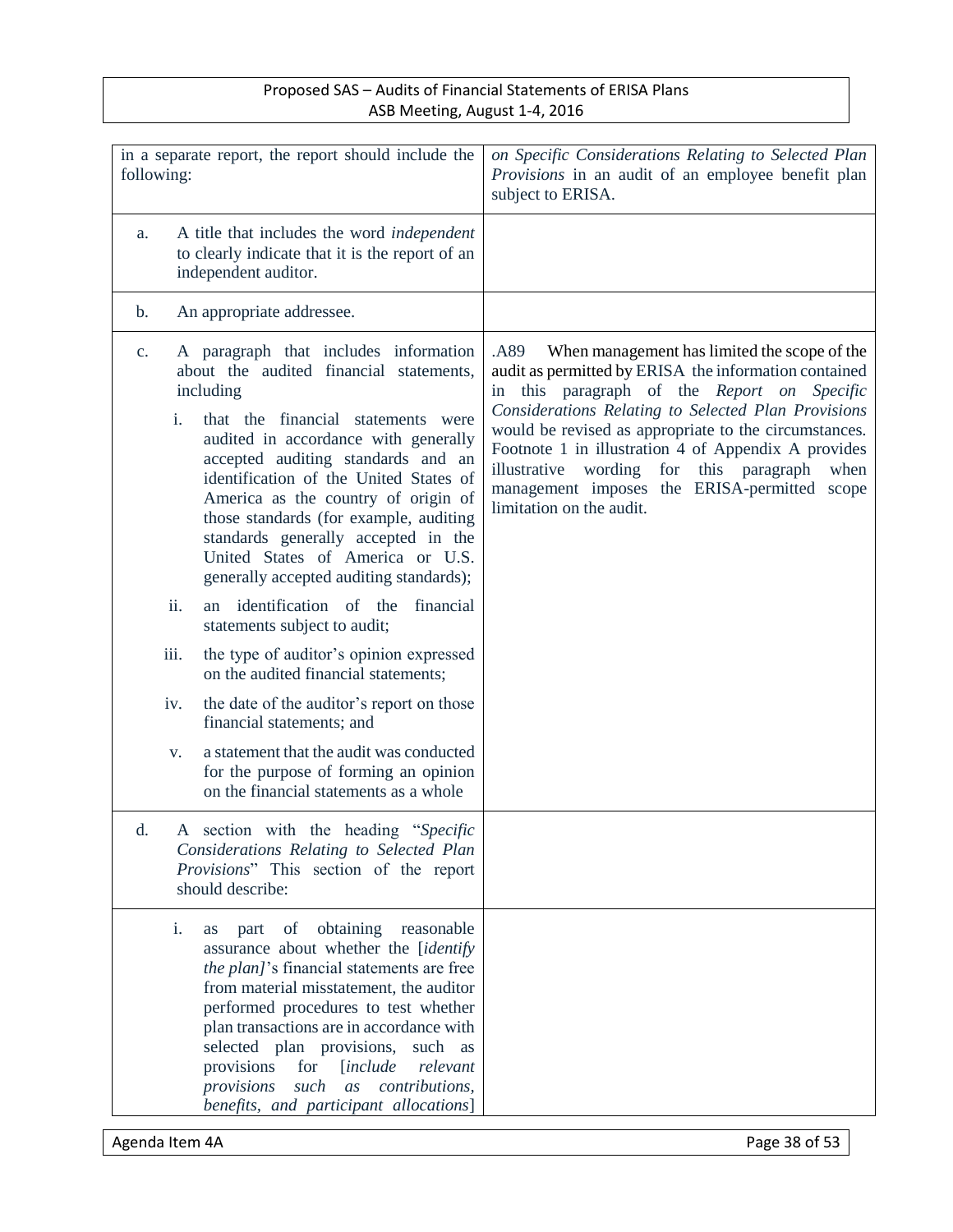|    | for the year ended [date] as required by<br>generally accepted auditing standards<br>for audits of employee benefit plans<br>subject to ERISA, , but<br>these<br>procedures were not performed for the<br>purpose of providing an opinion on<br>compliance with those provisions.<br>the auditor does not express such an<br>ii.<br>opinion                                                                                                                                                                                                                                  |                                                                                                                                                                                                                                                                                                                                                                                                           |
|----|------------------------------------------------------------------------------------------------------------------------------------------------------------------------------------------------------------------------------------------------------------------------------------------------------------------------------------------------------------------------------------------------------------------------------------------------------------------------------------------------------------------------------------------------------------------------------|-----------------------------------------------------------------------------------------------------------------------------------------------------------------------------------------------------------------------------------------------------------------------------------------------------------------------------------------------------------------------------------------------------------|
| e. | When no findings are identified based on<br>the work performed as part of the audit of<br>the financial statements or the procedures<br>performed to address the requirements in<br>paragraph .37, a statement that the auditor<br>did not have any<br>findings relating to<br>whether the plan's transactions are in<br>accordance with selected plan provisions,<br>however the audit was not designed to<br>identify<br>all<br>instances<br>where<br>plan<br>transactions are not in accordance with<br>those selected plan provisions.                                   |                                                                                                                                                                                                                                                                                                                                                                                                           |
| f. | When findings have been identified based<br>on the work performed as part of the audit<br>of the financial statements or the procedures<br>performed to address the requirements in<br>paragraph .37, a statement that, during the<br>audit the auditor identified the following<br>findings relating to whether the plan's<br>transactions are in accordance with selected<br>plan provisions. However, the audit was not<br>designed to identify all instances where plan<br>transactions are not in accordance with<br>those selected plan provisions.<br>[List findings] | .A90<br>The communication of matters involving<br>findings may describe the act of the finding, , the<br>circumstances of its occurrence, and the effect on the<br>financial statements, if any. The auditor may reach<br>agreement in advance with those charged with<br>governance on the nature of matters that would be<br>considered clearly inconsequential and, thus, need not<br>be communicated. |
| g. | A paragraph under the heading "Purpose of<br>the Report" that includes an appropriate<br>alert, in a separate paragraph, that<br>i.<br>Describes the purpose of the Report<br>Considerations<br>Specific<br><i>on</i><br>Relating<br>Selected<br>Plan<br>to<br>Provisions;<br>ii.<br>states that this report is an integral<br>part of an employee benefit plan<br>audit performed in accordance with                                                                                                                                                                        | .A91<br>Because the report on compliance is an integral<br>part of the audit engagement of ERISA Plan financial<br>statements for the purpose of assessing the results of<br>the engagement, this form of alert language is used.                                                                                                                                                                         |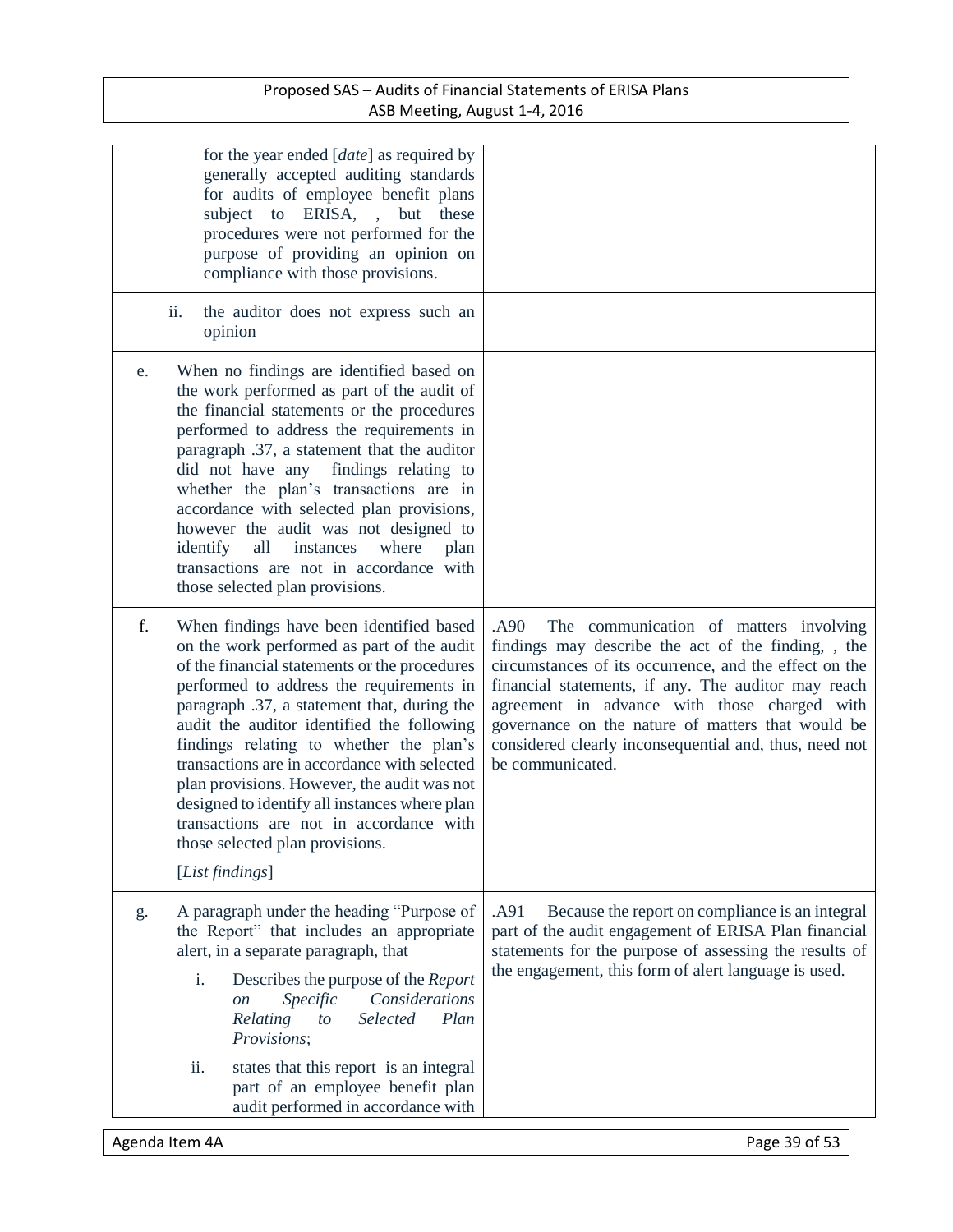<span id="page-39-0"></span>

| auditing<br>generally<br>accepted<br>standards; and                                                                                                                                                                                                                                                                                                                                                                                    |                                                                                                                                                                                                                                                                                                                                                                                                                                                                                                                                                                                                                                                                                                                                                                                                                                               |
|----------------------------------------------------------------------------------------------------------------------------------------------------------------------------------------------------------------------------------------------------------------------------------------------------------------------------------------------------------------------------------------------------------------------------------------|-----------------------------------------------------------------------------------------------------------------------------------------------------------------------------------------------------------------------------------------------------------------------------------------------------------------------------------------------------------------------------------------------------------------------------------------------------------------------------------------------------------------------------------------------------------------------------------------------------------------------------------------------------------------------------------------------------------------------------------------------------------------------------------------------------------------------------------------------|
| states that the communication is not<br>iii.<br>suitable for any other purpose.                                                                                                                                                                                                                                                                                                                                                        |                                                                                                                                                                                                                                                                                                                                                                                                                                                                                                                                                                                                                                                                                                                                                                                                                                               |
| The manual or printed signature of the<br>h.<br>auditor's firm, the city and state where the<br>auditor practices, and dated no earlier than<br>the date on which the auditor has obtained<br>sufficient appropriate audit evidence on<br>which to base the auditor's opinion on the<br>financial statements.                                                                                                                          | The<br>auditor's<br>.A92<br>Report<br>Specific<br><i>on</i><br>Considerations Relating to Selected Plan Provisions<br>carries the same date as that of a financial statement<br>report when the audit procedures required to be<br>performed in paragraph .37 are completed along with<br>the procedures performed on the financial statements.<br>However, when some of the audit procedures<br>performed to satisfy the procedures in paragraph .37 are<br>completed subsequent to the procedures performed on<br>the financial statements, the Report on Specific<br>Considerations Relating to Selected Plan Provisions<br>should be dated at a later date (that is, when the auditor<br>has obtained sufficient appropriate audit evidence to<br>support the Report on Specific Considerations Relating<br>to Selected Plan Provisions). |
| Report on Specific Considerations Relating to<br>Selected Plan Provisions Included in the Auditor's<br>Report                                                                                                                                                                                                                                                                                                                          | Report on Specific Considerations Relating to Selected<br>Plan Provisions Included in the Auditor's Report                                                                                                                                                                                                                                                                                                                                                                                                                                                                                                                                                                                                                                                                                                                                    |
| .44<br>When<br>the<br>Report<br>Specific<br><i>on</i><br>Considerations<br>Relating to<br>Plan<br>Selected<br>Provisions is included in the auditor's report on the<br>financial statements, the auditor's report should<br>include the elements in paragraph $.43$ (d)-(g) in a<br>separate section of the auditor's report that should<br>be subtitled "Report on Specific Considerations<br>Relating to Selected Plan Provisions"." |                                                                                                                                                                                                                                                                                                                                                                                                                                                                                                                                                                                                                                                                                                                                                                                                                                               |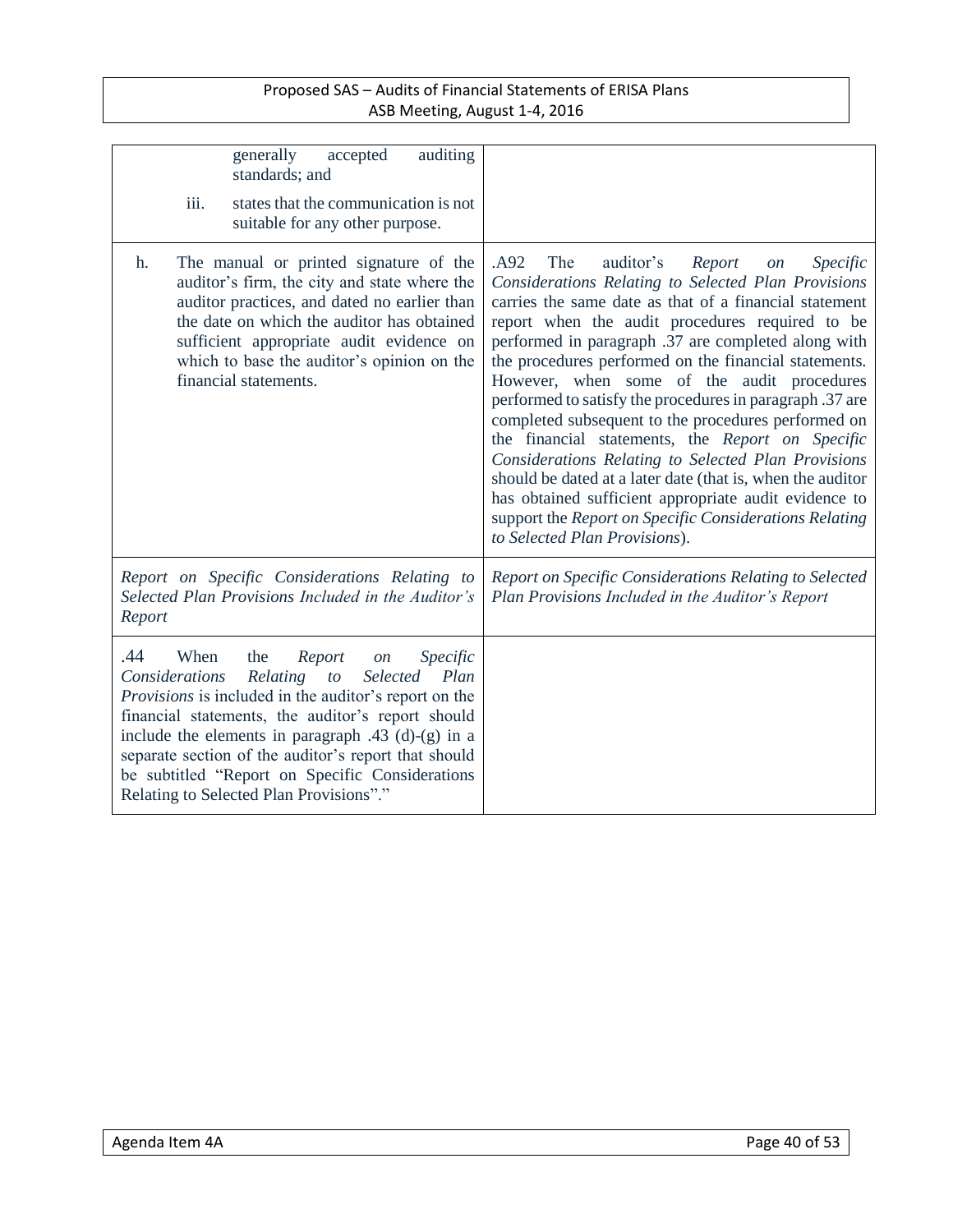# **Exhibit A—Illustrations of Auditor's Reports on Financial Statements of Employee Benefit Plans Subject to ERISA**

Illustration 1—An Auditor's Report on Financial Statements for a Defined Contribution Retirement Plan Subject to ERISA

Illustration 2—An Auditor's Report on Financial Statements for a Defined Benefit Pension Plan Subject to ERISA

Illustration 3—An Auditor's Report on Financial Statements for a Defined Contribution Retirement Plan Subject to ERISA When Management Imposes the ERISA-Permitted Limitation on the Scope of the Audit

Illustration 4—A Separate Report on Specific Considerations Relating to Selected Plan Provisions

# **Illustration 1—An Auditor's Report on Financial Statements for a Defined Contribution Retirement Plan Subject to ERISA**

Circumstances include the following:

- Audit of a complete set of general purpose financial statements for a  $401(k)$  plan subject to ERISA (comparative statement of net assets available for benefits)
- The financial statements are prepared in accordance with GAAP
- The Plan merged with another plan. The merger was disclosed in the notes to the financial statements and the auditor included an emphasis-of-matter paragraph in the auditor's report.

# **Independent Auditor's Report**

#### [*Appropriate Addressee*]

We have audited the accompanying financial statements of ABC 401(k) Plan, which comprise the statements of net assets available for benefits as of December 31, 20X2 and 20X1, and the related statement of changes in net assets available for benefits for the year ended December 31, 20X2, and the related notes to the financial statements.

#### *Management's Responsibility for Financial Statements of Employee Benefit Plans Subject to ERISA*

Management is responsible for the preparation and fair presentation of these financial statements in accordance with accounting principles generally accepted in the United States of America; this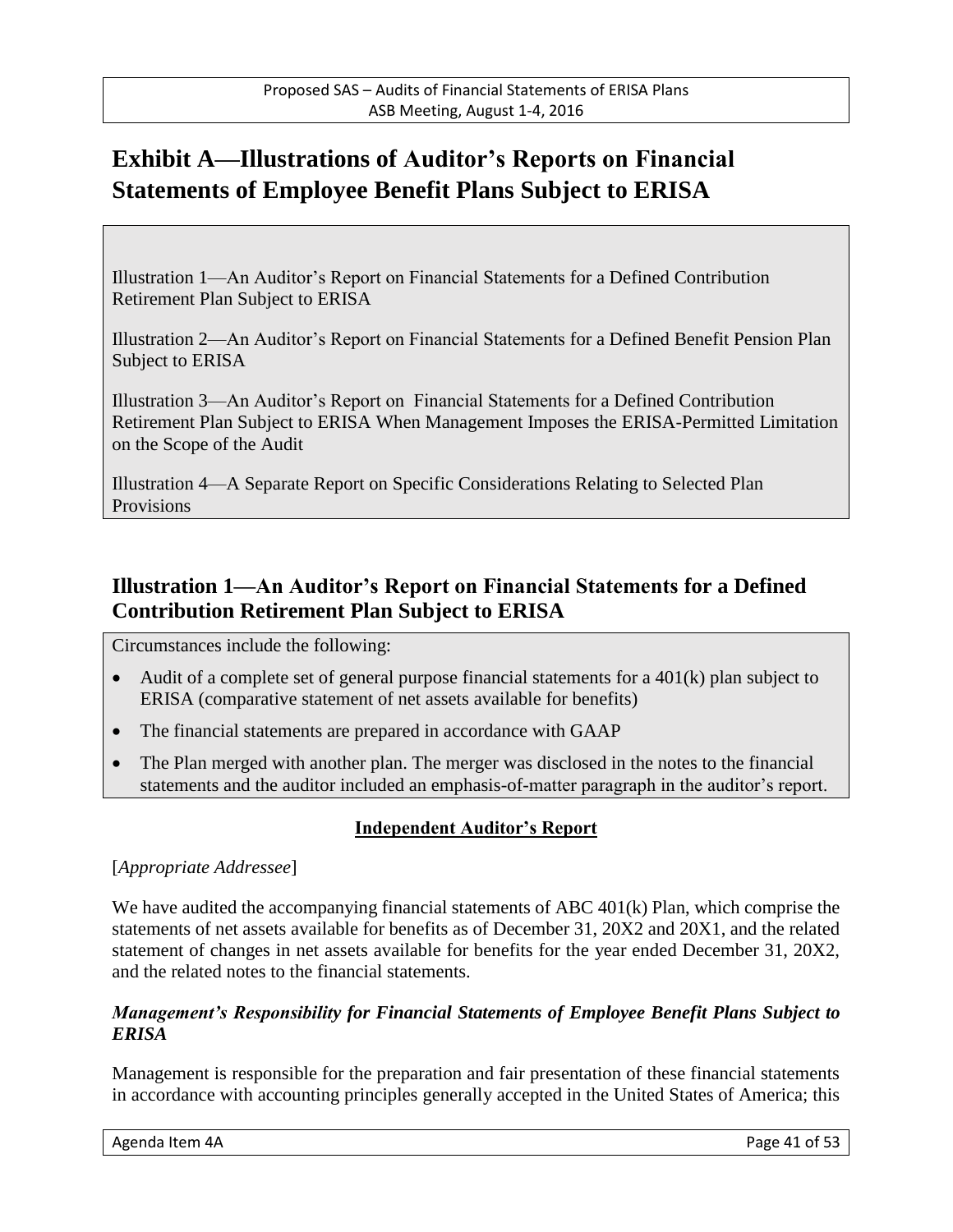includes the design, implementation, and maintenance of internal control relevant to the preparation and fair presentation of financial statements that are free from material misstatement, whether due to fraud or error.

Management is also responsible for administering the plan and determining that the plan's transactions that are presented and disclosed in the financial statements are in conformity with the plan's provisions, including maintaining sufficient records with respect to each of the participants, in accordance with ERISA section 107 and 209, to determine the benefits due or which may become due to such participants.

# *Auditor's Responsibility*

Our responsibility is to express an opinion on these financial statements based on our audits. We conducted our audits in accordance with auditing standards generally accepted in the United States of America. Those standards require that we plan and perform the audit to obtain reasonable assurance about whether the financial statements are free from material misstatement.

An audit involves performing procedures to obtain audit evidence about the amounts and disclosures in the financial statements. The procedures selected depend on the auditor's judgment, including the assessment of the risks of material misstatement of the financial statements, whether due to fraud or error. In making those risk assessments, the auditor considers internal control relevant to the entity's preparation and fair presentation of the financial statements in order to design audit procedures that are appropriate in the circumstances, but not for the purpose of expressing an opinion on the effectiveness of the entity's internal control. Accordingly, we express no such opinion. An audit also includes evaluating the appropriateness of accounting policies used and the reasonableness of significant accounting estimates made by management, as well as evaluating the overall presentation of the financial statements.

We believe that the audit evidence we have obtained is sufficient and appropriate to provide a basis for our audit opinion.

#### *Opinion*

In our opinion, the financial statements referred to above, present fairly, in all material respects, the net assets available for benefits of ABC 401(k) Plan as of December 31, 20X2 and 20X1, and the changes in its net assets available for benefits for the year ended December 31, 20X2, in accordance with accounting principles generally accepted in the United States of America.

#### *Emphasis of Matter Relating to Plan Merger*

As discussed in Note X to the financial statements, the Board of Directors of ABC Company merged XYZ Plan into the ABC 401(k) Plan effective December 31, 20X2. The plan's net assets and related participant information were transferred to the ABC 401(k) Plan on December 31, 20X2. Our opinion has not been modified with respect to this matter.

#### *Other Matter Relating to the Supplementary Information Required by ERISA*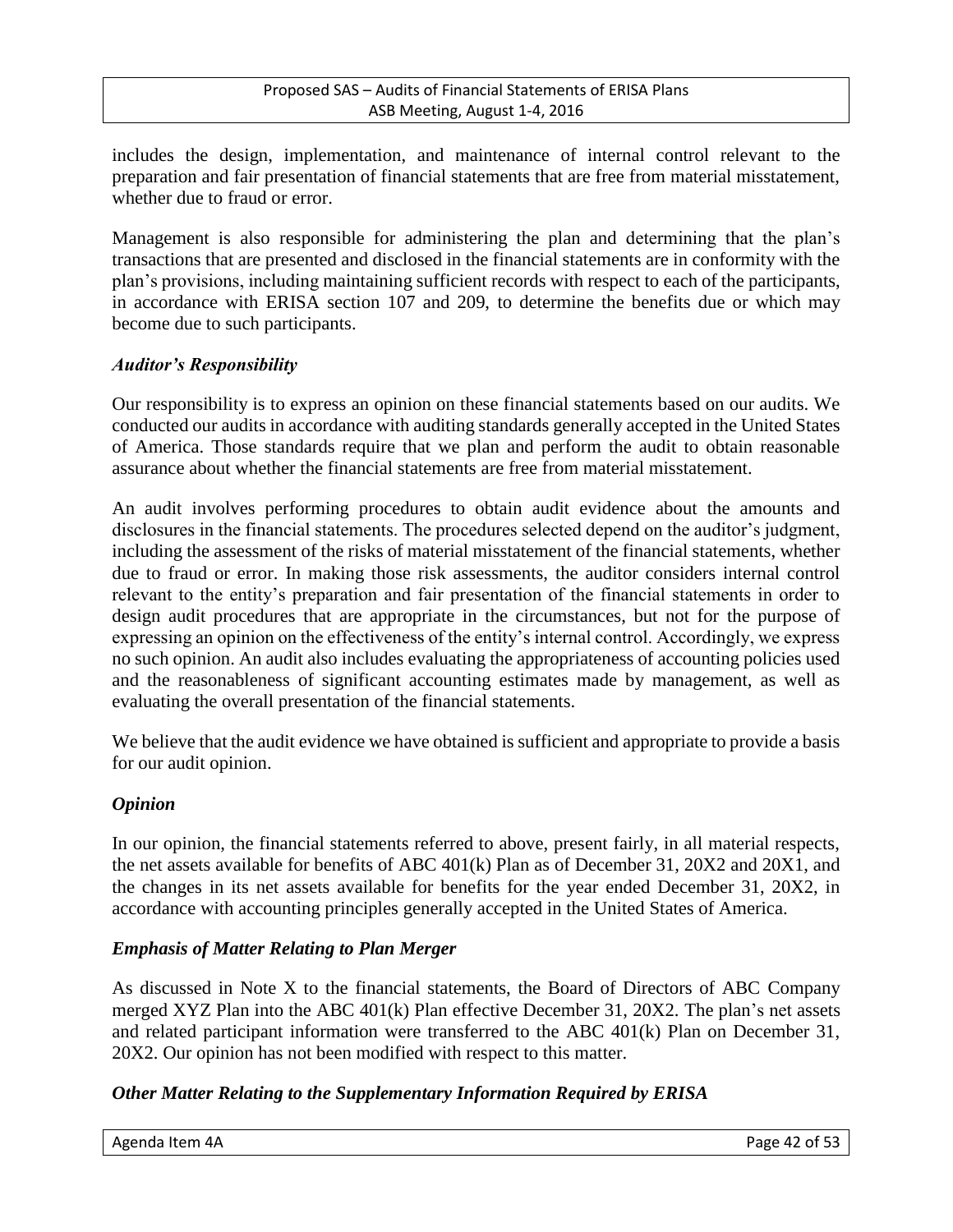Our audits were conducted for the purpose of forming an opinion on the financial statements as a whole. The supplemental schedules of [*identify title of schedules and period covered*] are presented for the purpose of additional analysis and are not a required part of the financial statements but are supplementary information required by the Department of Labor's Rules and Regulations for Reporting and Disclosure under the Employee Retirement Income Security Act of 1974. Such information is the responsibility of the Plan's management and was derived from and relates directly to the underlying accounting and other records used to prepare the financial statements. The information has been subjected to the auditing procedures applied in the audits of the financial statements and certain additional procedures, including comparing and reconciling such information directly to the underlying accounting and other records used to prepare the financial statements or to the financial statements themselves, performing procedures to test the completeness and accuracy of the information presented in the supplemental schedules, and other additional procedures in accordance with auditing standards generally accepted in the United States of America.

In forming our opinion on the supplemental schedules, we evaluated whether the supplementary information, including its form and content, is presented in conformity with the Department of Labor's Rules and Regulations for Reporting and Disclosure under the Employee Retirement Income Security Act of 1974.

In our opinion, the information in the accompanying schedules is fairly stated in all material respects in relation to the financial statements as a whole and the form and content is presented in conformity with the Department of Labor's Rules and Regulations for Reporting and Disclosure under the Employee Retirement Income Security Act of 1974.

[*Auditor's signature*]

[*Auditor's city and state*] [*Date of the auditor's report*]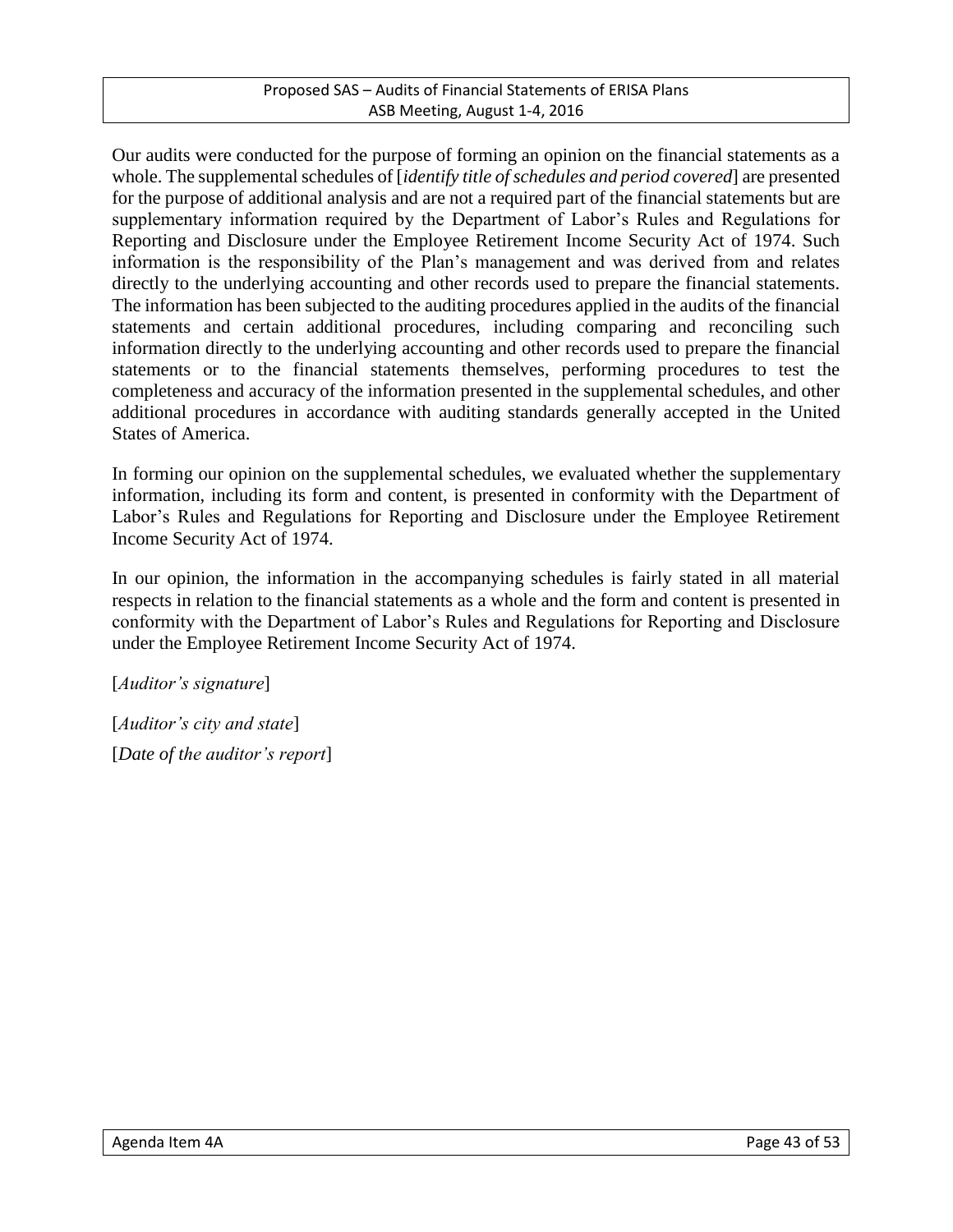# **Illustration 2— An Auditor's Report on Financial Statements for a Defined Benefit Pension Plan Subject to ERISA**

Circumstances include the following:

- Audit of a complete set of general purpose financial statements (comparative statement of net assets available for benefits and of accumulated plan benefits) for a defined benefit pension plan subject to ERISA assuming an end-of-year benefit information date
- The financial statements are prepared in accordance with GAAP
- The information regarding the actuarial present value of accumulated plan benefits and changes therein is presented in separate statements within the financial statements and comparative statements of accumulated plan benefits and a single year statement of changes in accumulated plan benefits are presented

# **Independent Auditor's Report**

[*Appropriate Addressee*]

We have audited the accompanying financial statements of XYZ Pension Plan, which comprise the statements of net assets available for benefits and of accumulated plan benefits as of December 31, 20X2 and 20X1, and the related statements of changes in net assets available for benefits and of changes in accumulated plan benefits for the year ended December 31, 20X2, and the related notes to the financial statements.

#### *Management's Responsibility for Financial Statements of Employee Benefit Plans Subject to ERISA*

Management is responsible for the preparation and fair presentation of these financial statements in accordance with accounting principles generally accepted in the United States of America; this includes the design, implementation, and maintenance of internal control relevant to the preparation and fair presentation of financial statements that are free from material misstatement, whether due to fraud or error.

Management is also responsible for administering the plan and determining that the plan's transactions that are presented or disclosed in the financial statements are in conformity with the plan's provisions, including maintaining sufficient records with respect to each of the participants, in accordance with ERISA sections 107 and 209, to determine the benefits due or which may become due to such participants. Further management is also responsible for the estimation methods and assumptions used in measuring the plan's pension obligation (or the other postemployment benefit obligation)

#### *Auditor's Responsibility*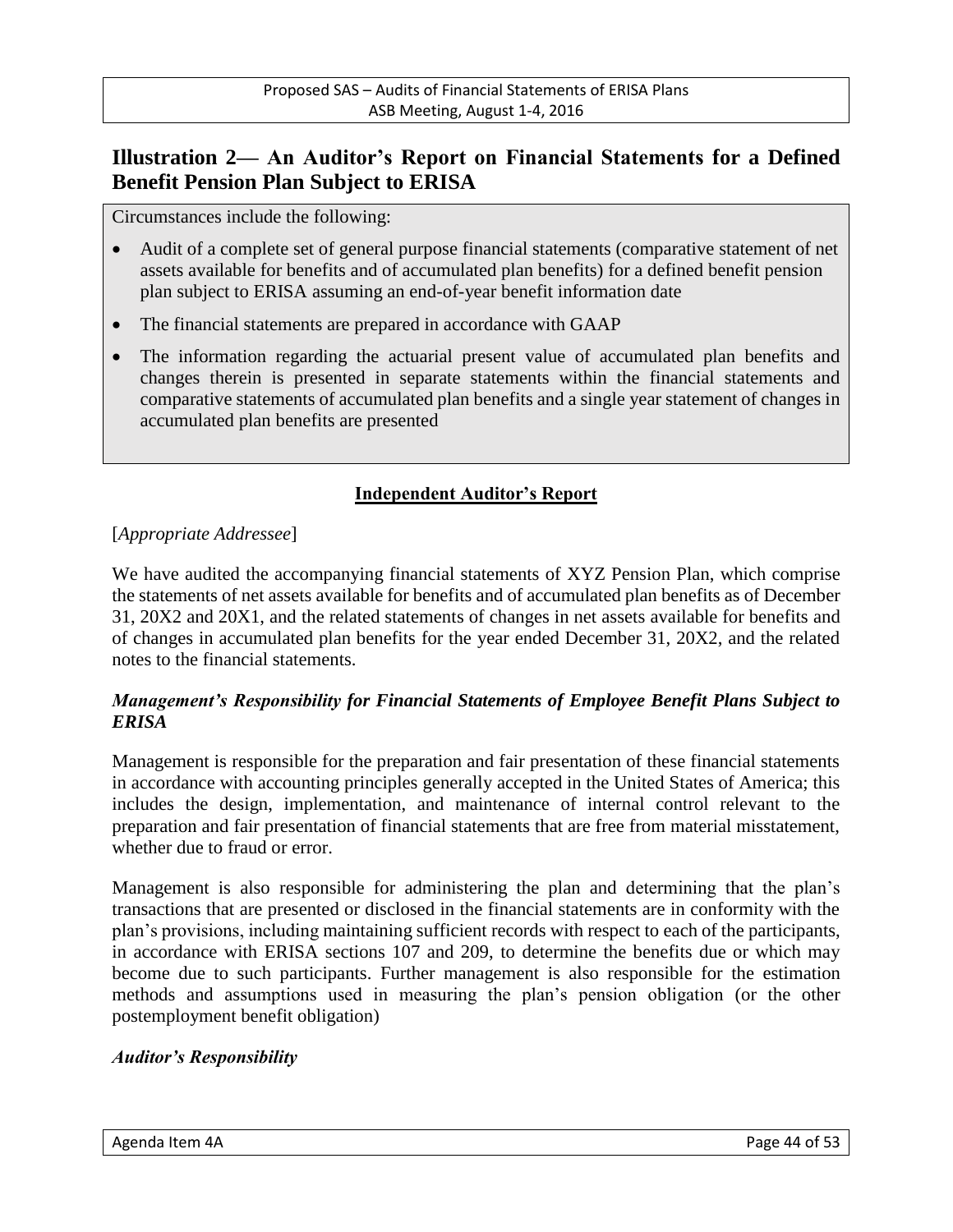Our responsibility is to express an opinion on these financial statements based on our audits. We conducted our audits in accordance with auditing standards generally accepted in the United States of America. Those standards require that we plan and perform the audit to obtain reasonable assurance about whether the financial statements are free from material misstatement.

An audit involves performing procedures to obtain audit evidence about the amounts and disclosures in the financial statements. The procedures selected depend on the auditor's judgment, including the assessment of the risks of material misstatement of the financial statements, whether due to fraud or error. In making those risk assessments, the auditor considers internal control relevant to the entity's preparation and fair presentation of the financial statements in order to design audit procedures that are appropriate in the circumstances, but not for the purpose of expressing an opinion on the effectiveness of the entity's internal control. Accordingly, we express no such opinion. An audit also includes evaluating the appropriateness of accounting policies used and the reasonableness of significant accounting estimates made by management, as well as evaluating the overall presentation of the financial statements.

We believe that the audit evidence we have obtained is sufficient and appropriate to provide a basis for our audit opinion.

# *Opinion*

In our opinion, the financial statements referred to above, present fairly, in all material respects, the financial status of XYZ Pension Plan as of December 31, 20X2 and 20X1, and the changes in its financial status for the year ended December 31, 20X2, in accordance with accounting principles generally accepted in the United States of America.

# *Other Matter Relating to the Supplementary Information Required by ERISA*

Our audits were conducted for the purpose of forming an opinion on the financial statements as a whole. The supplemental schedules of [*identify title of schedules and period covered*] are presented for the purpose of additional analysis and are not a required part of the financial statements but are supplementary information required by the Department of Labor's Rules and Regulations for Reporting and Disclosure under the Employee Retirement Income Security Act of 1974. Such information is the responsibility of the Plan's management and was derived from and relates directly to the underlying accounting and other records used to prepare the financial statements. The information has been subjected to the auditing procedures applied in the audits of the financial statements and certain additional procedures, including comparing and reconciling such information directly to the underlying accounting and other records used to prepare the financial statements or to the financial statements themselves, performing procedures to test the completeness and accuracy of the information presented in the supplemental schedules, and other additional procedures in accordance with auditing standards generally accepted in the United States of America.

In forming our opinion on the supplemental schedules, we evaluated whether the supplementary information, including its form and content, is presented in conformity with the Department of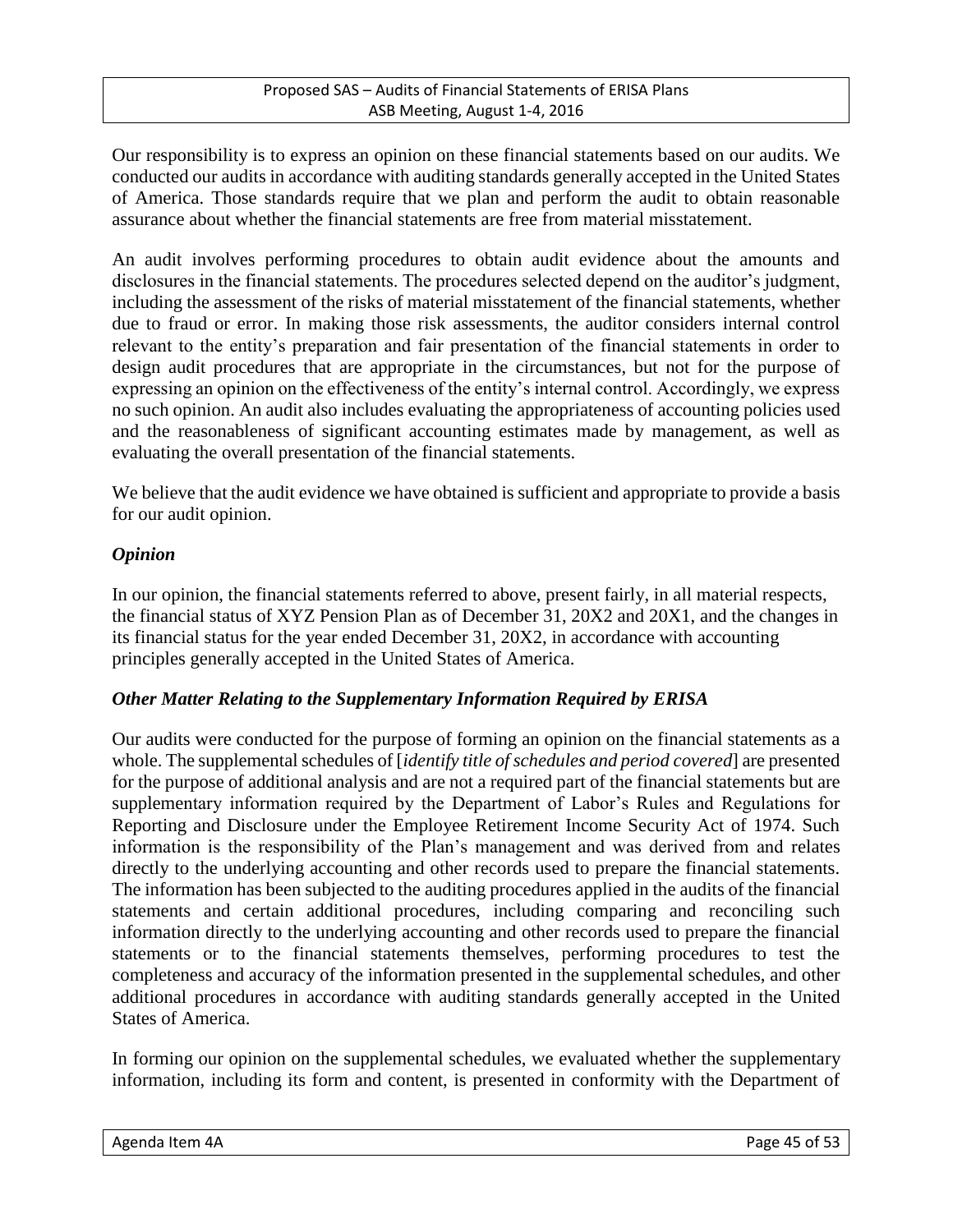Labor's Rules and Regulations for Reporting and Disclosure under the Employee Retirement Income Security Act of 1974.

In our opinion, the information in the accompanying schedules is fairly stated in all material respects in relation to the financial statements as a whole and the form and content is presented in conformity with the Department of Labor's Rules and Regulations for Reporting and Disclosure under the Employee Retirement Income Security Act of 1974.

[*Auditor's signature*] [*Auditor's city and state*] [*Date of the auditor's report*]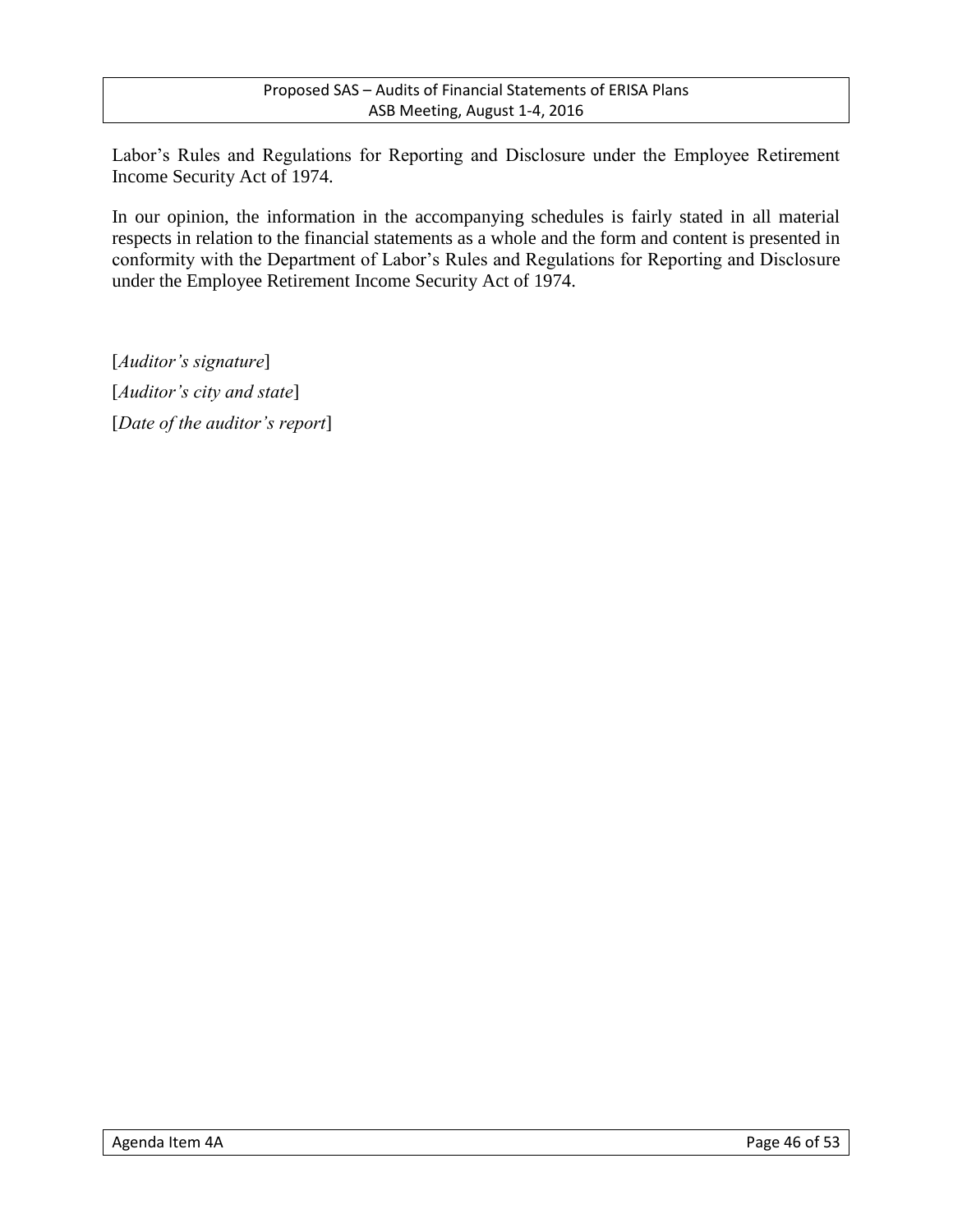# **Illustration 3—An Auditor's Report on Financial Statements of a Defined Contribution Retirement Plan Subject to ERISA When Management Imposes a Limitation on the Scope of the Audit As Permitted by ERISA**

Circumstances include the following:

- Management imposed a limitation on the scope of the audit, as permitted by 29 CFR 2520.103-8 of the DOL's Rules and Regulations for Reporting and Disclosure under  $ERISA<sub>10</sub>$  with respect to the certified investment information for a complete set of general purpose financial statements of a 401(k) plan. No other scope limitations were imposed and the financial statements are not materially misstated.
- The financial statements are prepared in accordance with GAAP
- There are no matters disclosed in the notes to the financial statements that require an If emphasis-of-matter paragraph to be included in the auditor's report.

# **Independent Auditor's Report**

# [*Appropriate Addressee*]

We have performed an audit of the accompanying financial statements of XYZ 401(k) Plan, subject to the limitation on the scope of the audit imposed by management, as permitted by Employee Retirement Income Security Act of 1974. The financial statements comprise the statements of net assets available for benefits as of December 31, 20X2 and 20X1, and the related statement of changes in net assets available for benefits for the year ended December 31, 20X2, and the related notes to the financial statements.

#### *Basis for Limitation on the Scope of the Audit*

As permitted by 29 CFR 2520.103-8 of the Department of Labor's Rules and Regulations for Reporting and Disclosure under the Employee Retirement Income Security Act of 1974, management imposed a limitation on the scope of the audit. Under the authority of section 103(a)(3)(c) of the Employee Retirement Income Security Act of 1974, the audit need not extend to any statement or information prepared and certified by a bank or similar institution or insurance carrier which is regulated and supervised and subject to periodic examination by a State or Federal agency, provided that the statements or information regarding assets so held are prepared and certified to by the bank or insurance carrier in accordance with 29 CFR 2520.103-5.

We have been informed by management that a qualified institution holds the investments and executes investment transactions. Management has obtained certifications from the qualified institution as of December 31, 20X2 and 20X1, and for the year ended December 31, 20X2, stating

 $\overline{\phantom{a}}$ 

<sup>&</sup>lt;sup>10</sup> Although not as common, the plan administrator may limit the scope of the audit of 103-12 investment entities as permitted by ERISA. If the scope limitation imposed by management is under 29 CFR 2520.103-12 then the wording in this illustrative report may need to change to reflect the circumstances of the engagement.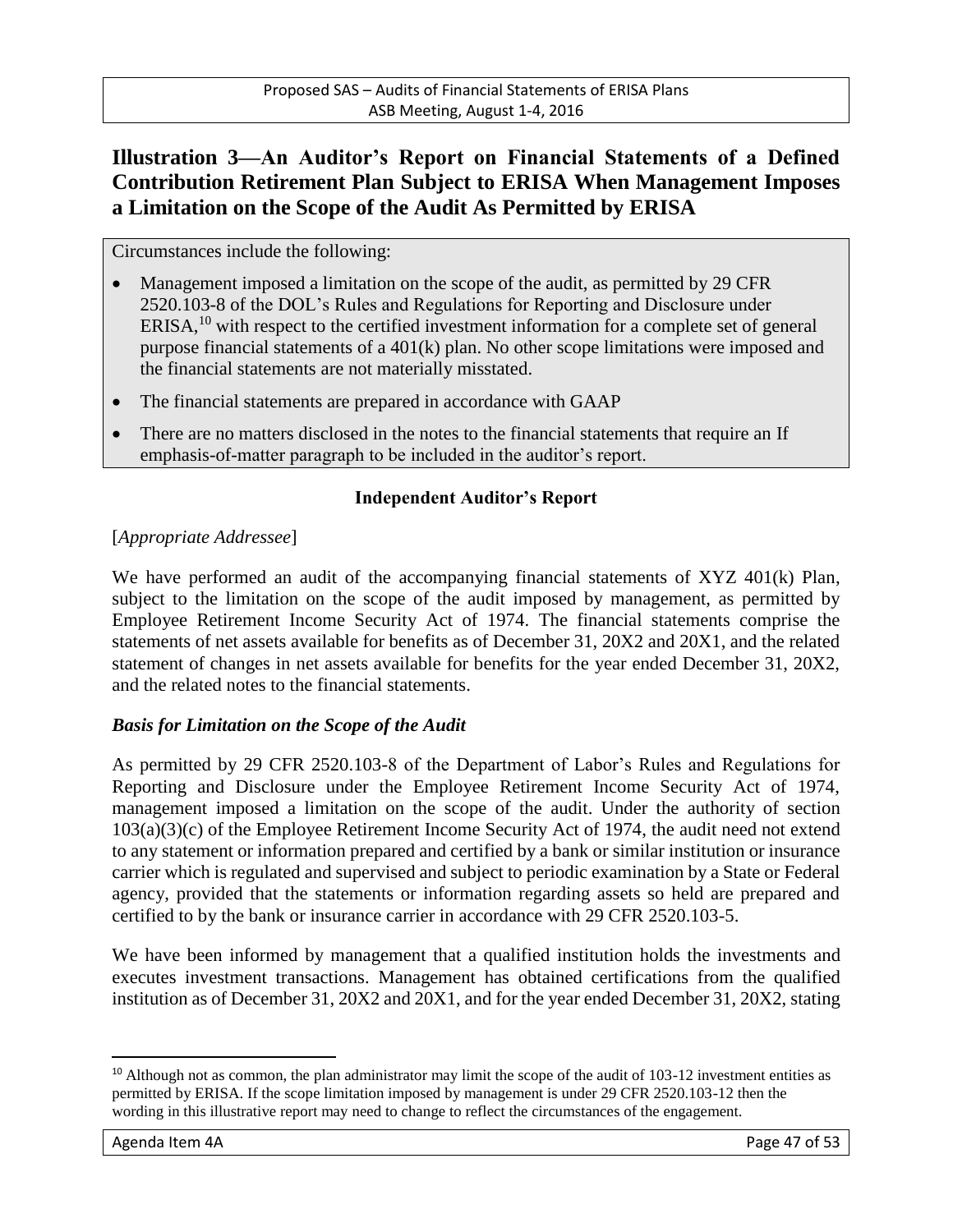that the investment information, described in Note X to the financial statements, is complete and accurate.

# *Management's Responsibility for the Financial Statements and the Limitation on the Scope of the Audit*

Management is responsible for the preparation and fair presentation of these financial statements in accordance with accounting principles generally accepted in the United States of America; this includes the design, implementation, and maintenance of internal control relevant to the preparation and fair presentation of financial statements that are free from material misstatement, whether due to fraud or error.

Management is also responsible for determining whether a limitation on the scope of the audit is permissible in the circumstances, in accordance with the Employee Retirement Income Security Act of 1974, including

- evaluating whether the certification is prepared by a qualified institution, and
- evaluating whether the certified investment information is complete and accurate.

The limitation on the scope of the audit does not affect management's responsibility for the financial statements. Management is responsible for determining whether the certified investment information is appropriately measured, presented and disclosed in accordance with accounting principles generally accepted in the United States of America.

Management is also responsible for administering the plan and determining that the plan's transactions that are presented or disclosed in the financial statements are in conformity with the plan's provisions, including maintaining sufficient records with respect to each of the participants, in accordance with sections 107 and 209 of the Employee Retirement Income Security Act of 1974, to determine the benefits due or which may become due to such participants.

# *Auditor's Responsibility (Including Responsibility for the Certified Investment Information)*

Our responsibility is to express an opinion on these financial statements based on our audits. We conducted our audits in accordance with auditing standards generally accepted in the United States of America. Those standards require that we plan and perform the audit to obtain reasonable assurance about whether the financial statements are free from material misstatement.

An audit involves performing procedures to obtain audit evidence about the amounts and disclosures in the financial statements. The procedures selected depend on the auditor's judgment, including the assessment of the risks of material misstatement of the financial statements, whether due to fraud or error. In making those risk assessments, the auditor considers internal control relevant to the entity's preparation and fair presentation of the financial statements in order to design audit procedures that are appropriate in the circumstances, but not for the purpose of expressing an opinion on the effectiveness of the entity's internal control. Accordingly, we express no such opinion. An audit also includes evaluating the appropriateness of accounting policies used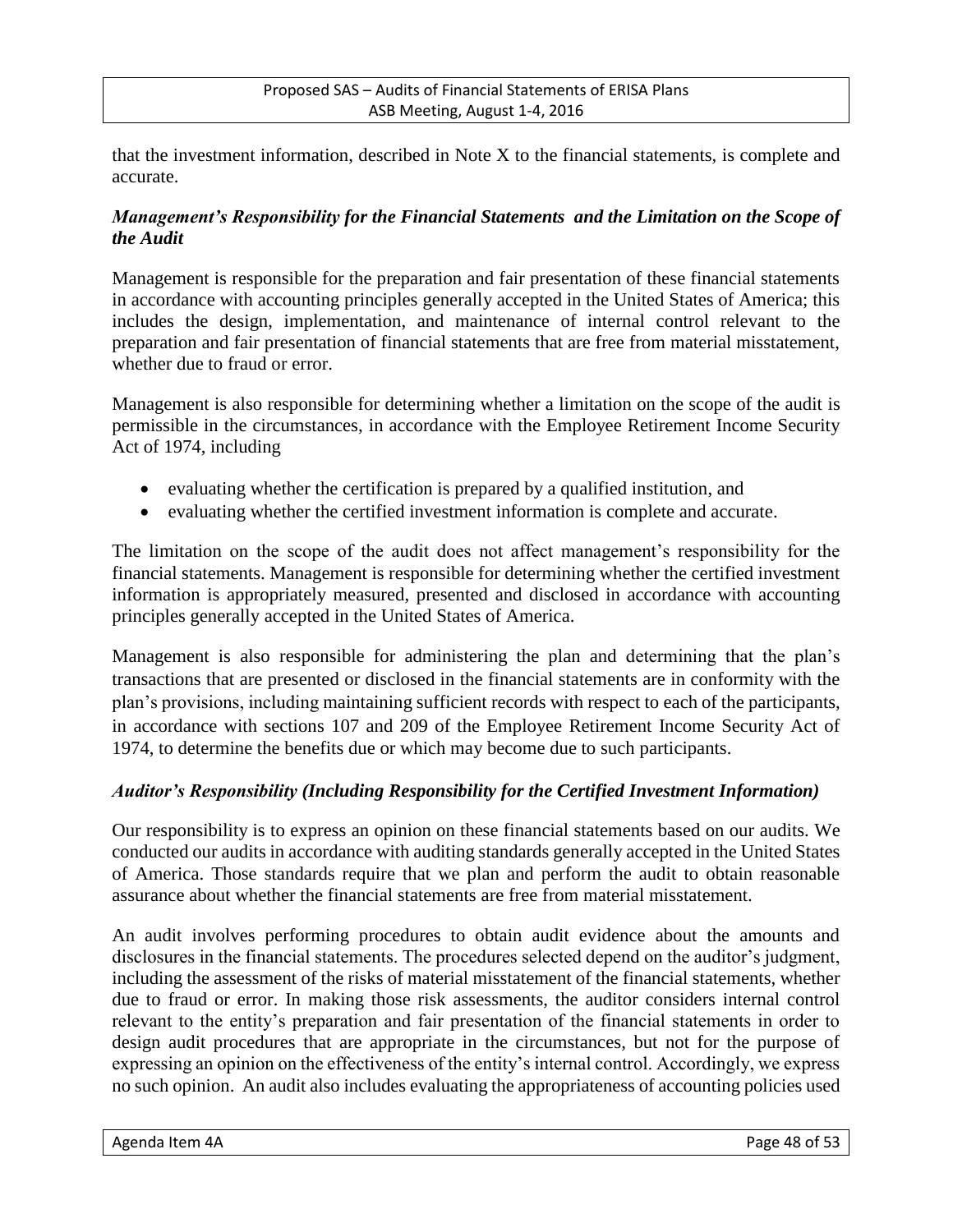and the reasonableness of significant accounting estimates made by management, as well as evaluating the overall presentation of the financial statements.

With respect to the certified investment information that management instructed us not to audit, we did not assess the risks of material misstatement nor did we consider internal control over the certified investment information. Our procedures were limited to the following:

(a) obtaining and reading the certification

(b) evaluating management's assessment of whether the entity issuing the certification is a qualified institution under ERISA

(c) comparing the certified investment information with the related information presented or disclosed in the financial statements

(d) assessing whether the form and content of the certified investment information presented or disclosed in the financial statements is in accordance with accounting principles generally accepted in the United States of America

Other than the certified investment information, our audit procedures were not limited for other amounts and disclosures in the financial statements.

We believe that the audit evidence we have obtained is sufficient and appropriate to provide a basis for our audit opinion on the financial statements with the ERISA-permitted scope limitation.

# *Auditor's Opinion on the Financial Statements With the ERISA-Permitted Audit Scope Limitation*

In our opinion, with the exception of the possible effects of the limitation on the scope of the audit described in the *Basis for Limitation on the Scope of the Audit* section, the financial statements referred to above present fairly, in all material respects, the net assets available for benefits of the XYZ 401(k) plan as of December 31, 20X2 and 20X1, and the changes in net assets available for benefits for the year ended December 31, 20X2, in accordance with accounting principles generally accepted in the United States of America.

# *Other Matter Relating to the Supplementary Information Required by ERISA*

Our audits were conducted for the purpose of forming an opinion on the financial statements as a whole. The supplemental schedules of [*identify title of schedules and period covered*] are presented for the purpose of additional analysis and are not a required part of the financial statements but are supplementary information required by the Department of Labor's Rules and Regulations for Reporting and Disclosure under the Employee Retirement Security Act of 1974. Such information is the responsibility of management and was derived from and relates directly to the underlying accounting and other records used to prepare the financial statements. With the exception of the certified investment information described in the *Basis for Limitation on the Scope of the Audit* section, the information has been subjected to the auditing procedures applied in the audits of the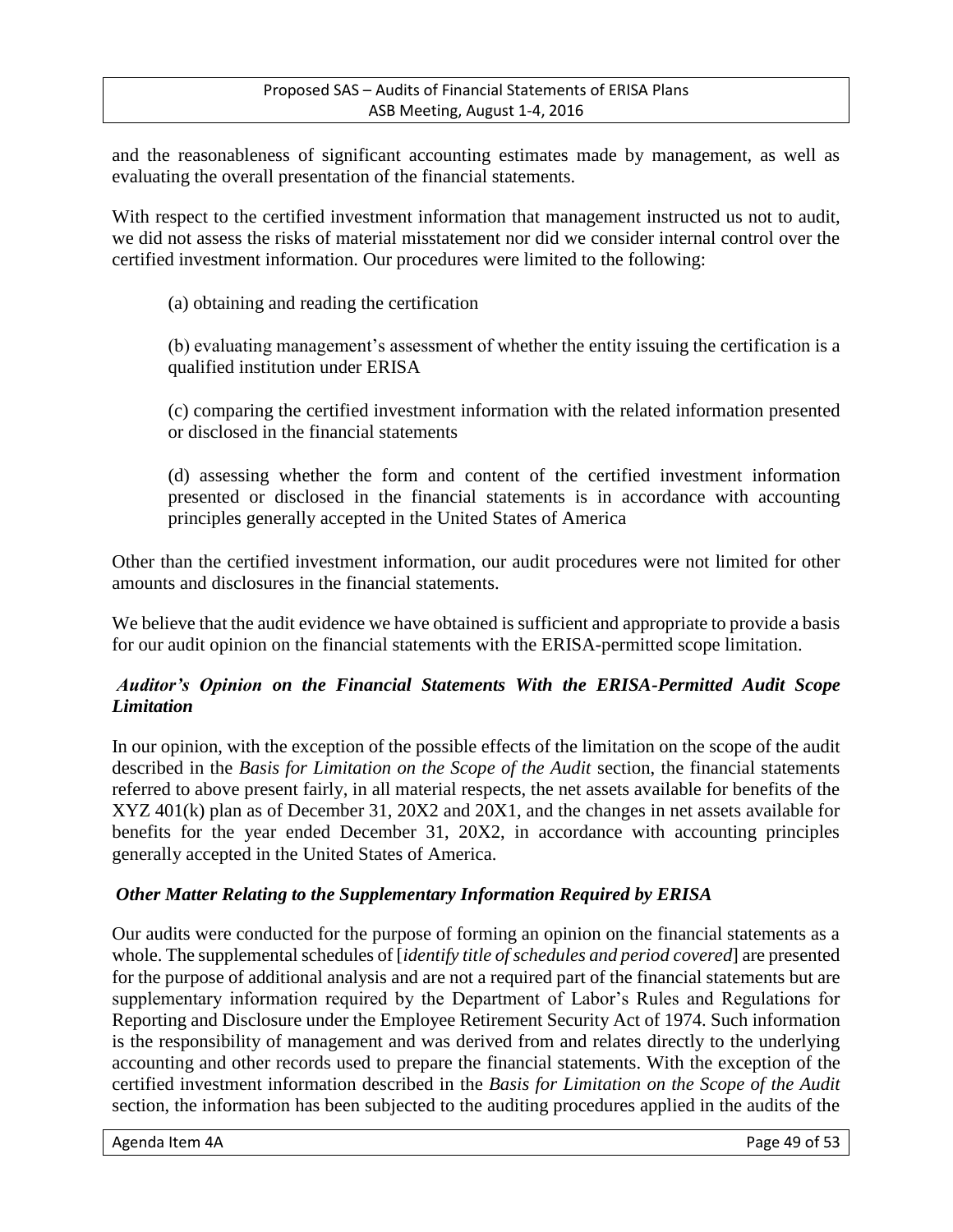financial statements and certain additional procedures, including comparing and reconciling such information directly to the underlying accounting and other records used to prepare the financial statements or to the financial statements themselves, performing procedures to test the completeness and accuracy of the information presented in the supplemental schedules, and other additional procedures in accordance with auditing standards generally accepted in the United States of America.

Our procedures with respect to the certified investment information included in the supplemental schedules were limited to those procedures described in the *Auditor's Responsibility (Including Responsibility for the Certified Investment Information)* section.

In forming our opinion on the supplemental schedules, we evaluated whether the supplementary information, including its form and content, is presented in conformity with the Department of Labor's Rules and Regulations for Reporting and Disclosure under the Employee Retirement Income Security Act of 1974.

In our opinion, with the exception of the possible effects of the limitation on the scope of the audit described in the *Basis for Limitation on the Scope of the Audit* section, the supplementary information in the accompanying schedules is fairly stated in all material respects in relation to the financial statements as a whole and is in conformity with the Department of Labor's Rules and Regulations for Reporting and Disclosure under the Employee Retirement Income Security Act of 1974.

[*Auditor's signature*] [*Auditor's city and state*] [*Date of the auditor's report*]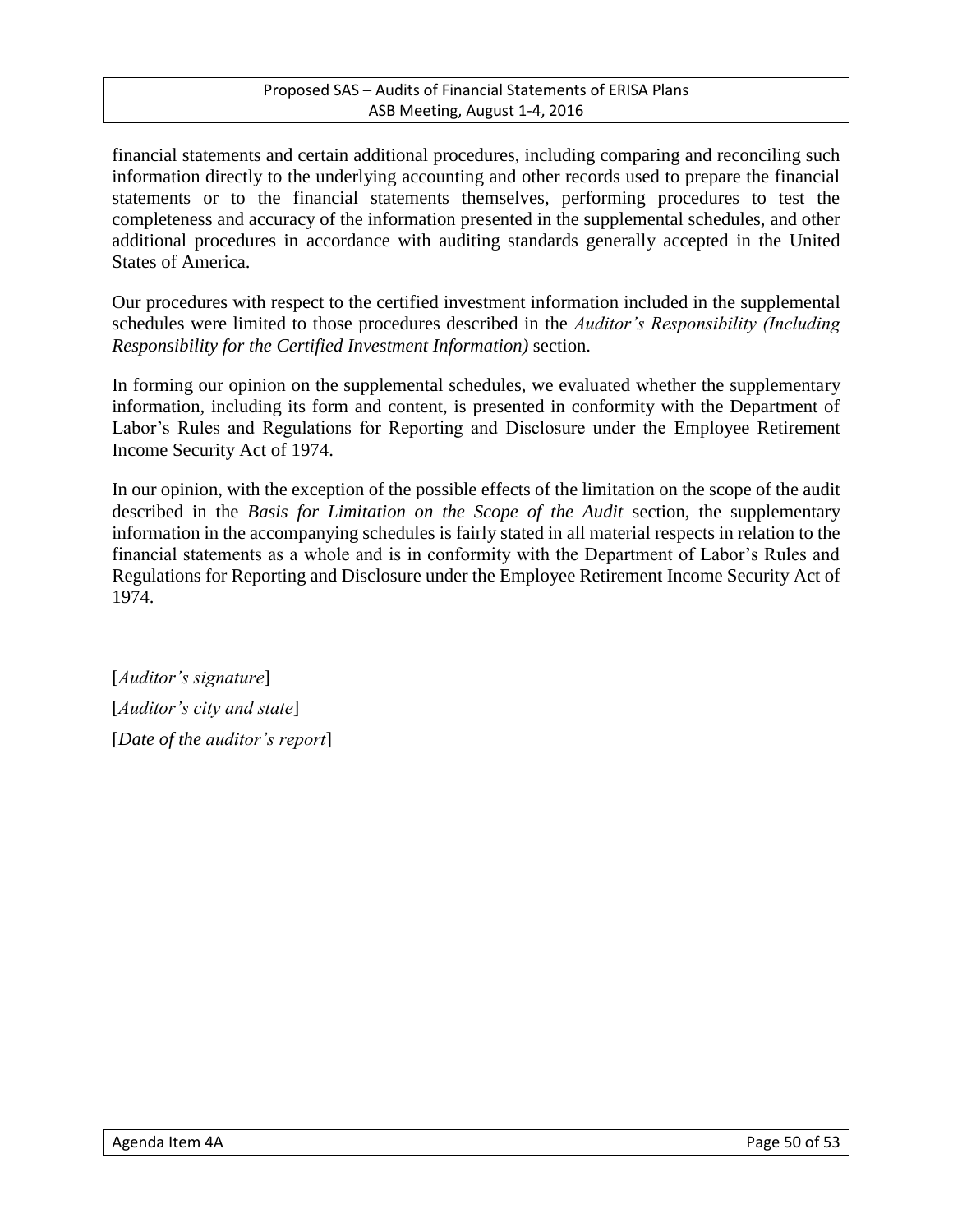# **Illustration 4—Illustrative Separate Report on Specific Considerations Relating to Selected Plan Provisions**

Circumstances include the following:

- Audit of a 401(K) plan. (When management limits the scope of the audit as permitted by ERISA, the first paragraph of the report would be revised accordingly.)
- The auditor's report on the financial statements includes an other-matter paragraph (in accordance with paragraph .41 of the proposed SAS) regarding the report on specific considerations relating to selected plan provisions that was issued separately. The following is an example of such a paragraph.

Other Matter Regarding Separate Report on Specific Considerations Relating to Selected Plan Provisions

In accordance with GAAS, we have also issued a report dated [*date of report*] on our specific considerations relating to selected plan provisions of ABC 401(k) Plan in connection with obtaining reasonable assurance in an audit of the plan's financial statements. The purpose of that report is to describe the results of our procedures relating to the selected plan provisions and not to provide an opinion on compliance with such plan provisions. That report is an integral part of an employee benefit plan audit performed in accordance with generally accepted auditing standards.

#### **Independent Auditor's Report**

#### *[Appropriate Addressee]*

We have audited, the financial statements of ABC 401(k) plan in accordance with auditing standards generally accepted in the United States of America, , which comprise the statements of net assets available for benefits as of December 31, 20X2 and 20X1, and the related statement of changes in net assets available for benefits for the year ended December 31, 20X2, and the related notes to the financial statements, and have issued our unmodified opinion thereon dated October 15, 20X3. Our audit was conducted for the purpose of forming an opinion on the financial statements as a whole. $^{11}$ 

 $\overline{\phantom{a}}$ <sup>11</sup> When management has limited the scope of the audit as permitted by the Employee Retirement Income Security Act of 1974, this paragraph may be replaced with the following:

<sup>&</sup>quot;We have performed an audit of the financial statements of  $\overline{ABC}$  401(k) Plan, in accordance with auditing standards generally accepted in the United States of America, subject to the limitation on the scope of the audit imposed by management, as permitted by the Employee Retirement Income Security Act of 1974. The financial statements comprise the statements of net assets available for benefits as of December 31, 20X2 and 20X1, and the related statement of changes in net assets available for benefits for the year ended December 31, 20X2, and the related notes to the financial statements. We have issued our opinion on the financial statements with the ERISA-permitted audit scope limitation thereon dated October 15, 20X3. Our audit was conducted for the purpose of forming an opinion on the financial statements as a whole.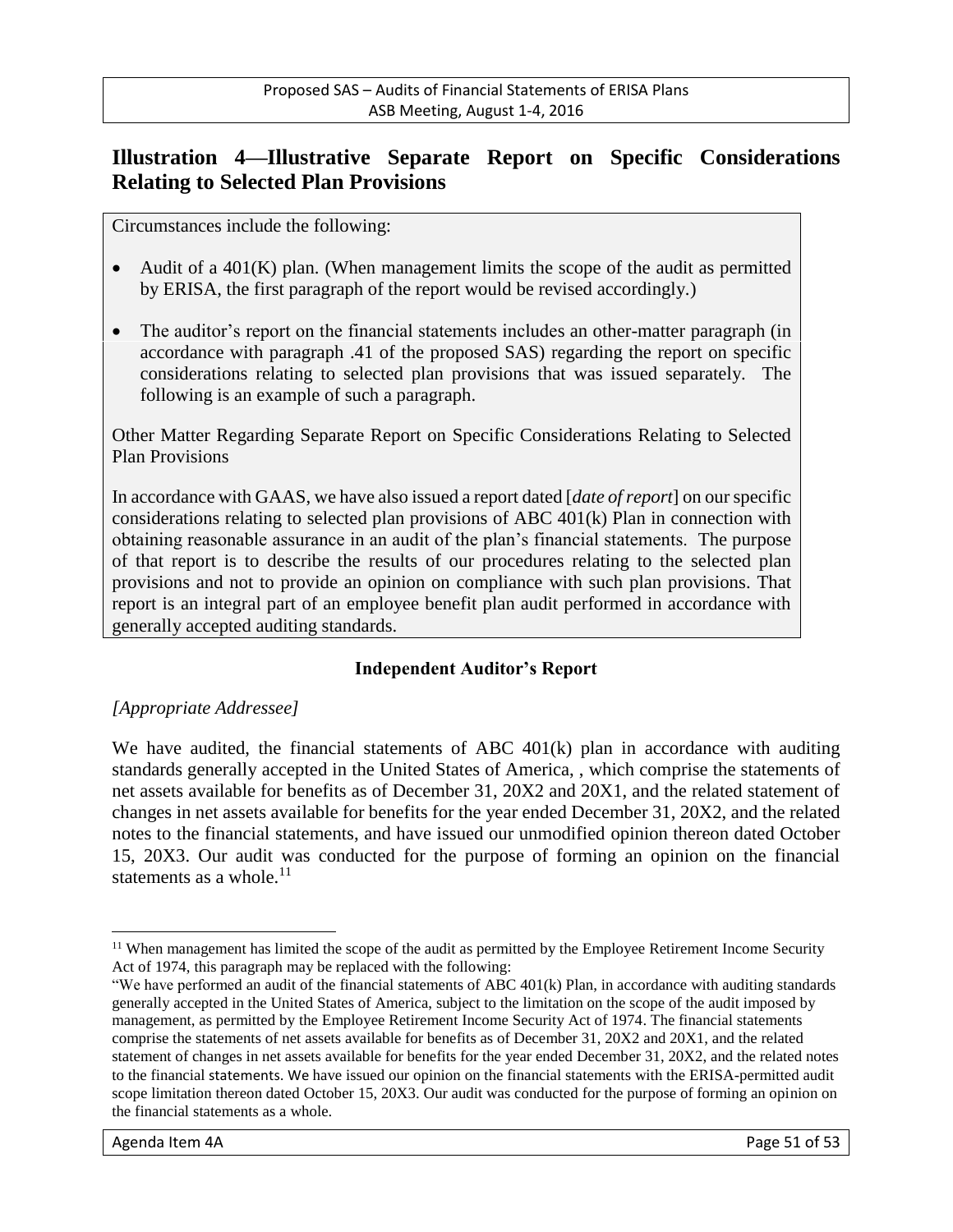# *Specific Considerations Relating to Selected Plan Provisions*

As part of obtaining reasonable assurance about whether ABC 401(k) Plan's financial statements are free from material misstatement, we performed procedures to test whether plan transactions are in accordance with selected plan provisions, such as provisions for [*include relevant provisions such as contributions, benefits, and participant allocations*] for the year ended December 31, 20X2 as required by generally accepted auditing standards for audits of employee benefit plans subject to ERISA.. However, these procedures were not performed for the purpose of providing an opinion on compliance with those provisions and, accordingly, we do not express such an opinion.

#### [*No findings*]

During our audit we did not have any findings relating to whether the plan's transactions are in accordance with selected plan provisions. . However, the audit was not designed to identify all instances where plan transactions are not in accordance with those selected plan provisions.

or

#### *[Findings have been identified]*

During our audit we identified the following findings relating to whether the plan's transactions are in accordance with selected plan provisions. However, the audit was not designed to identify all instances where plan transactions are not in accordance with those selected plan provisions.

#### [*Describe findings*]

#### *Purpose of this Report*

The purpose of this report is solely to describe the results of our specific considerations relating to whether the plan's transactions are in accordance with selected plan provisions, and not to provide an opinion on the plan's compliance with ABC 401(k) plan's provisions. This report is an integral part of an employee benefit plan audit performed in accordance with generally accepted auditing standards. Accordingly, this communication is not suitable for any other purpose.

[*Auditor's signature*] [*Auditor's city and state*] [*Date of the auditor's report*]